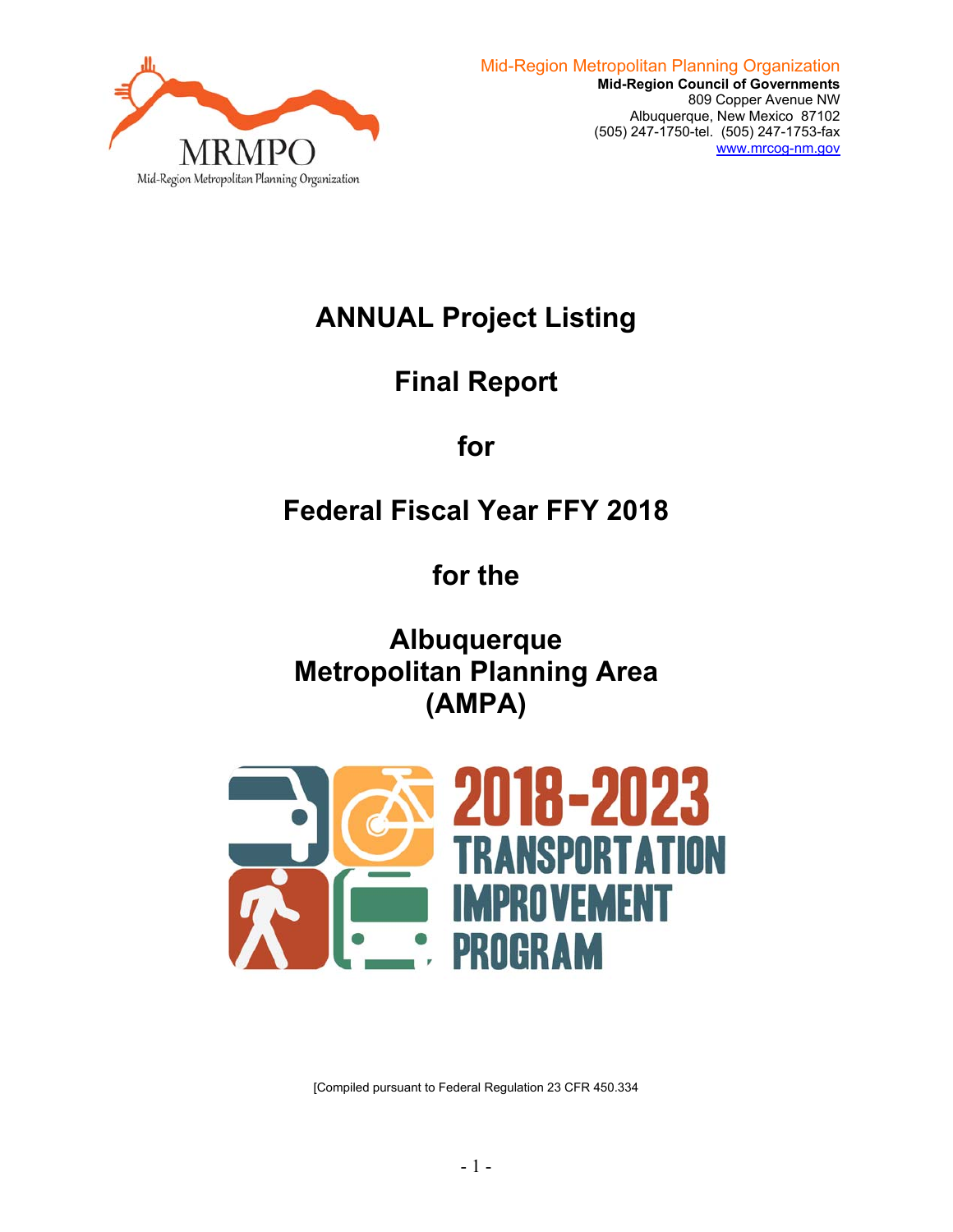

**Mid-Region Council of Governments**  809 Copper Avenue NW Albuquerque, New Mexico 87102 (505) 247-1750-tel. (505) 247-1753-fax www.mrcog-nm.gov

# **SUMMARY**

# **FFY 2018 FEDERAL OBLIGATIONS & AWARDS – ANNUAL PROJECT LISTING**

 Pursuant to federal regulations, the Mid-Region Metropolitan Planning Organization (MRMPO) has compiled the *Annual Project Listing of Federal Obligations and Awards for Federal Fiscal Year 2017-2018 (FFY 2018)* 

#### **Federal Requirements**

 Federal Regulation 23 CFR 450.334 requires the state, public transportation operators and the metropolitan planning organization to produce an annual listing of obligated projects within a metropolitan planning area no later than 90 days following the end of the fiscal year. The following information is required in the report:

- for each project with funds programmed in the year, the amounts of federal fund requested [programmed],
- for each project with funds programmed in the year, the amounts of federal fund obligated,
- for each project, the amount of federal funds remaining and available in subsequent years,
- each project's description, termini, length, scope and phase of work, and
- . the lead agency responsible for carrying out the project.

Attachment A satisfies these requirements. In addition to the required listing, the Mid-Region Metropolitan Planning Organization conducts various analyses of the information to use in evaluating and improving the management of the Transportation Improvement Program (TIP).

#### **Review of Each Project (Attachment A)**

 The *Annual Project Listing* denotes for each project and funding category, the amount programmed in the Transportation Improvement Program (TIP), the amount actually obligated or awarded, the difference between the two, and project specific explanations. This list includes all Federal projects programmed in the TIP in FFY 2018 along with each project's Federal funding that was obligated during the preceding year and all Federal funding remaining and available for subsequent years of the TIP.

### **FFY 2018 Review by Various Federal Highway Transportation Funding Categories (Attachment B)**

 An analysis of all Federal Highway Administration (FHWA) Fund Sources for FFY 2018 compares each project's programmed amount in the TIP with the amount obligated by the end of the fiscal year on September 30, 2018. This is an analysis of the TIP management process using the end-of-fiscal-year data since TIP revisions throughout the year have modified various projects' funding.

### **FFY 2018 Review by Lead Agency for All Federal Funding Categories (Attachment C)**

 An analysis of all federal fund sources by lead agency for FFY 2018 compares each project's programmed amount in the TIP with the amount obligated by the end of the fiscal year on September 30, 2018.

#### **FFY 2018 Summary of Results by Core Federal Highway Administration Funding Categories**

 In FFY 2018 the Albuquerque Metropolitan Planning Area (AMPA) obligated 97.95% of all its programmed funding for its core FHWA program funding categories. This percentage translates into \$54,964,469.67 of transportation related improvement dollars committed for expenditure out of the estimated \$56,115,158.00 to be programed for the AMPA in FFY 2018. Please note that some percentages are higher or lower than 100% due to some additional funds being amended into the TIP from sources previously programmed outside the AMPA. Also, occasional letting adjustments were made to projects where the total bid amount came in under or over the original programmed amount. Please refer to the notes section in Attachments A, B and C for clarification with these occurrences.

The total amount of unobligated core FHWA funds in the AMPA for FFY 2018 amounts to \$1,150,688.33. The shortcomings in obligations are coming from the 95.62% obligation of NHPP funds. Please reference Tables 1A and 1B below for more detail on all Federal Highway Administration (FHWA) core program funding categories.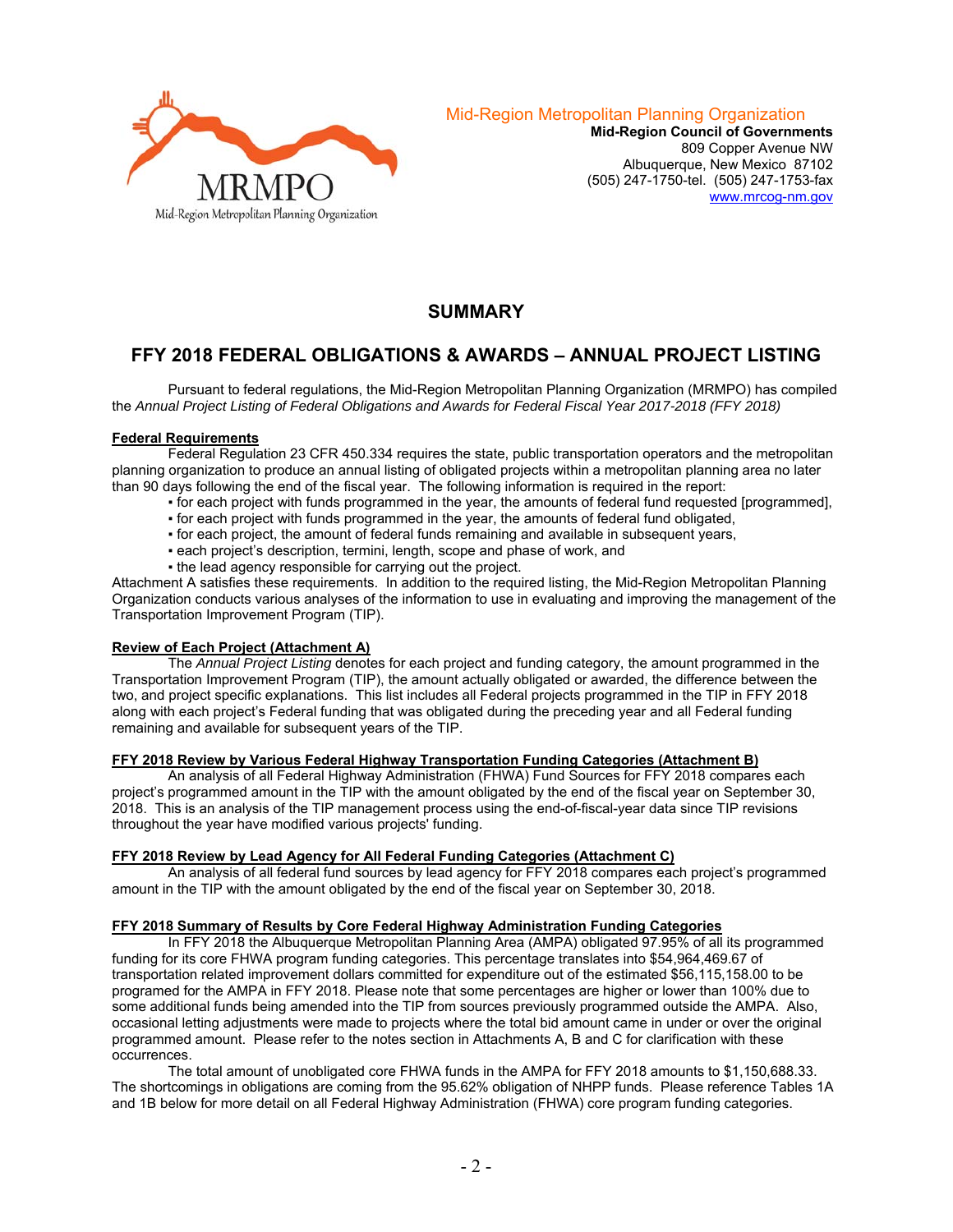#### **Table 1: Federal Highway Administration (FHWA) Core Program Funding Categories**

| <b>FFY</b> | <b>Funding Category</b> | <b>Federal Amt</b><br>Programmed in<br><b>TIP End FFY</b> | <b>Federal</b><br>Obligated<br><b>Amount</b> |          | Difference Prog.<br>Oblig KEY:<br>$\left  \right. \sin \left( \sin \left( \frac{\pi}{2} \right) \right) \right $<br>$=$ excess<br>obligation | $%$ of<br>Prog'md<br><b>Funds</b><br><b>Obligated</b> |
|------------|-------------------------|-----------------------------------------------------------|----------------------------------------------|----------|----------------------------------------------------------------------------------------------------------------------------------------------|-------------------------------------------------------|
| 2018       | <b>CMAQ-Flex</b>        | \$4,984,122.00                                            | $$4,984,122.00$ =                            |          | \$0.00                                                                                                                                       | 100.00%                                               |
| 2018       | <b>NHPP</b>             | \$26,279,263.00                                           | \$25, 128, 614.37                            | $=$      | \$1,150,648.63                                                                                                                               | 95.62%                                                |
| 2018       | STP-Flex                | \$1,631,888.00                                            | \$1,631,848.30                               | $\equiv$ | \$39.70                                                                                                                                      | 100.00%                                               |
| 2018       | <b>STP-Rural</b>        | \$2,058,095.00                                            | \$2,058,095.00                               | $=$      | \$0.00                                                                                                                                       | 100.00%                                               |
| 2018       | <b>STP-Sm Urb</b>       | \$2,931,551.00                                            | \$2,931,551.00                               | $=$      | \$0.00                                                                                                                                       | 100.00%                                               |
| 2018       | STP-U                   | \$17,146,725.00                                           | \$17,146,725.00                              | $=$      | \$0.00                                                                                                                                       | 100.00%                                               |
| 2018       | <b>TAP-Lg Urb</b>       | \$1,083,514.00                                            | \$1,083,514.00                               | $\equiv$ | \$0.00                                                                                                                                       | 100.00%                                               |
| 2018       | <b>Grand Total</b>      | \$56,115,158.00                                           | $$54,964,469.67$ =                           |          | \$1,150,688.33                                                                                                                               | 97.95%                                                |

#### **FFY 2017 Summary of Results by Lead Agency for All Funding Categories**

 In FFY 2018 the Albuquerque Metropolitan Planning Area obligated 99.02% of all its programmed funding for all Federal fund sources (not just FHWA core program funding categories). This percentage translates into \$182,427,309.71 of transportation related improvements/dollars committed for expenditure within the region out of the estimated \$184,224,107.99 programmed for the region in FFY 2018. The total amount of all federal funds unobligated in the AMPA amounts to \$1,796,798.28. Please note that some percentages are lower than 100% due to some funds not being obligated. Please refer to the notes section in Attachments A, B and C for clarification on these occurrences.

## **Table 2: Percentage of Programmed Funds Obligated by Lead Agency for All Federal Fund Sources**

| <b>Lead Agency</b>              | <b>FFY</b> | <b>Federal Amt</b><br>Programmed in TIP<br><b>End FFY</b> | <b>Federal Obligated</b><br>Amount |                   | Difference Prog -<br>Oblig KEY:<br>$$1=$ unoblig $($1)$<br>=excess obligation | % of Prog'md Funds<br>Obligated |
|---------------------------------|------------|-----------------------------------------------------------|------------------------------------|-------------------|-------------------------------------------------------------------------------|---------------------------------|
| City of Albuquerque-ABQ Ride    | 2018       | \$41,370,906.00                                           | \$41,370,906.00                    | $\qquad \qquad =$ | \$0.00                                                                        | 100.00%                         |
| City of Albuquerque-DMD         | 2018       | \$8,459,000.00                                            | \$8,459,000.00                     | $=$               | \$0.00                                                                        | 100.00%                         |
| City of Albuquerque-P&R         | 2018       | \$204,838.00                                              | \$204,838.00                       | $=$               | \$0.00                                                                        | 100.00%                         |
| <b>City of Belen</b>            | 2018       | \$444,288.00                                              | \$444,288.00                       | $=$               | \$0.00                                                                        | 100.00%                         |
| City of Rio Rancho              | 2018       | \$9,628,235.00                                            | \$9,628,235.00                     | $=$               | \$0.00                                                                        | 100.00%                         |
| <b>County of Bernalillo</b>     | 2018       | \$2,842,320.00                                            | \$2,842,320.00                     | $=$               | \$0.00                                                                        | 100.00%                         |
| <b>County of Valencia</b>       | 2018       | \$85,440.00                                               | \$85,440.00                        | $=$               | \$0.00                                                                        | 100.00%                         |
| <b>MRMPO</b>                    | 2018       | \$30,917.00                                               | \$30,917.00                        | $=$               | \$0.00                                                                        | 100.00%                         |
| <b>NMDOT</b>                    | 2018       | \$62,052,615.00                                           | \$60,255,816.92                    | $=$               | \$1,796,798.08                                                                | 97.10%                          |
| <b>Pueblo of Cochiti</b>        | 2018       | \$426,381.00                                              | \$426,381.00                       | $=$               | \$0.00                                                                        | 100.00%                         |
| Pueblo of Isleta                | 2018       | \$2,153,234.99                                            | \$2,153,234.99                     | $\qquad \qquad =$ | \$0.00                                                                        | 100.00%                         |
| Pueblo of San Felipe            | 2018       | \$719,965.00                                              | \$719,965.00                       | $\qquad \qquad =$ | \$0.00                                                                        | 100.00%                         |
| <b>Pueblo of Sandia</b>         | 2018       | \$269,474.00                                              | \$269,474.00                       | $=$               | \$0.00                                                                        | 100.00%                         |
| Pueblo of Santa Ana             | 2018       | \$272,450.00                                              | \$272,450.00                       | $\qquad \qquad =$ | \$0.00                                                                        | 100.00%                         |
| <b>Pueblo of Santo Domingo</b>  | 2018       | \$735,496.00                                              | \$735,496.00                       | $\qquad \qquad =$ | \$0.00                                                                        | 100.00%                         |
| <b>Rio Metro</b>                | 2018       | \$50,674,808.00                                           | \$50,674,808.00                    | $=$               | \$0.00                                                                        | 100.00%                         |
| <b>Town of Bernalillo</b>       | 2018       | \$1,108,309.00                                            | \$1,108,309.00                     | $\qquad \qquad =$ | \$0.00                                                                        | 100.00%                         |
| <b>Town of Peralta</b>          | 2018       | \$212,160.00                                              | \$212,160.00                       | $\qquad \qquad =$ | \$0.00                                                                        | 100.00%                         |
| <b>Village of Corrales</b>      | 2018       | \$273,408.00                                              | \$273,407.80                       | $=$               | \$0.20                                                                        | 100.00%                         |
| Village of Los Lunas            | 2018       | \$2,189,663.00                                            | \$2,189,663.00                     | $=$               | \$0.00                                                                        | 100.00%                         |
| Village of Tijeras              | 2018       | \$70,200.00                                               | \$70,200.00                        | $=$               | \$0.00                                                                        | 100.00%                         |
| <b>Grand Total all Agencies</b> | 2018       | \$184,224,107.99                                          | \$182,427,309.71                   | $=$               | \$1,796,798.28                                                                | 99.02%                          |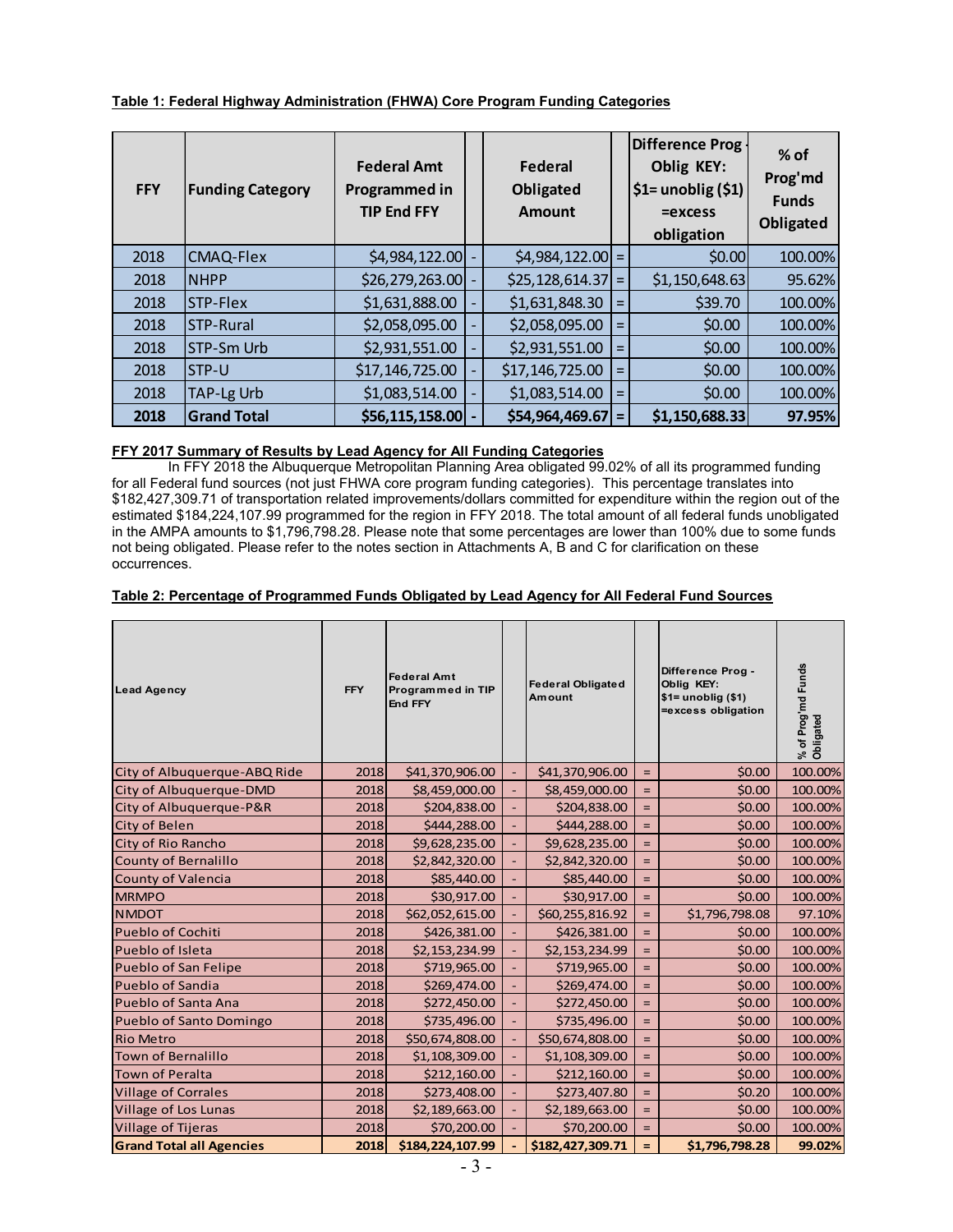

#### **Chart 1: Federal Amount Programmed VS. Federal Amount Obligated for all Federal Fund Sources (FFY 2018)**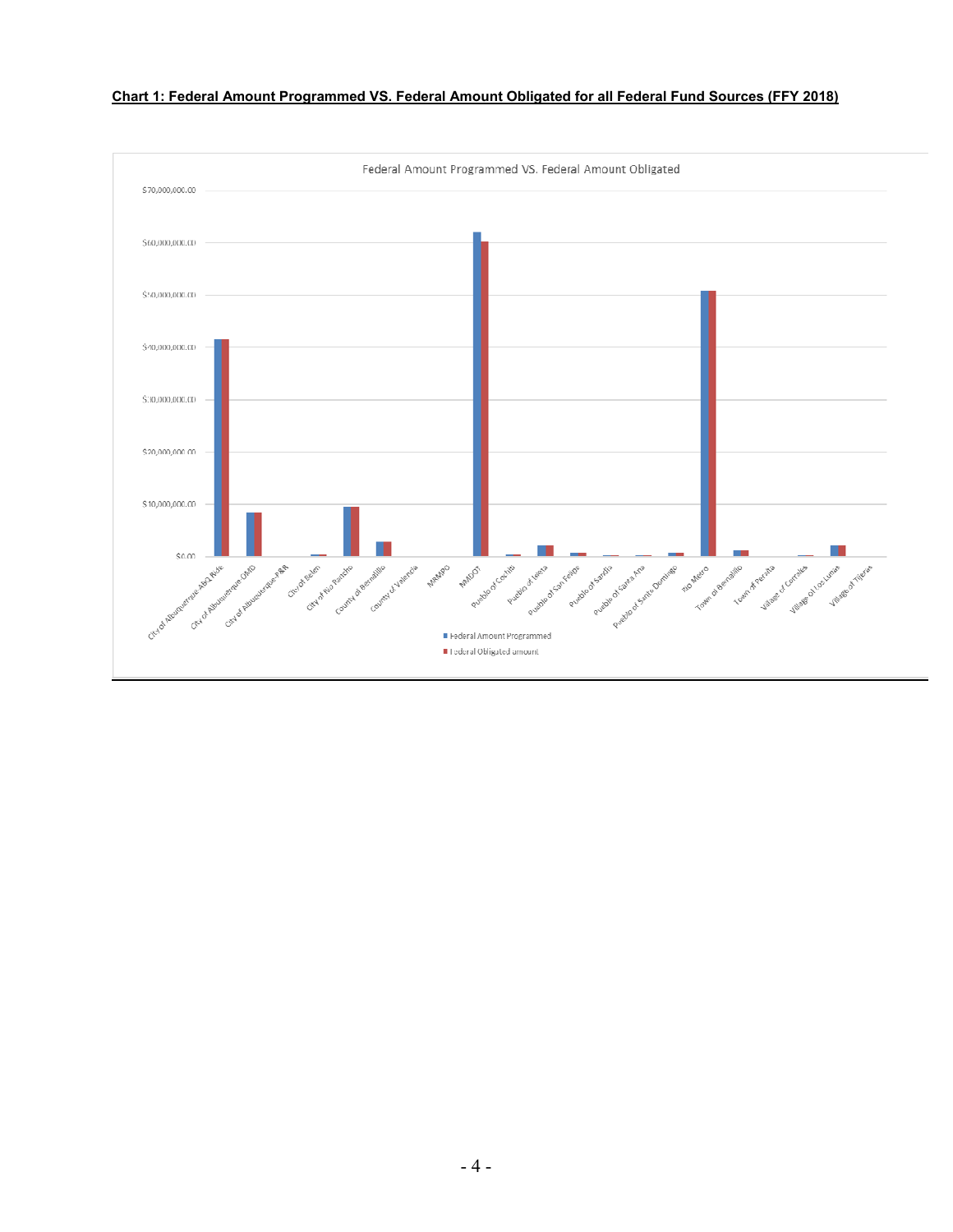## **Historical Trend Analysis of Obligation Rates for the Core FHWA Program form FFY 2007-2018**

 Below is a comparison chart which shows the historical trend of the percentage of core FHWA program funds obligated from FFY 2007 to the most recent FFY of 2018. The overall results show a major improvement in the proportion of funds obligated versus programmed. The trend analysis also depicts the stabilization in the percentages which peaked in FFY 2009 and have levelled out due to better management of the TIP, a reduction in additional funds being amended into the TIP from sources previously programmed outside the AMPA, and a reduction in the occasional letting adjustments to projects where the total bid amounts came in over the original programmed amounts in the TIP. The drop in the percentage of funds obligated for FFY 2014 is explained in greater detail in the FFY 2014 *Annual Project Listing Final Report Federal Fiscal Year 2013-2014 (FFY 2014)*. For a full archive of previous MRMPO Annual Project Listings and Obligation Reports, please follow the link to the **MRCOG website: https://www.mrcog-nm.gov/278/Annual-Project-Listing-Obligation-Report**



## **Chart 2: Historical Trend Analysis of Obligation Rates for the Core FHWA Program form FFY 2007-2018**

NOTE: FFY 2008, 2009, and 2010 percentages are high due to letting adjustments (bids coming in over programmed funds). If this factor was not included the percentages for those years would range from 70% - 85%.

Any questions regarding this report should be directed to Mr. Steven Montiel at the Mid-Region Metropolitan Planning Organization; email **smontiel@mrcog-nm.gov** or at the address above.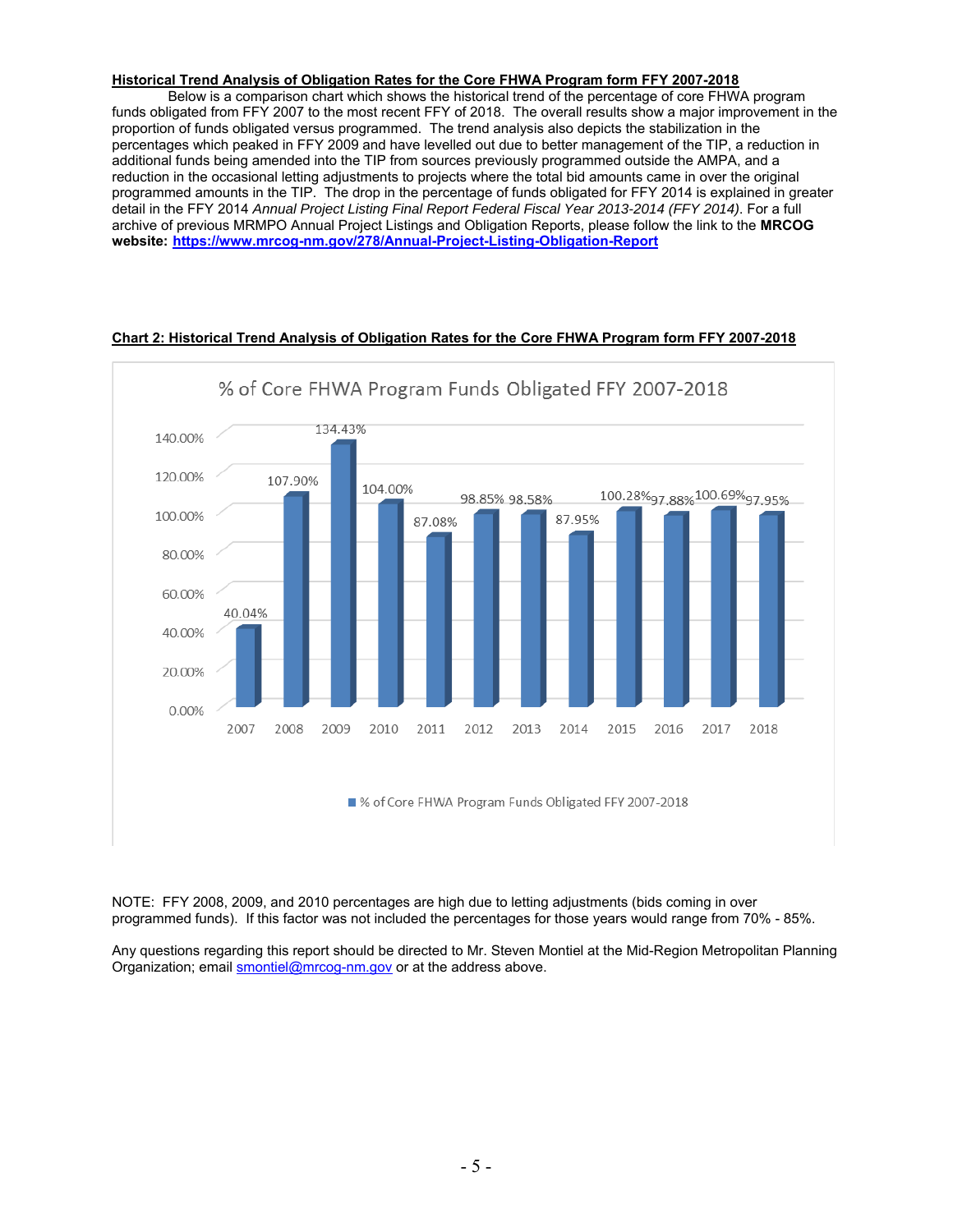#### **Federal Fiscal Year 2018 Annual Project Listing and Obligation Report**

| Control<br><b>Number</b> | Project Title                                                 | From                        |                   | <b>Project Description</b><br>Key: Green rows indicate FFY 2018 Federal Funds. White rows denote state and local funding along with previous and subsequent funding.                                                         | Project<br><b>Type</b>   | ᅕ | ead Agency                          | <b>Total Estimated</b><br><b>Project Cost</b>      |                  | <b>FFY</b> | <b>Funding</b><br>Category              | <b>Federal Amt</b><br>Programmed in TIP<br><b>End FFY</b> | <b>Federal Obligated</b><br>Amount | Difference Prog -<br>Oblig KEY:<br>$$1=$ unoblig $($1)$<br>=excess obligation | Prog'md<br>Obligated | Total Amt Prog'md in Notes<br><b>TIP with Match</b> |                                                                                                                                                                                                                                                  |  |   |                                                |  |
|--------------------------|---------------------------------------------------------------|-----------------------------|-------------------|------------------------------------------------------------------------------------------------------------------------------------------------------------------------------------------------------------------------------|--------------------------|---|-------------------------------------|----------------------------------------------------|------------------|------------|-----------------------------------------|-----------------------------------------------------------|------------------------------------|-------------------------------------------------------------------------------|----------------------|-----------------------------------------------------|--------------------------------------------------------------------------------------------------------------------------------------------------------------------------------------------------------------------------------------------------|--|---|------------------------------------------------|--|
| A300079                  | -40 Louisianna<br><b>Westbound Ramps</b>                      |                             | MP 162.5 MP 163.5 | Rehabilitation an/or<br>reconstruction of the on and<br>off ramps and subsequent<br>interchange area. Other<br>appurtenances as necessary.                                                                                   | Hwy &<br><b>Brg Pres</b> |   |                                     | 1 NMDOT D-3 $ Y Y $ \$4,044,509.00 $ Y Y Y $       |                  |            | 2018 NHPP                               | \$3,455,629.00                                            | \$4,843,769.90                     | ( \$1,388,140.90]                                                             | 140.17%              |                                                     | Amount obligated greater than<br>amount programmed<br>\$3,455,629.24 was obligated at<br>$$4,044,509.48$ Production, the difference is from<br>when the project was let, you<br>only need to account for the<br>nitial obligation at production. |  |   | 04                                             |  |
| A300083                  | Phase II Quiet Zone<br>NM 314 Widening @                      | Approx.<br>500'<br>South of | Approx.           | Proj. will include off-track<br>improvs, including widening<br>NM314 at NM147 intersection<br>to widen shoulders, add<br>700' north exclusive turn lanes, & remove Transit                                                   |                          |   | Pueblo of<br>Isleta                 | \$1,184,494.99                                     | Y  Y  Y  Y  Y  … |            | $2018$ Safety<br>(HSIP)                 | \$855,000.00                                              | \$855,000.00                       | \$0.00                                                                        | 100.00%              |                                                     | \$950,000.00 Full amount obligated                                                                                                                                                                                                               |  |   | $\vert \vert 21$                               |  |
| A300083                  | <b>NM 147</b>                                                 | <b>NM 147</b>               |                   | of NM 147 & replace drainage structure<br>under NM314 to improve flow<br>& eliminate need for guardrail<br>on NM 314 at the structure.                                                                                       |                          |   |                                     |                                                    | Y Y Y Y Y I.     | 2018       | <b>FLHP-Tribal</b><br><b>Trans Prog</b> | \$234,494.99                                              | \$234,494.99                       | \$0.00                                                                        | 100.00%              |                                                     | \$234,494.99 Full amount obligated                                                                                                                                                                                                               |  |   | 21                                             |  |
| A300111                  | <b>University Blvd</b><br>Multimodal<br>Improvements Phase II | George                      | Gibson<br>Blvd.   | Const. missing bike facilities &<br>improve existing roadway<br>segments as needed,<br>construction management<br>services. Proj. will be<br>Constructed in phases. Env.<br>clearance will be requested for<br>both phases.  | Bike/Ped                 |   | City of<br>0 Albuquerqu YY<br>e-DMD | \$3,219,288.00 $ Y Y Y Y Y Y $ $ Y $               |                  |            | $2018$ STP-U                            | \$2,000,000.00                                            | \$2,000,000.00                     | \$0.00                                                                        | 100.00%              |                                                     | \$2,340,823.90   Full amount obligated                                                                                                                                                                                                           |  |   | 03                                             |  |
| A300111                  |                                                               |                             |                   |                                                                                                                                                                                                                              |                          |   |                                     |                                                    |                  |            | 2018 Local Non-M                        | \$0.00                                                    | \$0.00                             | \$0.00                                                                        | #DIV/0!              | \$878,464.00                                        |                                                                                                                                                                                                                                                  |  |   | $\therefore$ 28                                |  |
| A300160                  |                                                               |                             |                   |                                                                                                                                                                                                                              |                          |   |                                     | $ Y Y $ \$21,506,874.00 $ Y Y Y Y $                |                  |            | 2018 STP-U                              | \$2,136,000.00                                            | \$2,136,000.00                     | \$0.00                                                                        | 100.00%              |                                                     | \$2,499,999.93 Full amount obligated                                                                                                                                                                                                             |  | Y | $\  . \  15 \ $                                |  |
| A300160                  |                                                               |                             |                   | Construct new 4 lane divided                                                                                                                                                                                                 |                          |   |                                     | $ Y Y $ \$21,506,874.00 $ Y Y Y Y .$               |                  |            | 2019 STP-U                              | \$1,612,878.00                                            | \$0.00                             | \$1,612,878.00                                                                | 0.00%                | \$1,887,731.69                                      |                                                                                                                                                                                                                                                  |  |   | $\vert \vert 01 \vert$                         |  |
| A300160                  |                                                               |                             |                   | facility with bike lanes includes                                                                                                                                                                                            |                          |   |                                     | Y Y   \$21,506,874.00  Y  Y  Y  Y  Y      Y        |                  |            | 2019 Local Non-M                        | \$0.00                                                    | \$0.00                             | \$0.00                                                                        | #DIV/0!              | \$4,465,032.00                                      |                                                                                                                                                                                                                                                  |  |   | . 01                                           |  |
| A300160                  | Sunport Blvd                                                  | Woodwar 221 at              | I-25 Exit         | signage, drainage, and other                                                                                                                                                                                                 | Capacity                 |   | County of                           | Y   \$21,506,874.00  Y  Y  Y  Y  Y                 |                  |            | 2019 STP-U                              | \$854,400.00                                              | \$0.00                             | \$854,400.00                                                                  | 0.00%                | \$999,999.97                                        |                                                                                                                                                                                                                                                  |  |   | 16                                             |  |
| A300160                  | Extension                                                     |                             | Sunport           | necessary appurtenances.                                                                                                                                                                                                     | Proj                     |   | Bernalillo                          | <sup>,</sup>  γ   \$21,506,874.00  γ  γ  γ  γ  γ   |                  |            | 2019 STL-E                              | \$191,097.00                                              | \$0.00                             | \$191,097.00                                                                  | 0.00%                | \$223,662.21                                        |                                                                                                                                                                                                                                                  |  |   | 01                                             |  |
| A300160                  |                                                               |                             | Blvd              | Demo ID NM006. Project total<br>includes capital outlay &                                                                                                                                                                    |                          |   |                                     | Y Y S21,506,874.00 Y Y Y Y Y Y                     |                  |            | 2020 STP-U                              | \$3,874,290.00                                            | \$0.00                             | \$3,874,290.00                                                                | 0.00%                | \$4,534,515.32                                      |                                                                                                                                                                                                                                                  |  |   | 01                                             |  |
| A300160                  |                                                               |                             |                   | county funds in previous FYs.                                                                                                                                                                                                |                          |   |                                     | Y  Y   \$21,506,874.00  Y  Y  Y  Y  Y              |                  |            | 2020 STL-E                              | \$582,734.00                                              | \$0.00                             | \$582,734.00                                                                  | 0.00%                | \$682,038.84                                        |                                                                                                                                                                                                                                                  |  |   | 01                                             |  |
| A300160                  |                                                               |                             |                   |                                                                                                                                                                                                                              |                          |   |                                     | $ Y Y $ \$21,506,874.00 $ Y Y Y Y  $ . Y           |                  |            | 2021 STP-U                              | \$784,306.00                                              | \$0.00                             | \$784,306.00                                                                  | 0.00%                | \$917,961.12                                        |                                                                                                                                                                                                                                                  |  |   | $\vert$ 01                                     |  |
| A300160                  |                                                               |                             |                   |                                                                                                                                                                                                                              |                          |   |                                     | $ Y Y $ \$21,506,874.00 $ Y Y Y Y  $ $ Y $         |                  |            | 2021 STL-E                              | \$582,734.00                                              | \$0.00                             | \$582,734.00                                                                  | 0.00%                | \$682,038.84                                        |                                                                                                                                                                                                                                                  |  |   | $\begin{array}{ c c }\n\hline\n\end{array}$ 01 |  |
| A300160                  |                                                               |                             |                   |                                                                                                                                                                                                                              |                          |   |                                     | $\overline{ V V }$ \$21,506,874.00 $ Y Y Y Y  $  Y |                  |            | 2022 STP-U                              | \$1,708,800.00                                            | \$0.00                             | \$1,708,800.00                                                                | 0.00%                | \$1,999,999.94                                      |                                                                                                                                                                                                                                                  |  |   | $\cdot$ 01                                     |  |
| A300188                  | <b>CMP Transportation</b><br><b>Assessment Program</b>        | <b>AMPA</b><br>Wide         |                   | Collect travel time and other<br>data to assess the performance<br>of the transportation network,<br>analyze congested locations,<br>identify projects to address<br>regional needs, use data for<br>project prioritization. | ITS-TSM                  |   | 0 MRMPO                             | \$200,000.00                                       | Y                |            | $2018$ STP-U                            | \$30,917.00                                               | \$30,917.00                        | \$0.00                                                                        | 100.00%              |                                                     | \$36,185.63 Full amount obligated                                                                                                                                                                                                                |  |   | $Y$ 18                                         |  |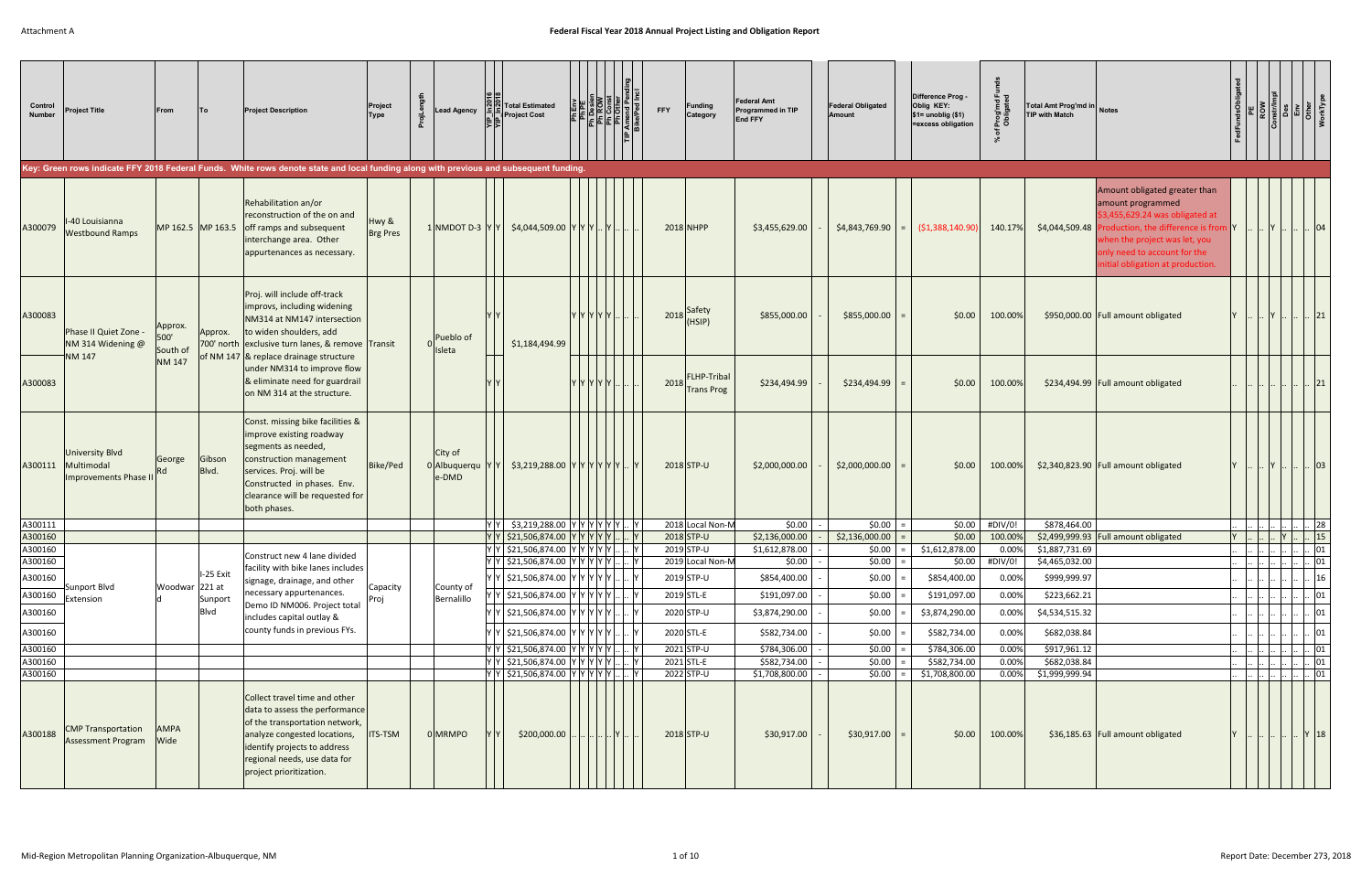| Control<br><b>Number</b>      | Project Title                                                    | From                                   |                                      | <b>Project Description</b>                                                                                                                                                       | Project<br>Type |      | ead Agency                   | <b>Total Estimated</b><br><b>Project Cost</b>                                                               |  | <b>FFY</b> | <b>Funding</b><br>Category                                   |                                         | Federal Amt<br><b>Programmed in TIP</b><br><b>End FFY</b> | <b>Federal Obligated</b><br>Amount          | Difference Prog -<br>Oblig KEY:<br>$$1=$ unoblig $($1)$<br>=excess obligation | 호호                            | Total Amt Prog'md in Notes<br><b>TIP with Match</b> |                                                                                                                                                                           |   |       |                 |                 |
|-------------------------------|------------------------------------------------------------------|----------------------------------------|--------------------------------------|----------------------------------------------------------------------------------------------------------------------------------------------------------------------------------|-----------------|------|------------------------------|-------------------------------------------------------------------------------------------------------------|--|------------|--------------------------------------------------------------|-----------------------------------------|-----------------------------------------------------------|---------------------------------------------|-------------------------------------------------------------------------------|-------------------------------|-----------------------------------------------------|---------------------------------------------------------------------------------------------------------------------------------------------------------------------------|---|-------|-----------------|-----------------|
| A300191                       |                                                                  |                                        |                                      |                                                                                                                                                                                  |                 |      |                              | $$2,845,000.00$ Y Y Y Y Y Y                                                                                 |  |            | 2018 Safety<br>(HSIP)                                        |                                         | \$540,000.00                                              | \$508,197.46                                | \$31,802.54                                                                   | 94.11%                        | \$600,000.00                                        | Partial obligation (<br>Can only l<br>ate up to the negotiated<br>ontract amount, \$508,197.46 is<br>deral portion                                                        |   |       | 15              |                 |
| A300191<br>A300191<br>A300191 | NM 314 & Courthouse MP 7.25<br>Rd Intersection<br>Improvements   | (Park<br>Lane)                         | MP 7.85<br>(Teles St)                | Addition of northbound and<br>southbound left-turn lanes and Hwy &<br>other intersection<br>improvements as needed.                                                              | <b>Brg Pres</b> |      | $0.6$ NMDOT D-3              | \$2,845,000.00 YYYYYY<br>$$2,845,000.00$ Y Y Y Y Y Y<br>\$2,845,000.00 YYYYYY.                              |  |            | 2019 Safety (HSIP<br>2019 Safety (HSIF<br>2020 Safety (HSIP) |                                         | \$49,500.00<br>\$270,000.00<br>\$1,701,000.00             | \$0.00<br>\$0.00<br>\$0.00                  | \$49,500.00<br>\$270,000.00<br>\$1,701,000.00                                 | 0.00%<br>0.00%<br>0.00%       | \$55,000.00<br>\$300,000.00<br>\$1,890,000.00       |                                                                                                                                                                           |   |       | 21              | 16              |
| A300280<br>A300280<br>A300280 | I-25 Rio Bravo<br>Interchange                                    | NM 500,<br>Rio Bravo                   | University<br>to approx<br>500' west | Reconstruct interchange with<br>possible changes in                                                                                                                              | Capacity        |      | <b>NMDOT</b><br>$1.6$ CRDC   | \$53,891,234.00  Y  Y  Y  Y  Y    <br>Y Y  \$53,891,234.00  Y Y Y Y Y .<br>\$53,891,234.00 Y Y Y Y Y Y      |  |            | 2017 NHPP<br>2017 Severance T<br>2017 HPP                    |                                         | \$21,430,275.00<br>\$0.00<br>\$5,608,260.00               | \$22,573,004.69<br>\$0.00<br>\$5,608,260.00 | (51, 142, 729.69)<br>\$0.00<br>\$0.00                                         | 105.33%<br>#DIV/0!<br>100.00% | \$2,400,000.00                                      | \$25,082,249.99 More Funds Obligated than Progra<br>\$7,010,325.00 Full Amount obligated 2/7/2017                                                                         |   |       |                 | 03<br> 03<br>03 |
| A300280<br>A300280<br>A300280 | Reconstruction                                                   | <b>Blvd Exit</b><br>#220               | Broadway                             | configuration.                                                                                                                                                                   | Proj            |      |                              | \$53,891,234.00 Y Y Y Y Y Y .<br>  \$53,891,234.00 Y Y Y Y Y Y I<br>Y Y  Y   \$53,891,234.00  Y  Y  Y  Y  Y |  |            | 2017 NHPP<br>2017 NHPP<br>2017 NHPP                          |                                         | \$854,400.00<br>\$786,048.00<br>\$39,471.00               | \$854,400.00<br>\$786,048.00<br>\$39,470.26 | \$0.00<br>\$0.00<br>\$0.74                                                    | 100.00%<br>100.00%<br>100.00% |                                                     | \$999,999.97   Full Amount Obligated 11/8/16<br>\$919,999.97 Full Amount Obligated 5/2/2017<br>\$46,197.33 Full amount obligated 1/18/2017 Y<br>More funds obligated than |   |       |                 | 16<br>43<br> 15 |
| A300280                       |                                                                  |                                        |                                      |                                                                                                                                                                                  |                 |      |                              | Y  \$53,891,234.00  Y Y Y Y Y                                                                               |  |            | 2018 NHPP                                                    |                                         | \$14,834,993.00                                           | \$17,147,506.61                             | (52,312,513.61)                                                               |                               | 115.59% \$17,363,053.11                             | programmed Check NMDOT<br>ou only need to account for the<br>nds programmed as obligated<br>he difference is from the letting<br>diustment                                |   |       | 03              |                 |
| A300280                       |                                                                  |                                        |                                      |                                                                                                                                                                                  |                 |      |                              | $ Y Y $ \$53,891,234.00 $ Y Y Y Y $ .                                                                       |  |            | 2018 STP-Flex                                                |                                         | \$59,303.00                                               | \$59,303.00                                 | \$0.00                                                                        | 100.00%                       |                                                     | \$69,408.94 Full amount obligated                                                                                                                                         | Y | . Y I | 03              |                 |
| A300414                       | NM 333 & Patricio<br>Garcia Shoulder<br>Crossing<br>Improvements | Patricio<br>Garcia Rd Patricio<br>IRd. | @ Camino Garcia Rd                   | Design and construct new<br>pedestrian walkway along<br>Patricio Garcia and school bus Safety<br>Municipal $  \omega$ NM 333 pull off area along NM 333 and<br>the intersection. |                 |      | Village of<br><b>Tijeras</b> | $$118,000.00$ $Y$ $Y$ $Y$ $\ldots$ $Y$ $\ldots$                                                             |  |            | 2018 Safety<br>(HSIP)                                        |                                         | \$70,200.00                                               | \$70,200.00                                 | \$0.00                                                                        | 100.00%                       |                                                     | \$78,000.00 Full amount obligated                                                                                                                                         |   |       | 21              |                 |
| A300423                       |                                                                  |                                        |                                      |                                                                                                                                                                                  |                 |      |                              | Y  Y   \$20,350,814.00   Y  Y  Y    Y                                                                       |  |            | STP-Flex<br>$2018$ <sup>(Non-</sup><br>Chargeable            |                                         | \$606,624.00                                              | \$549,561.11                                | \$57,062.89                                                                   | 90.59%                        | \$709,999.98                                        | Full amount not obligated<br>This just means the estimate<br>ime in lower at production, so<br>only the amount up to the<br>estimate amount can be<br>bligated            |   |       | 15              |                 |
|                               | A300423   NM 6 Bridge                                            |                                        |                                      | Bridge Replacement and other  Hwy &                                                                                                                                              |                 |      |                              | $ Y Y $ \$20,350,814.00 $ Y Y Y $ $ Y $                                                                     |  |            | 2019 NHPP                                                    |                                         | \$59,808.00                                               | \$0.00                                      | \$59,808.00                                                                   | 0.00%                         | \$70,000.00                                         |                                                                                                                                                                           |   |       |                 | 16              |
|                               | A300423 Replacement (Rio<br>A300423 Grande Bridge #7453)         |                                        |                                      | appurtenances as necessary.                                                                                                                                                      | <b>Brg Pres</b> |      |                              | 0 NMDOT D-3 $ Y Y $ \$20,350,814.00 $ Y Y Y $<br>ץ γ  \$20,350,814.00  γ γ γ  γ                             |  |            | 2019 STP-Sm Urb<br>2019 NHPP                                 |                                         | \$175,399.00<br>\$15,879,473.00                           | \$0.00<br>\$0.00                            | \$175,399.00<br>\$15,879,473.00                                               | 0.00%<br>0.00%                | \$205,289.09<br>\$18,585,524.98                     |                                                                                                                                                                           |   |       |                 | . 11<br> 11     |
| A300423                       |                                                                  |                                        |                                      |                                                                                                                                                                                  |                 |      |                              | $ Y Y $ \$20,350,814.00 $ Y Y Y  Y $                                                                        |  |            | 2020 STP-Sm Urb                                              |                                         | \$90,767.00                                               | \$0.00                                      | \$90,767.00                                                                   | 0.00%                         | \$106,234.78                                        |                                                                                                                                                                           |   |       | $\therefore$ 11 |                 |
| A300511                       |                                                                  |                                        |                                      | Widen NM 47 along 3                                                                                                                                                              |                 |      |                              | \$230,000.00 $Y Y Y Y Y$ .                                                                                  |  |            | FLHP-Tribal<br>2018                                          |                                         | \$184,580.00                                              | \$184,580.00                                | \$0.00                                                                        | 100.00%                       | \$184,580.00                                        |                                                                                                                                                                           |   |       |                 | 15              |
| A300511                       | NM 47 Left Turn Lanes                                            |                                        |                                      | segments between Tribal Road<br>2 and NM 147 to add a two-                                                                                                                       |                 |      |                              | \$230,000.00 Y Y Y Y Y Y                                                                                    |  |            | 2018                                                         | <b>Trans Prog</b><br><b>FLHP-Tribal</b> | \$15,000.00                                               | \$15,000.00                                 | \$0.00                                                                        | 100.00%                       | \$15,000.00                                         |                                                                                                                                                                           |   |       |                 | $ 43\rangle$    |
|                               | and Shoulder                                                     | Tribal<br>Road 2                       | NM 147                               | way left turn lane and                                                                                                                                                           | Safety          | 2.23 | Pueblo of<br>Isleta          |                                                                                                             |  |            |                                                              | Trans Prog<br>FLHP-Tribal               |                                                           |                                             |                                                                               |                               |                                                     | Full amount obligated                                                                                                                                                     |   |       |                 |                 |
| A300511                       | Improvements                                                     |                                        |                                      | shoulders. Project includes<br>other appurtenances as                                                                                                                            |                 |      |                              | \$230,000.00 Y Y Y Y Y Y                                                                                    |  |            | 2018                                                         | <b>Trans Prog</b><br>FLHP-Tribal        | \$15,000.00                                               | \$15,000.00                                 | \$0.00                                                                        | 100.00%                       | \$15,000.00                                         |                                                                                                                                                                           |   |       |                 | 16              |
| A300511                       |                                                                  |                                        |                                      | needed.                                                                                                                                                                          |                 |      |                              | \$230,000.00 Y Y Y Y Y Y                                                                                    |  |            | 2018 Trans Prog                                              |                                         | \$15,420.00                                               | \$15,420.00                                 | \$0.00                                                                        | 100.00%                       | \$15,420.00                                         |                                                                                                                                                                           |   |       |                 | 17              |
|                               | A300604 Orthophotography                                         | District 3<br>wide                     |                                      | Orthophotographic services<br>provided by the Mid-Region<br><b>Council of Governments per</b><br>MOU.                                                                            | Misc            |      | $0$ NMDOT D-3 $ Y Y $        | \$50,000.00                                                                                                 |  |            | $2018$ STP-Flex                                              |                                         | \$42,720.00                                               | \$42,720.00                                 | \$0.00                                                                        | 100.00%                       |                                                     | \$50,000.00 Full amount obligated                                                                                                                                         |   |       | $Y$ 18          |                 |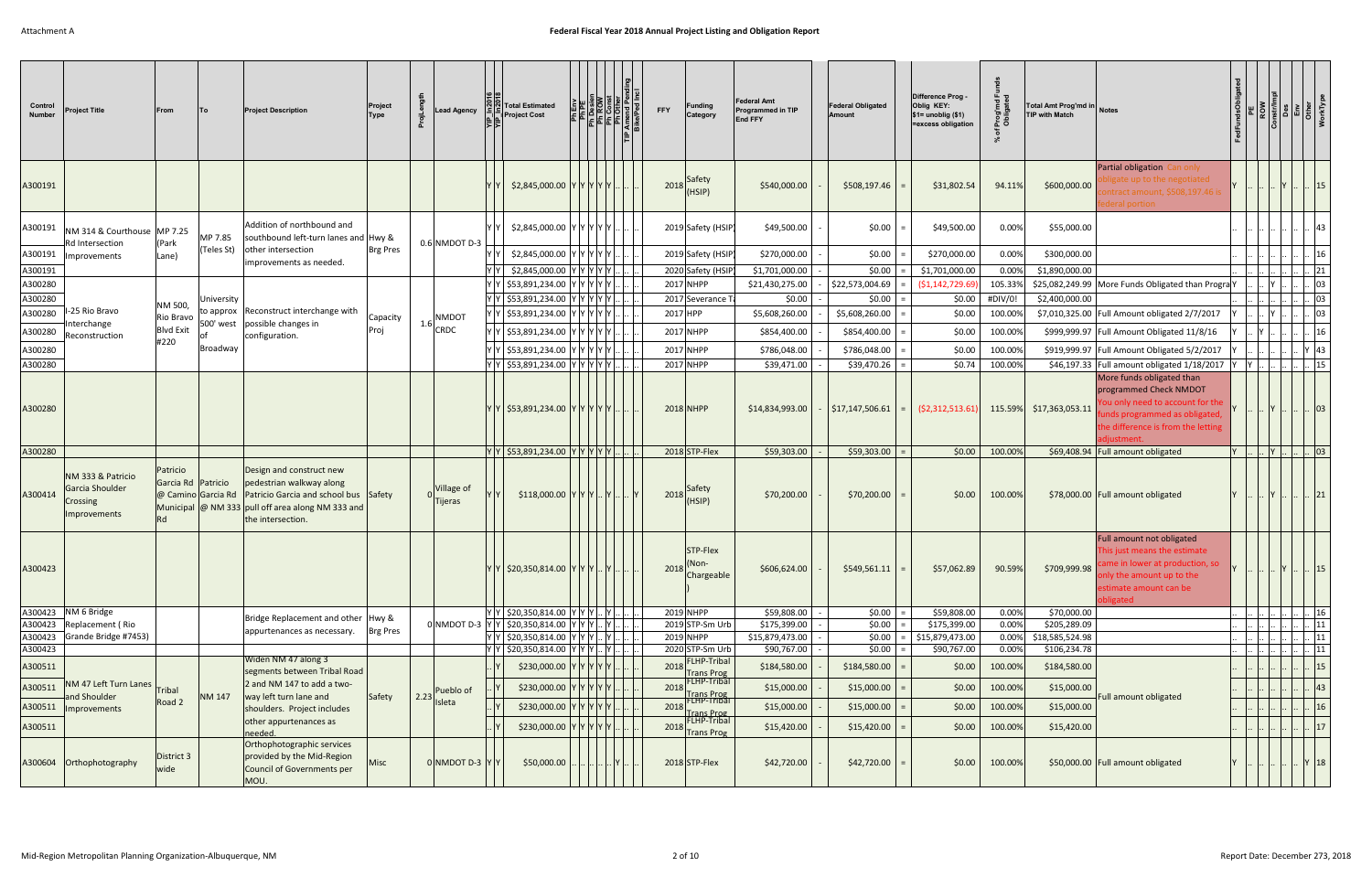| Control<br><b>Number</b> | <b>Project Title</b>                                                           | <b>From</b>                                                 | To                         | <b>Project Description</b>                                                                                                                                                                                                                             | Project<br>Type | ead Agency.                                      | <b>Total Estimated</b><br><b>Project Cost</b> | 회쿼로           |                | <b>Funding</b><br><b>FFY</b><br>Category | <b>Federal Amt</b><br>Programmed in TIP<br><b>End FFY</b> | <b>Federal Obligated</b><br>Amount | Difference Prog -<br>Oblig KEY:<br>$$1=$ unoblig $($1)$<br>=excess obligation | Prog'n<br>Oblig | Total Amt Prog'md in Notes<br><b>TIP with Match</b>     |  |              |                   |    |
|--------------------------|--------------------------------------------------------------------------------|-------------------------------------------------------------|----------------------------|--------------------------------------------------------------------------------------------------------------------------------------------------------------------------------------------------------------------------------------------------------|-----------------|--------------------------------------------------|-----------------------------------------------|---------------|----------------|------------------------------------------|-----------------------------------------------------------|------------------------------------|-------------------------------------------------------------------------------|-----------------|---------------------------------------------------------|--|--------------|-------------------|----|
|                          | A300655 Zuni Rd Improvements                                                   | Washingt Central<br>on St                                   | Ave                        | Construct ADA compliant<br>sidewalks & ramps, minor<br>intersection realignment,<br>lighting, upgrade<br>signage/markings, improve<br>crosswalks or other measures<br>to reduce pedestrian & bicycle<br>crashes.                                       | Safety          | City of<br>Albuquerqu<br>e-DMD                   | $$3,643,000.00$ Y Y Y Y Y Y                   |               |                | $2018$ Safety                            | \$2,700,000.00                                            | \$2,700,000.00                     | \$0.00                                                                        | 100.00%         | $$3,000,000.00$ Full amount obligated                   |  |              | 21                |    |
| A300655                  |                                                                                |                                                             |                            |                                                                                                                                                                                                                                                        |                 | YY                                               |                                               | Y Y Y Y Y   Y |                | 2018 Local Non-M                         | \$0.00                                                    | \$0.00                             |                                                                               | $$0.00$ #DIV/0! | \$643,000.00                                            |  |              | $\vert  \vert 21$ |    |
| A300717                  | AMPA wide Bike/Ped<br><b>Safety Education</b><br>Program                       | <b>AMPA</b><br>Wide                                         |                            | Increase youth safety in the<br>AMPA through education on<br>multi-modal transportation<br>and proper use of<br>infrastructure.                                                                                                                        | Bike/Ped        | City of<br>0 Albuquerqu<br>$e-P&R$               | \$514,981.00                                  |               | Y              | 2018 TAP-Lg Urb                          | \$110,000.00                                              | \$110,000.00                       | \$0.00                                                                        | 100.00%         | \$128,745.31 Full amount obligated                      |  |              | $\ln 28$          |    |
| A300717                  |                                                                                |                                                             |                            |                                                                                                                                                                                                                                                        |                 |                                                  | \$514,981.00                                  |               | $     $ Y $  $ | 2019 TAP-Lg Urb                          | \$110,000.00                                              | \$0.00                             | \$110,000.00                                                                  | 0.00%           | \$128,745.31                                            |  |              |                   | 28 |
| A300717                  |                                                                                |                                                             |                            |                                                                                                                                                                                                                                                        |                 |                                                  | \$514,981.00                                  |               | . IY I         | 2020 TAP-Lg Urb                          | \$110,000.00                                              | \$0.00                             | \$110,000.00                                                                  | 0.00%           | \$128,745.31                                            |  |              |                   | 28 |
| A300717                  |                                                                                |                                                             |                            | <b>Transportation Demand</b>                                                                                                                                                                                                                           |                 |                                                  | \$514,981.00                                  |               |                | 2021 TAP-Lg Urb                          | \$110,000.00                                              | \$0.00                             | \$110,000.00                                                                  | 0.00%           | \$128,745.31                                            |  |              |                   | 28 |
| A300748                  | AMPA Wide Joint TDM-<br>Travel Demand<br>Management                            | AMPA<br>Wide                                                |                            | Management Program to<br>increase alternative modes of<br>transportation with activities<br>including public education,<br>outreach, promotions,<br>information and related<br>equipment and services. Joint<br>lead with Rio Metro in FY18 &<br>FY19. | <b>TDM</b>      |                                                  | \$1,240,637.00                                |               | . IY I.        | 2018 CMAQ-Flex                           | \$1,082,021.00                                            | \$1,082,021.00                     | \$0.00                                                                        | 100.00%         | Funds transferred to FTA<br>\$1,266,410.31<br>10/2/2017 |  |              |                   | 24 |
| A300768                  | ITS - District 3<br>Deployment of ITS                                          | $I-25 & I-$<br>40 &<br>other<br><b>State</b><br><b>Hwys</b> | <b>AMPA</b><br>Wide        | Implement ITS Improvements<br>in conformance to the Regional ITS-TSM<br>ITS Architecture.                                                                                                                                                              |                 | 0 NMDOT D-3 $ Y Y $ \$1,000,000.00 $ Y Y Y Y $ . |                                               |               |                | 2018 NHPP                                | \$854,400.00                                              | \$854,400.00                       | \$0.00                                                                        | 100.00%         | \$999,999.97 Full amount obligated                      |  |              | $\ln 24$          |    |
| A300799                  | AMPA Wide Motorist<br><b>Assistance Courtesy</b><br>Patrols                    | <b>AMPA Wide</b>                                            |                            | Operate courtesy patrols<br>(H.E.L.P. vehicles) AMPA Wide                                                                                                                                                                                              | <b>ITS-TSM</b>  | $0$ NMDOT D-3 $ Y Y $                            | \$3,094,233.00                                |               |                | 2018 NHPP                                | \$1,708,800.00                                            | \$1,708,800.00                     | \$0.00                                                                        | 100.00%         | \$1,999,999.94   Full amount obligated.                 |  | .            |                   | 24 |
| A300799                  |                                                                                |                                                             |                            |                                                                                                                                                                                                                                                        |                 |                                                  | \$3,094,233.00                                |               |                | 2019 NHPP                                | \$213,600.00                                              | \$0.00                             | \$213,600.00                                                                  | 0.00%           | \$249,999.99                                            |  |              |                   | 24 |
| A300799                  |                                                                                |                                                             |                            |                                                                                                                                                                                                                                                        |                 |                                                  | \$3,094,233.00                                |               |                | $2021$ STP-Flex                          | \$170,880.00                                              | \$0.00                             | \$170,880.00                                                                  | 0.00%           | \$199,999.99                                            |  |              |                   | 24 |
| A300799                  |                                                                                |                                                             |                            |                                                                                                                                                                                                                                                        |                 |                                                  | \$3,094,233.00                                |               |                | 2022 NHPP                                | \$336,833.00                                              | \$0.00                             | \$336,833.00                                                                  | 0.00%           | \$394,233.37                                            |  |              |                   | 24 |
| A300799                  |                                                                                |                                                             |                            |                                                                                                                                                                                                                                                        |                 |                                                  | \$3,094,233.00                                |               |                | 2023 NHPP                                | \$213,600.00                                              | \$0.00                             | \$213,600.00                                                                  | 0.00%           | \$249,999.99                                            |  |              |                   | 24 |
| A300842                  | Albuquerque<br>Complete Streets:<br>West                                       | Central<br>Ave from<br>106th<br>Street                      | Central<br>Ave to<br>Unser | Implementation of CABQ<br>Complete Streets ordinance,<br>consisting of median<br>landscaping including plants,<br>irrigation and median nose<br>paving. Project extends along<br>Central Avenue from Unser<br>Blvd. to 106th St.                       | <b>Misc</b>     | City of<br>1.56 Albuquerqu<br>e-DMD              | \$2,340,824.00 Y Y Y  Y Y  Y                  |               |                | $2018$ STP-U                             | \$2,000,000.00                                            | \$2,000,000.00                     | \$0.00                                                                        | 100.00%         | \$2,340,823.90 Full amount obligated                    |  |              |                   | 04 |
| A300891                  | <b>NM 314 Bike &amp;</b><br>Pedestrian<br>mprovements-<br>Northside of Village | NM <sub>6</sub>                                             | James St                   | Construct new bike/ped<br>facilities including streetscape,<br>drainage, and roadside<br>improvements.                                                                                                                                                 | Bike/Ped 0.42   | Village of<br>Los Lunas                          | $$1,771,185.00$ $YYY.$ $Y.$                   |               |                | 2018 STP-Sm Urb                          | \$226,995.00                                              | \$226,995.00                       | \$0.00                                                                        | 100.00%         | \$265,677.66 Full amount obligated                      |  | $ Y $ . . 15 |                   |    |
| A300891                  |                                                                                |                                                             |                            |                                                                                                                                                                                                                                                        |                 |                                                  | \$1,771,185.00 YYYY                           |               |                | 2019 STP-Sm Urb                          | \$1,286,305.00                                            | \$0.00                             | \$1,286,305.00                                                                | 0.00%           | \$1,505,506.75                                          |  |              |                   |    |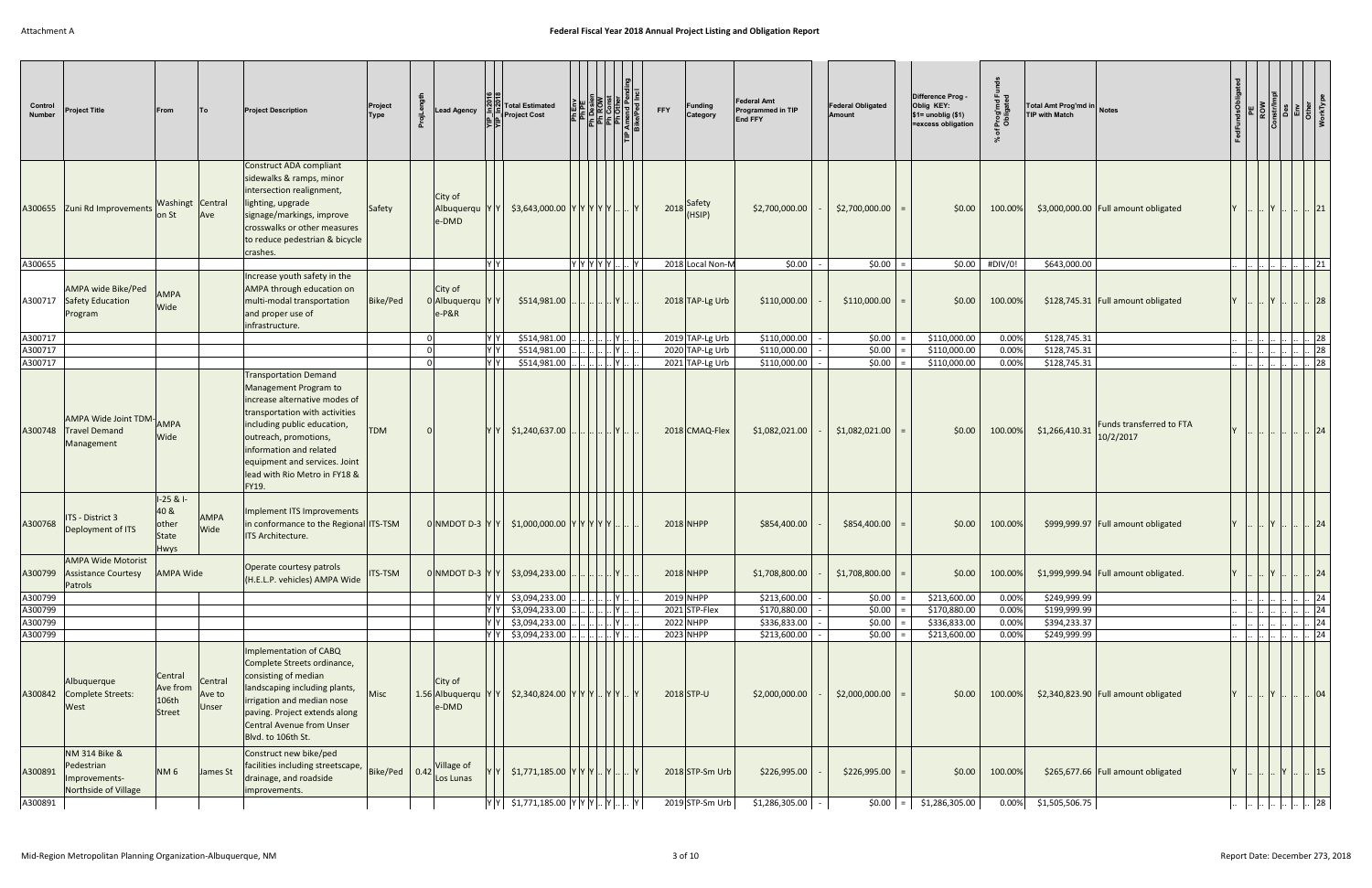| Control<br><b>Number</b> | Project Title                                                         | From                         |                                                    | <b>Project Description</b>                                                                                                                                                                                                             | Project<br><b>Type</b> |      | ead Agency                            |                           | <b>Total Estimated</b><br><b>Project Cost</b>                                 |                                  |                      | <b>FFY</b> | <b>Funding</b><br>Category                                 | Federal Amt<br>Programmed in TIP<br><b>End FFY</b> | <b>Federal Obligated</b><br>Amount | Difference Prog -<br>Oblig KEY:<br>$$1=$ unoblig $$1)$<br>=excess obligation |                                   | 호흥                 | Total Amt Prog'md in Notes<br><b>TIP with Match</b> |                                                 |  |                         |                        |
|--------------------------|-----------------------------------------------------------------------|------------------------------|----------------------------------------------------|----------------------------------------------------------------------------------------------------------------------------------------------------------------------------------------------------------------------------------------|------------------------|------|---------------------------------------|---------------------------|-------------------------------------------------------------------------------|----------------------------------|----------------------|------------|------------------------------------------------------------|----------------------------------------------------|------------------------------------|------------------------------------------------------------------------------|-----------------------------------|--------------------|-----------------------------------------------------|-------------------------------------------------|--|-------------------------|------------------------|
| A300961                  |                                                                       |                              |                                                    |                                                                                                                                                                                                                                        |                        |      |                                       | IY IY I                   | - \$4,092,682.00  Υ Υ Υ Υ                                                     |                                  |                      |            | 2017 STP-Sm Urb                                            | \$746,733.20                                       | \$630,962.00                       | \$115,771.20                                                                 |                                   | 84.50%             |                                                     | \$873,985.46 Full amount not obiogated 2/6/201Y |  | .  Y          16        |                        |
| A300961                  | Los Lunas Corridor<br><b>River Crossing ROW</b>                       | Proposed<br>Morris B         | <b>Proposed</b><br>Morris B<br>Alignment Alignment | Acquire rights-of-way as<br>identified in the Los Lunas<br>Corridor Study. Preliminary<br>Engineering to follow the ROW<br>process. Survey and ROW                                                                                     | Capacity<br>Proj       |      | Village of<br>Los Lunas               |                           | $$4,092,682.00$ YYYYY                                                         |                                  |                      |            | 2018 STP-Sm Urb                                            | \$1,093,988.00                                     | \$1,093,988.00                     | \$0.00                                                                       |                                   | 100.00%            |                                                     | $$1,280,416.63$ Full amount obligated           |  |                         |                        |
| A300961                  | Acquisition                                                           | $1-25$                       | <b>NM 47</b>                                       | mapping, public meetings,<br>property owner coordination,<br>title searches and other<br>appurtenances as needed.                                                                                                                      |                        |      |                                       |                           | \$4,092,682.00 YYYYY                                                          |                                  |                      |            | 2018 STP-Sm Urb                                            | \$93,504.00                                        | \$93,504.00                        | \$0.00                                                                       |                                   | 100.00%            |                                                     | \$109,438.20 Full amount obligated              |  |                         | $\vert \cdot \vert$ 15 |
| A300961                  |                                                                       |                              |                                                    |                                                                                                                                                                                                                                        |                        |      |                                       | IY IY                     | \$4,092,682.00                                                                | <u> Y  Y  Y  Y  </u>             |                      |            | 2019 STP-Sm Urb                                            | \$251,946.00                                       | \$0.00                             | \$251,946.00                                                                 |                                   | 0.00%              | \$294,880.61                                        |                                                 |  |                         | 15                     |
| A300961                  |                                                                       |                              |                                                    |                                                                                                                                                                                                                                        |                        |      |                                       | <b>YY</b>                 | \$4,092,682.00 YYYYY                                                          |                                  |                      |            | 2020 STP-Sm Urb                                            | \$1,156,715.00                                     | \$0.00                             | \$1,156,715.00                                                               |                                   | 0.00%              | \$1,353,833.06                                      |                                                 |  |                         | $\therefore$ 16        |
| A300961                  | A301011   I-25 Widening PHASE                                         | Broadway Rio Bravo           | Blvd                                               | Adding one lane in each<br>direction, pavement<br>rehabilitation and/or<br>reconstruction as needed.<br>Project includes PE, Design,<br>ROW and other appurtenances<br>as necessary.                                                   | Capacity<br>Proj       |      |                                       | YY                        | \$4,092,682.00 YYYYY<br>5.7 NMDOT D-3 $ Y Y $ \$11,338,375.00 $ Y Y Y Y Y $ . |                                  |                      |            | 2021 STP-Sm Urb<br>STP-Flex<br>(Non-<br>2018<br>Chargeable | \$153,901.00<br>\$606,624.00                       | \$0.00<br>\$605,318.72             | \$153,901.00<br>\$1,305.28                                                   |                                   | 0.00%<br>99.78%    | \$180,127.57                                        | \$709,999.98 Partial amount obligated           |  |                         | 16<br> 15              |
| A301011                  |                                                                       |                              |                                                    |                                                                                                                                                                                                                                        |                        |      |                                       |                           | $ Y Y $ \$11,338,375.00 $ Y Y Y Y Y $                                         |                                  |                      |            | 2020 NHPP                                                  | \$9,080,884.00                                     | \$0.00                             | \$9,080,884.00                                                               |                                   |                    | 0.00% \$10,628,375.16                               |                                                 |  |                         | 03                     |
| A301031                  | Alameda DrainTrail<br>Phase 2                                         | Osuna Rd                     | El Pueblo<br>Rd                                    | Construct a multi-use trail<br>which includes landscaping,<br>signing, striping and other<br>appurtenances as needed.                                                                                                                  | Bike/Ped   $1.74$      |      | County of<br>Bernalillo               |                           | $$2,580,519.00$ $YYY.$                                                        |                                  |                      |            | 2018 TAP-Lg Urb                                            | \$256,320.00                                       | \$256,320.00                       | \$0.00                                                                       |                                   | 100.00%            |                                                     | \$299,999.99 Full amount obligated              |  |                         | $\lfloor . \rfloor$ 15 |
| A301031                  |                                                                       |                              |                                                    |                                                                                                                                                                                                                                        |                        |      |                                       | IY IY                     |                                                                               | y  y  y    y      y              |                      |            | 2019 TAP-Lg Urb                                            | \$366,004.00                                       | \$0.00                             | \$366,004.00                                                                 |                                   | 0.00%              | \$428,375.46                                        |                                                 |  |                         | 28                     |
| A301031                  |                                                                       |                              |                                                    |                                                                                                                                                                                                                                        |                        |      |                                       | Y                         |                                                                               | $\overline{ Y Y Y }$ $ Y $ $ Y $ |                      |            | 2019 STL-E                                                 | \$73,671.00                                        | \$0.00                             | \$73,671.00                                                                  |                                   | 0.00%              | \$86,225.42                                         |                                                 |  |                         | 28                     |
| A301031                  |                                                                       |                              |                                                    |                                                                                                                                                                                                                                        |                        |      |                                       | YY                        |                                                                               | Y  Y  Y    Y      Y              |                      |            | 2020 TAP-Lg Urb                                            | \$366,612.00                                       | \$0.00                             | \$366,612.00                                                                 |                                   | 0.00%              | \$429,087.07                                        |                                                 |  |                         | 28                     |
| A301031                  |                                                                       |                              |                                                    |                                                                                                                                                                                                                                        |                        |      |                                       | <b>YY</b><br>Y            |                                                                               | Y[Y Y  Y ]                       |                      |            | 2020 STL-E                                                 | \$106,188.00                                       | \$0.00                             | \$106,188.00                                                                 |                                   | 0.00%              | \$124,283.70                                        |                                                 |  |                         | 28                     |
| A301031<br>A301031       |                                                                       |                              |                                                    |                                                                                                                                                                                                                                        |                        |      |                                       | YY                        |                                                                               | Y  Y  Y    Y    <br>Y Y Y  Y     |                      |            | 2021 TAP-Lg Urb<br>2021 STL-E                              | \$929,812.00<br>\$106,188.00                       | \$0.00<br>\$0.00                   | \$929,812.00<br>\$106,188.00                                                 |                                   | 0.00%<br>0.00%     | \$1,088,263.08<br>\$124,283.70                      |                                                 |  |                         | 28<br>28               |
| A301032                  |                                                                       |                              |                                                    |                                                                                                                                                                                                                                        |                        |      |                                       | Y Y                       |                                                                               | Y[Y Y  Y                         |                      |            | 2018 Local Bond F                                          | \$0.00                                             | \$0.00                             | \$0.00                                                                       |                                   | #DIV/0!            | \$242,750.00                                        |                                                 |  |                         | 15                     |
|                          | Alameda Drain/2nd<br>A301032 Street Bike/Ped Trail<br>Ph <sub>3</sub> | 4th Street<br>Matthew<br>Ave | Montano<br>Rd at 2nd<br><b>St</b>                  | Design and construct a paved<br>multi-use trail along the<br>Alameda Drain. Project<br>includes construction<br>management for paving,<br>striping, signage, landscaping,<br>crossing treatments and other<br>appurtenances as needed. | Bike/Ped               |      | City of<br>0 Albuquerqu YY<br>$e-P&R$ |                           | $$1,025,000.00$ $Y$ $Y$ $Y$ $$ $Y$ $$                                         |                                  |                      |            | 2018 TAP-Lg Urb                                            | \$94,838.00                                        | \$94,838.00                        | \$0.00                                                                       |                                   | 100.00%            |                                                     | \$110,999.53 Full amount obligated              |  |                         | $\lfloor . \rfloor$ 15 |
| A301032                  |                                                                       |                              |                                                    |                                                                                                                                                                                                                                        |                        |      |                                       | $\frac{Y}{Y} \frac{Y}{Y}$ |                                                                               | Y Y Y  Y   .                     |                      |            | 2019 Local Bond F                                          | \$0.00                                             | \$0.00                             | \$0.00                                                                       |                                   | #DIV/0!            | \$227,250.00                                        |                                                 |  |                         | $\therefore$ 28        |
| A301032                  |                                                                       |                              |                                                    |                                                                                                                                                                                                                                        |                        |      |                                       |                           |                                                                               | Y Y Y  Y                         |                      |            | 2019 TAP-Lg Urb                                            | \$379,354.00                                       | \$0.00                             | \$379,354.00                                                                 |                                   | 0.00%              | \$444,000.46                                        |                                                 |  |                         | $\cdot$ 28             |
| A301041<br>A301041       |                                                                       |                              |                                                    |                                                                                                                                                                                                                                        |                        |      |                                       | YY<br>Y                   |                                                                               | $ Y Y Y Y Y  $ $ Y $             | $ Y Y Y Y Y  $ $ Y $ |            | 2017 Local Other<br>2017 MAP                               | \$0.00<br>\$0.00                                   | \$0.00<br>\$0.00                   | \$0.00                                                                       | \$0.00                            | #DIV/0!<br>#DIV/0! | \$350,000.00<br>\$500,000.00                        |                                                 |  |                         | . 03<br>03             |
| A301041                  | Southern Blvd<br><b>Reconstruction Phase</b>                          | 630' West<br>of Golf         | <b>NM 528</b>                                      | Reconst. Southern Blvd. to<br>include to include signalized<br>intersection, street light<br>installation, curb & gutter,                                                                                                              | Hwy &<br>Brg Pres      | 1.31 | City of Rio<br>Rancho                 |                           | \$16,787,783.00                                                               | $Y Y Y Y Y $ .                   |                      |            | $2018$ STP-U                                               | \$7,722,706.00                                     | \$7,722,706.00                     | \$0.00                                                                       |                                   | 100.00%            |                                                     | \$7,900,616.00 Full amount obligated            |  |                         | 03                     |
| A301041                  |                                                                       | Course Rd                    |                                                    | sidwalk & roadway pavement<br>replacement, turning lane                                                                                                                                                                                |                        |      |                                       |                           |                                                                               | Y Y Y Y Y Y                      |                      |            | 2018 NHPP                                                  | \$1,794,240.00                                     | \$1,794,240.00                     | \$0.00                                                                       |                                   | 100.00%            |                                                     | \$2,099,999.94   Full amount obligated          |  |                         | 03                     |
| A301041<br>A301041       |                                                                       |                              |                                                    |                                                                                                                                                                                                                                        |                        |      |                                       | YY<br>$Y$ $Y$             |                                                                               | $ Y Y Y Y Y  $ $ Y $             | $ Y Y Y Y Y  $ $ Y $ |            | 2018 Soft Match<br>2018 Local Non-M                        | \$0.00<br>\$0.00                                   | \$0.00<br>\$0.00                   |                                                                              | $$0.00$ #DIV/0!<br>\$0.00 #DIV/0! |                    | \$1,138,131.00<br>\$4,799,036.00                    |                                                 |  | $\  .\  .\  .\  .\ $ 03 | . 03                   |
|                          |                                                                       |                              |                                                    |                                                                                                                                                                                                                                        |                        |      |                                       |                           |                                                                               |                                  |                      |            |                                                            |                                                    |                                    |                                                                              |                                   |                    |                                                     |                                                 |  |                         |                        |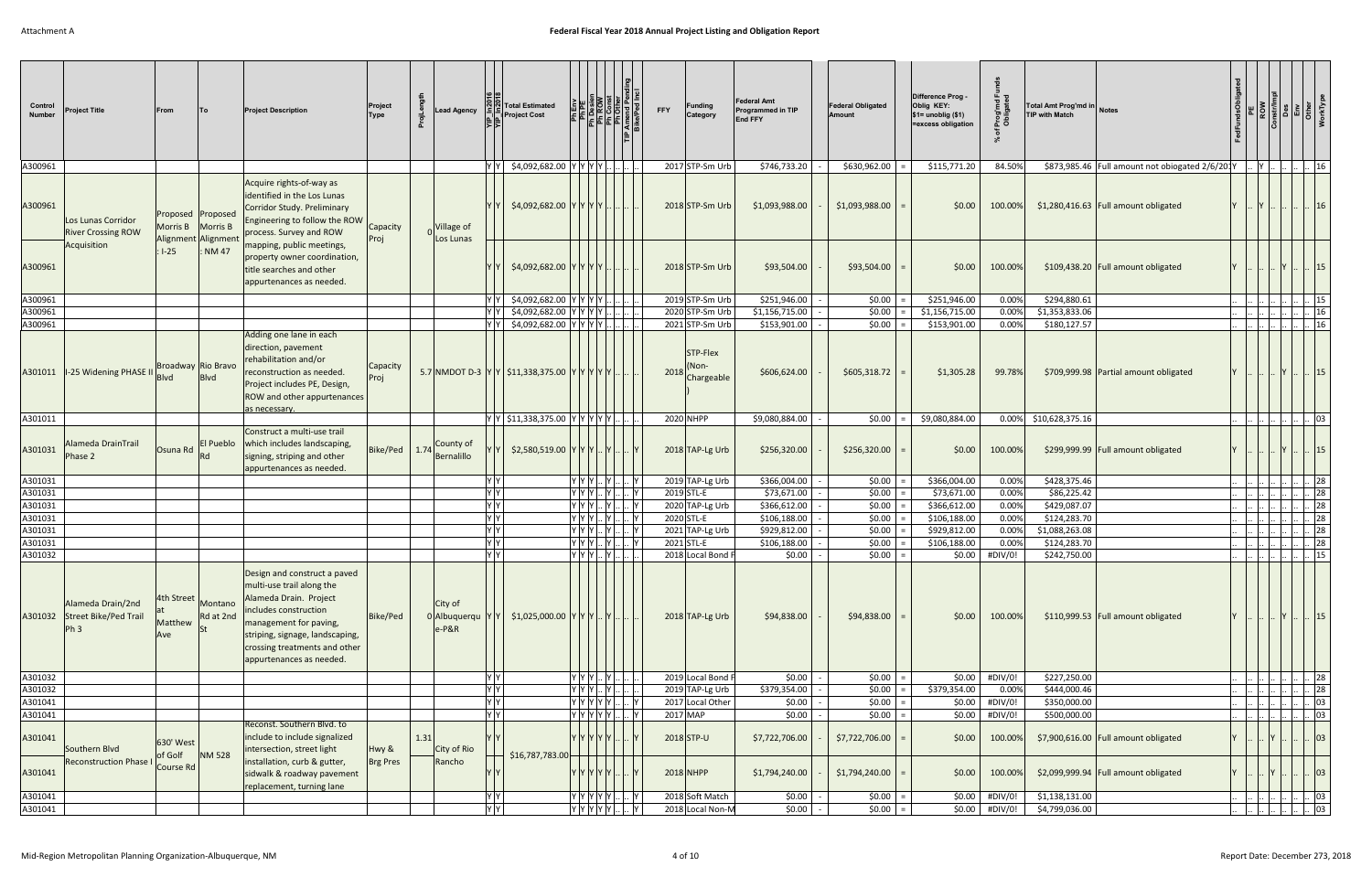| Control<br><b>Number</b> | <b>Project Title</b>                                    | From                         |                    | <b>Project Description</b>                                                                                                                      | Project<br>Type  |      | ead Agency.                |                                                                                            | Total Estimated<br><b>Project Cost</b>                                  |          |                               | <b>Funding</b><br><b>FFY</b><br>Category | Federal Amt<br>Programmed in TIP<br><b>End FFY</b> | <b>Federal Obligated</b><br>Amount | Difference Prog -<br>Oblig KEY:<br>$$1=$ unoblig $($1)$<br>=excess obligation | Prog'<br>Oblig<br>్ల | Total Amt Prog'md in Notes<br><b>TIP with Match</b> |                                                                                                                                                               |     |       |                     |                 |  |
|--------------------------|---------------------------------------------------------|------------------------------|--------------------|-------------------------------------------------------------------------------------------------------------------------------------------------|------------------|------|----------------------------|--------------------------------------------------------------------------------------------|-------------------------------------------------------------------------|----------|-------------------------------|------------------------------------------|----------------------------------------------------|------------------------------------|-------------------------------------------------------------------------------|----------------------|-----------------------------------------------------|---------------------------------------------------------------------------------------------------------------------------------------------------------------|-----|-------|---------------------|-----------------|--|
| A301121                  |                                                         |                              |                    |                                                                                                                                                 |                  |      |                            | YY                                                                                         |                                                                         | Y Y Y  Y |                               | 2017 STP-Sm Urb                          | \$85,440.00                                        | \$85,440.00                        | \$0.00                                                                        | 100.00%              |                                                     | \$100,000.00 Full Amount Obligated 2/3/2017                                                                                                                   |     | $Y$ . |                     | 15              |  |
| A301121                  | I-25 & NM 6<br>Interchange<br><b>Enhancements Phase</b> | I-25 Exit<br>203<br>vicinity |                    | Erosion control, vegetation<br>management, and landscaping Misc<br>as appropriate.                                                              |                  | 0.08 | Village of<br>Los Lunas    |                                                                                            | $$829,588.00$ $YYY.$ $Y.$                                               |          |                               | 2018 STP-Sm Urb                          | \$623,360.00                                       | \$623,360.00                       | \$0.00                                                                        | 100.00%              |                                                     | \$729,587.99 Full amount obligated                                                                                                                            |     |       |                     | 31              |  |
| A301232                  |                                                         |                              |                    |                                                                                                                                                 |                  |      |                            | YY                                                                                         |                                                                         |          | Y Y Y                         | 2018 Road Fund                           | \$0.00                                             | \$0.00                             | \$0.00                                                                        | #DIV/0!              | \$250,000.00                                        |                                                                                                                                                               |     |       |                     | 15              |  |
| A301232                  | US 550 Reconstruction                                   | MP .60                       | MP 3.00            | (Ref CP-91) Reconstruction,<br>widening (1 lane each dir),<br>bridge rehabilitation & repairs, Capacity                                         |                  | 2.4  | <b>NMDOT</b>               |                                                                                            | \$3,567,261.00 YYY                                                      |          |                               | STP-Flex<br>(Non-<br>2018<br>Chargeable  | \$256,320.00                                       | \$60,606.98                        | \$195,713.02                                                                  | 23.65%               | \$299,999.99                                        | Partial obligation Check with<br><b>NMDOT</b><br>\$148,401.63 (federal) was<br>obligated can only obligate up to<br>the negotiated amount of the<br>contract. |     |       |                     | 15              |  |
| A301232                  | & Widening                                              |                              |                    | includes ADA compliance,<br>sidewalks and other<br>appurtenances as necessary.                                                                  | Proj             | 2.4  | <b>CRDC</b>                |                                                                                            | $$3,567,261.00$  Y  Y  Y  .                                             |          |                               | 2018 NHPP                                | \$38,799.00                                        | \$67,419.58                        | ( \$28,620.58]                                                                | 173.77%              |                                                     | \$45,410.81 Excess obligations check with<br>NMDOT Can only obligate up to                                                                                    |     |       |                     | 15              |  |
| A301232                  |                                                         |                              |                    |                                                                                                                                                 |                  | 2.4  |                            |                                                                                            | $$3,567,261.00$ YYY                                                     |          |                               | 2018 HPP                                 | \$176,000.00                                       | \$87,794.65                        | \$88,205.35                                                                   | 49.88%               | \$220,000.00                                        | he negotiated contract amount                                                                                                                                 |     |       |                     | 15              |  |
| A301233                  |                                                         |                              |                    |                                                                                                                                                 |                  |      |                            |                                                                                            | $ Y Y $ \$16,186,429.00 $ Y Y Y Y Y $                                   |          |                               | 2017 State Bond F                        | \$0.00                                             | \$0.00                             | \$0.00                                                                        | #DIV/0!              | \$12,900,000.00                                     |                                                                                                                                                               |     |       |                     | 03              |  |
| A301233<br>A301233       |                                                         |                              |                    | Roadway widening and rehab.                                                                                                                     |                  |      |                            |                                                                                            | $ Y Y $ \$16,186,429.00 $ Y Y Y Y Y$<br>Y   \$16,186,429.00 Y Y Y Y Y Y |          |                               | 2017 State Bond I<br>2018 STP-Flex       | \$0.00<br>\$8,544.00                               | \$0.00<br>\$8,544.00               | \$0.00<br>\$0.00                                                              | #DIV/0!<br>100.00%   | \$100,000.00                                        | \$10,000.00 Full amount obligated                                                                                                                             |     |       |                     | 16<br> 03       |  |
| A301233                  | US 550 Construction &<br><b>Widening Phase 1</b>        | MP 1.35 2.45                 |                    | (1 new NB lane), bridge<br>rehabilitation & repairs,<br>includes ADA compliance,<br>sidewalks and other                                         | Capacity<br>Proj |      | <b>NMDOT</b><br>$1.1$ CRDC |                                                                                            | Y Y  \$16,186,429.00  Y Y Y Y Y .                                       |          |                               | 2018 NHPP                                | \$2,136,001.00                                     | \$956,749.25                       | \$1,179,251.75                                                                | 44.79%               | \$2,500,001.10                                      | Partial amount obligated, The<br>hole amount was obligated at<br>roduction, the decrease is due to<br>the letting adjustment                                  |     |       |                     | 03              |  |
| A301233                  |                                                         |                              |                    | appurtenances as necessary.                                                                                                                     |                  |      |                            |                                                                                            | Y   \$16,186,429.00 Y Y Y Y Y Y                                         |          |                               | 2018 HPP                                 | \$541,142.00                                       | \$541,142.00                       | \$0.00                                                                        | 100.00%              |                                                     | \$676,427.50 Full amount obligated                                                                                                                            |     |       |                     |                 |  |
| A301234                  | US 550 Construction &                                   | MP.6                         | MP 3.0             | ROW purchase, reconstruction<br>and widening (1 lane in each<br>direction), bridge rehabilitation Capacity<br>and repairs. Project includes     |                  |      | NMDOT                      |                                                                                            | \$27,343,514.83                                                         | YYYYI    |                               | 2018 HPP RPS9                            | \$1,797,999.00                                     | \$1,797,999.00                     | \$0.00                                                                        | 100.00%              |                                                     | <b>Check with NMDOT</b><br>\$2,247,498.75 \$2,037,799.00 obligated betwe<br>this line and the one below                                                       |     |       |                     |                 |  |
| A301234                  | <b>Widening Phase 2</b>                                 |                              |                    | ADA compliance, Sidewalks<br>and other appurtenances as                                                                                         | Proj             |      | 2.4 CRDC                   |                                                                                            |                                                                         | Y Y Y Y  |                               | 2018 HPP RPS9                            | \$239,800.00                                       | \$239,800.00                       | \$0.00                                                                        | 100.00%              | \$299,750.00                                        | Check with NMDOT see above                                                                                                                                    |     |       |                     | $Y \mid 17$     |  |
| A301234<br>A301234       |                                                         |                              |                    | necessary.                                                                                                                                      |                  |      |                            | $\begin{array}{c c} \mathsf{Y} & \mathsf{Y} \\ \hline \mathsf{Y} & \mathsf{Y} \end{array}$ |                                                                         |          | YY[Y Y].<br>YYYYL.L.          | 2018 HPP RPF9<br>2018 HPP RPS1           | \$4,787,698.00<br>\$3,901,328.00                   | \$5,035,412.72<br>\$4,119,521.96   | (5247, 714.72)<br>(\$218,193.96                                               | 105.17%<br>105.59%   |                                                     | \$5,984,622.50 Excess obligations<br>\$4,876,660.00 Excess obligations                                                                                        |     |       | $\vert$ Y $\vert$ . | $\log$<br> 03   |  |
| A301234                  |                                                         |                              |                    |                                                                                                                                                 |                  |      |                            | $\overline{Y}$                                                                             |                                                                         | Y Y Y Y  |                               | 2018 Local Non-M                         | \$0.00                                             | \$0.00                             | \$0.00                                                                        | #DIV/0!              | \$1,023,976.83                                      |                                                                                                                                                               |     |       |                     | 43              |  |
| A301234                  |                                                         |                              |                    |                                                                                                                                                 |                  |      |                            | Y Y                                                                                        |                                                                         |          | $YY Y Y$                      | 2018 NHPP                                | \$602,001.00                                       | \$602,001.00                       | \$0.00                                                                        | 100.00%              |                                                     | \$704,589.17 Full amount obligated                                                                                                                            | lY. | Y     |                     | $\therefore$ 16 |  |
| A301234                  |                                                         |                              |                    |                                                                                                                                                 |                  |      |                            |                                                                                            |                                                                         |          | Y Y Y Y  .                    | 2018 HPP RPS9                            | \$9,765,134.00                                     | \$9,223,991.94                     | \$541,142.06                                                                  |                      | 94.46% \$12,206,417.50                              | <b>Check with NMDOT Not Matching</b><br>\$9,223,991.94 obligated                                                                                              |     |       |                     | 03              |  |
| A301312                  | <b>Bernalillo Main St</b><br>Streetscape Phase III      | Calle<br>President           | Calle del<br>Norte | Sidewalk replacement for ADA<br>compliance, pedestrian and<br>roadway lighting and ADA<br>compliant crosswalks. Phases I<br>& II under CN 3450. | Bike/Ped         |      | ∣Town of<br>Bernalillo     |                                                                                            | \$1,297,178.00                                                          |          | $\left\  \mathbf{Y} \right\ $ | $2018$ STP-U                             | \$1,108,309.00                                     | \$1,108,309.00                     | \$0.00                                                                        | 100.00%              |                                                     | $$1,297,178.10$ Full amount obligated                                                                                                                         |     |       |                     |                 |  |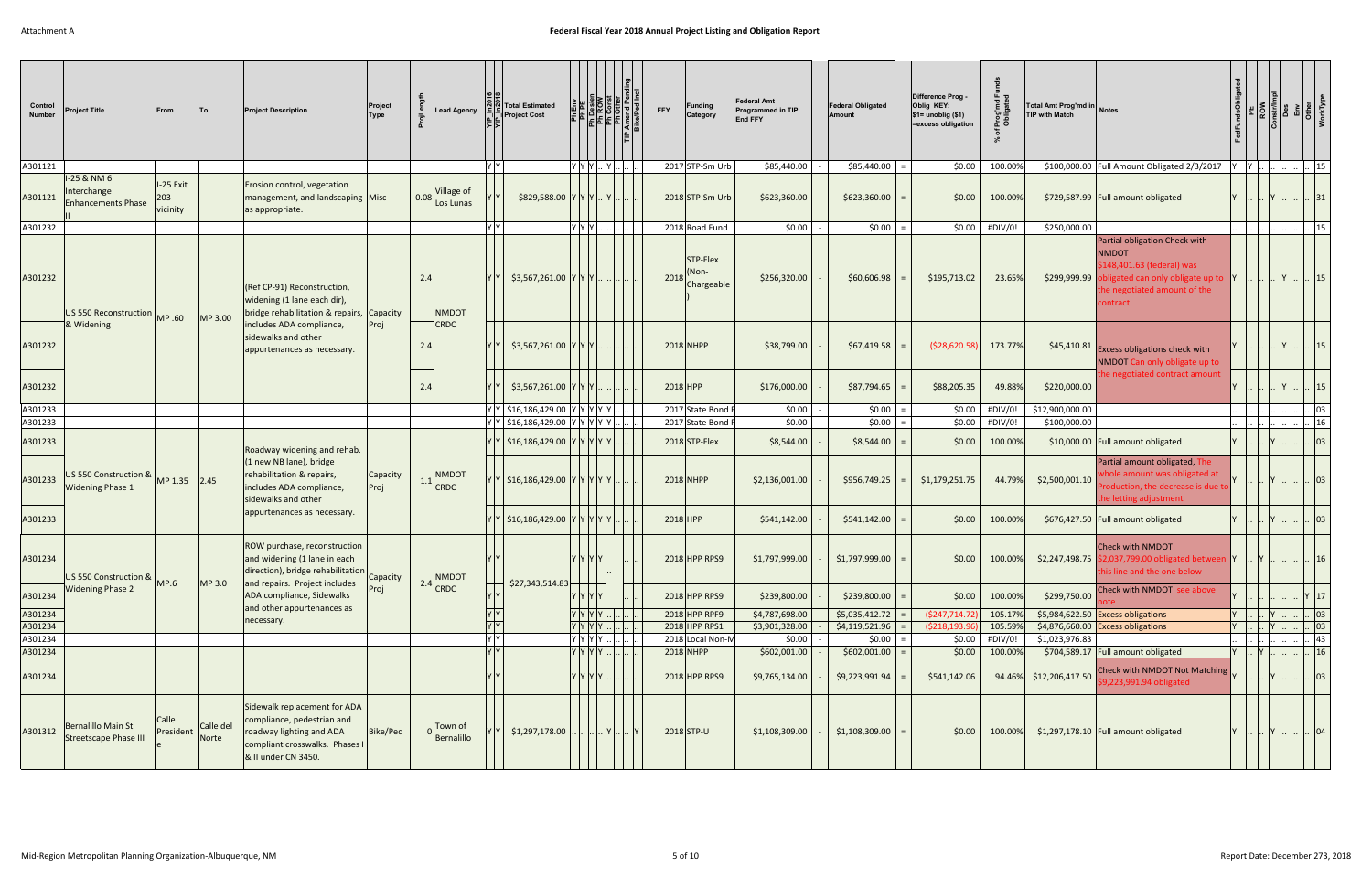| Control<br><b>Number</b> | Project Title                                              | From                                                |                                                            | <b>Project Description</b>                                                                                                                                                 | Project<br><b>Type</b>   |      | ead Agency.                   |                | <b>Total Estimated</b><br><b>Project Cost</b>          |                      | <b>FFY</b> | <b>Funding</b><br>Category     | <b>Federal Amt</b><br>Programmed in TIP<br><b>End FFY</b> | <b>Federal Obligated</b><br><b>Amount</b> | Difference Prog -<br>Oblig KEY:<br>$$1=$ unoblig $($1)$<br>=excess obligation | 눈ㅎ       | Total Amt Prog'md in Notes<br><b>TIP with Match</b> |                                                                                                                          |       |                          |              |
|--------------------------|------------------------------------------------------------|-----------------------------------------------------|------------------------------------------------------------|----------------------------------------------------------------------------------------------------------------------------------------------------------------------------|--------------------------|------|-------------------------------|----------------|--------------------------------------------------------|----------------------|------------|--------------------------------|-----------------------------------------------------------|-------------------------------------------|-------------------------------------------------------------------------------|----------|-----------------------------------------------------|--------------------------------------------------------------------------------------------------------------------------|-------|--------------------------|--------------|
| A301344                  | District 3 Bridge Deck<br>Overlays                         | I-25 over<br>the Rio<br>Grande<br>(Bridge<br> #7355 | & NM 528<br>over the<br>Rio<br>Grande<br>(Bridge<br>#8832) | Bridge Deck Overlay: I-25 SB<br>over the Rio Grande (Bridge<br>#7355) and NM 528 over the<br>Rio Grande River (Bridge<br>#8832).                                           | Hwy &<br><b>Brg Pres</b> |      |                               |                | $0.8$ NMDOT D-3 YY $ Y $ \$1,243,651.00 YYY  Y         |                      |            | NHPP (Non-<br>2018 Chargeable  | \$1,062,575.00                                            | \$809,351.78                              | \$253,223.22                                                                  | 76.17%   | \$1,243,650.48                                      | Partial obligation, My guess is th<br>iount was obligated af<br>oduction, the decrease is due t<br>he letting adjustment |       |                          |              |
| A301370                  |                                                            |                                                     |                                                            |                                                                                                                                                                            |                          |      |                               | YY             |                                                        | $ Y Y Y Y Y  $ $ Y $ |            | 2017 STP-Sm Urb                | \$55,108.80                                               | \$36,800.00                               | \$18,308.80                                                                   | 66.78%   |                                                     | \$64,500.00 Less obligated than programmed $2 Y $  Y                                                                     |       | 15                       |              |
| A301370                  | Molina Road -<br>Roadway and<br>Pedestrian<br>Improvements | <b>NM47</b>                                         | Frederick                                                  | Roadway rehabilitation to<br>include new sidewalks,<br>drainage improvements, access<br>management and other<br>appertenances as necessary.                                | Hwy &<br>Brg Pres        |      | Town of<br>Peralta            |                | $$312,815.00$ YYYYYY.                                  |                      |            | 2018 STP-Sm Urb                | \$212,160.00                                              | \$212,160.00                              | \$0.00                                                                        | 100.00%  |                                                     | \$248,314.60 Full amount obligated                                                                                       |       |                          | $ 06\rangle$ |
| A301380                  | NM 263 & El Cerro<br><b>Mission Blvd</b><br>Intersection   | El Cerro<br>Loop (NM Cerro<br>263)                  | Intersectio<br>$ n \text{ of } E $<br>Mission              | Reconfigure intersection of El<br>Cerro Mission Blvd as it joins<br><b>NM 263</b>                                                                                          | Hwy &<br><b>Brg Pres</b> |      | County of<br>Valencia         |                | \$100,000.00                                           | YYYYYY               |            | 2018 STP-Sm Urb                | \$64,080.00                                               | \$64,080.00                               | \$0.00                                                                        | 100.00%  |                                                     | \$75,000.00 Full amount obligated                                                                                        |       |                          |              |
| A301380                  | Improvements                                               |                                                     | <b>Blvd</b>                                                |                                                                                                                                                                            |                          |      |                               |                |                                                        | Y Y Y Y Y I          |            | 2018 STP-Sm Urb                | \$21,360.00                                               | \$21,360.00                               | \$0.00                                                                        | 100.00%  |                                                     | \$25,000.00 Full amount obligated                                                                                        |       |                          |              |
| A301443                  |                                                            |                                                     |                                                            |                                                                                                                                                                            |                          |      |                               | YY             |                                                        | $ Y Y Y $ $ Y $      |            | 2017 STP-Flex                  | \$371,804.00                                              | \$371,804.00                              | \$0.00                                                                        | 100.00%  |                                                     | \$435,163.85 Full amount obligated 9/21/2017                                                                             | IY I. | $\cdot$ 06               |              |
| A301443                  |                                                            |                                                     |                                                            |                                                                                                                                                                            |                          |      |                               | $\overline{Y}$ |                                                        | $ Y Y Y $ $ Y $      |            | 2017 NHPP (Non-                | \$1,531,867.00                                            | \$0.00                                    | \$1,531,867.00                                                                | 0.00%    |                                                     | \$1,792,915.45 Was the full amount obligated?                                                                            | IY.   | $\therefore$ 06          |              |
| A301443                  | NM 14 Roadway<br>Preservation & Rehab MP 0.0<br>Phase 1    |                                                     | MP 2.0                                                     | Mill and inlay; ADA; multiuse<br>trail; access control;<br>drainage/erosion; evaluation                                                                                    | Hwy &<br><b>Brg Pres</b> |      | $2$ NMDOT D-3                 |                | \$3,203,961.00                                         | Y Y Y  Y .           |            | 2018 STP-Flex                  | \$640,800.00                                              | \$122,665.30                              | \$518,134.70                                                                  | 19.14%   | \$749,999.98                                        | Full amount not obligated. Check<br>with NMDOT, Account for full<br>bigation, this is the letting<br>djustment           |       | $\vert \cdot \vert 06$   |              |
| A301443                  |                                                            |                                                     |                                                            | of NM 14/NM536/Frost Road.                                                                                                                                                 |                          |      |                               |                |                                                        | Y IY IY I IY I       |            | 2018 STP-Rural                 | \$192,993.00                                              | \$2,052,220.93                            | (51,859,227.93)                                                               | 1063.37% | \$225,881.31                                        | <b>Excess obligations Check with</b><br>NMDOT Same as above                                                              |       |                          |              |
| A301444                  |                                                            |                                                     |                                                            | NM 14 Roadway Preser MP 0.0 Cas MP 4.0 Sno Mill and inlay, ADA improvemer Hwy & Brg                                                                                        |                          |      | 4 NMDOT D-3 $ Y Y$            |                | \$4,379,452.00                                         |                      |            | 2018 STP-Flex                  | \$110,696.00                                              | \$110,696.00                              | \$0.00                                                                        | 100.00%  |                                                     | \$129,559.92 Full amount obligated                                                                                       |       |                          |              |
| A301444                  |                                                            |                                                     |                                                            |                                                                                                                                                                            |                          |      |                               |                |                                                        |                      |            | 2018 STP-Rural                 | \$1,865,102.00                                            | \$1,865,102.00                            | \$0.00                                                                        | 100.00%  |                                                     | \$2,182,937.67   Full amount obligated                                                                                   |       |                          | 06           |
| A301444                  |                                                            |                                                     |                                                            |                                                                                                                                                                            |                          |      |                               |                |                                                        | $Y Y Y $ $ Y $       |            | 2018 STP-Flex                  | \$427,200.00                                              | \$427,200.00                              | \$0.00                                                                        | 100.00%  |                                                     | \$499,999.99 Full amount obligated                                                                                       |       |                          | 06           |
| A301444                  |                                                            |                                                     |                                                            |                                                                                                                                                                            |                          |      |                               | YY             |                                                        | Y Y Y  Y   .         |            | 2019 STP-Rural                 | \$1,338,806.00                                            | \$0.00                                    | \$1,338,806.00                                                                |          | 0.00% \$1,566,954.54                                |                                                                                                                          |       | $\log$                   |              |
| A301460                  | West Meadowlark<br>Lane Improvements                       | Municipal<br>Boundary                               | Loma<br>Larga/Mea<br>dowlark<br>Intersectio                | Construct a two-lane roadway<br>with traffic calming features,<br>including medians and<br>drainage facilities. 2016 MAP<br>funds included in the total<br>cost.           | Safety                   | 0.58 | Village of<br><b>Corrales</b> |                | \$700,333.00 Y Y Y Y Y Y                               |                      |            | STP-U (Non-<br>2018 Chargeable | \$273,408.00                                              | \$273,407.80                              | \$0.20                                                                        | 100.00%  |                                                     | \$319,999.99 Funds obligated.                                                                                            |       | $\lfloor \rfloor$ 21     |              |
| A301480                  | Camelot Blvd<br>Extension                                  | Sichler Ro                                          | end of<br>existing<br>Camelot<br><b>Blvd</b>               | Construct roadway extension<br>with a ditch crossing including<br>paved shoulders, lighting<br>improvements, drainage<br>features and other<br>appurtenances as necessary. | Capacity<br>Proj         |      |                               |                | 0 Village of Los Y Y   \$1,638,436.00 Y Y Y Y Y Y  . Y |                      |            | 2018 STP-Sm Urb                | \$151,816.00                                              | \$151,816.00                              | \$0.00                                                                        | 100.00%  |                                                     | \$177,687.26 Full amount obligated                                                                                       |       | $\vert . \vert 01$       |              |
|                          |                                                            |                                                     |                                                            | A301480 Camelot Blvd Extension Sichler Rd end of exist Construct roadway extension w Capacity Pr                                                                           |                          |      |                               |                | 0 Village of Los Y Y   \$1,638,436.00 Y Y Y Y Y Y  . Y |                      |            | 2019 STP-Sm Urb                | \$1,248,064.00                                            | \$0.00                                    | \$1,248,064.00                                                                |          | 0.00% \$1,460,749.02                                |                                                                                                                          |       | <u>             01  </u> |              |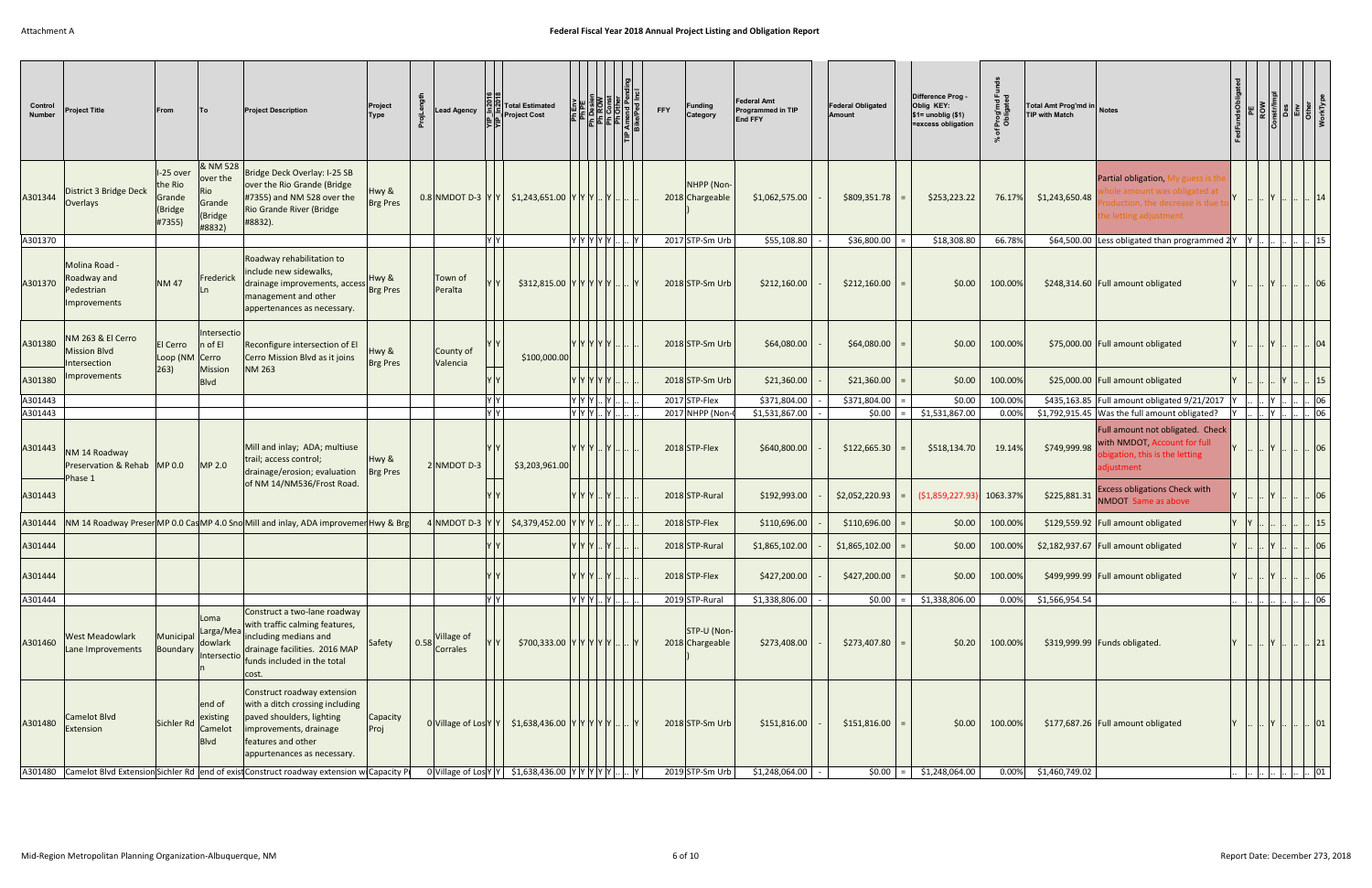| Control<br><b>Number</b> | Project Title                                          | From                                               |             | <b>Project Description</b>                                                                                                                                                                                                                 | Project<br>Type          | ead Agency                           |         | <b>Total Estimated</b><br><b>Project Cost</b> |                         | ے Ph ROW<br>Ph Cons<br>Ph Cons<br>Ph Other<br>Phote Pi | <b>FFY</b> | <b>Funding</b><br>Category             | Federal Amt<br>Programmed in TIP<br><b>End FFY</b> | <b>Federal Obligated</b><br>Amount | Difference Prog -<br>Oblig KEY:<br>$$1=$ unoblig $$1)$<br>=excess obligation | Prog'md<br>Obligated | Total Amt Prog'md in Notes<br><b>TIP with Match</b> |                                                                   |  |               |
|--------------------------|--------------------------------------------------------|----------------------------------------------------|-------------|--------------------------------------------------------------------------------------------------------------------------------------------------------------------------------------------------------------------------------------------|--------------------------|--------------------------------------|---------|-----------------------------------------------|-------------------------|--------------------------------------------------------|------------|----------------------------------------|----------------------------------------------------|------------------------------------|------------------------------------------------------------------------------|----------------------|-----------------------------------------------------|-------------------------------------------------------------------|--|---------------|
| A301710                  | <b>Rio Grande Blvd</b><br>Intersection<br>Improvements | Rio<br>Grande                                      | Candelaria  | Construction of roundabout at<br>the intersection of Rio Grande<br>and Candelaria and<br>approaches north and south of Safety<br>the intersection as necessary<br>to accommodate the transition<br>of the facility. See<br>old CN A300650. |                          | City of<br>Albuquerqu  Y Y <br>e-DMD |         | \$1,760,000.00 YYYYYYY.                       |                         |                                                        |            | 2018 Safety<br>(HSIP)                  | \$1,584,000.00                                     | \$1,584,000.00                     | \$0.00                                                                       | 100.00%              |                                                     | $$1,760,000.00$ Full amount obligated                             |  |               |
| A301740                  |                                                        |                                                    |             | Construct new roadway which                                                                                                                                                                                                                |                          |                                      |         |                                               | Y Y Y Y Y Y I.          |                                                        |            | 2017 State Capital                     | \$0.00                                             | \$0.00                             | \$0.00                                                                       | #DIV/0!              | \$364,912.00                                        |                                                                   |  | 04            |
| A301740                  | Sunset Rd SW<br>Roadway and Safety                     | Goff Blvd                                          | Bridge      | includes safety improvements<br>to add sidwalks, signage,                                                                                                                                                                                  | Safety                   | County of                            |         | \$7,000,000.00                                | Y Y Y Y Y J. I          |                                                        |            | 2017 Local Non-M                       | \$0.00                                             | \$0.00                             | \$0.00                                                                       | #DIV/0!              | \$250,000.00                                        |                                                                   |  | 15            |
| A301740                  | <b>Improvements</b>                                    |                                                    | Blvd        | drainage and other                                                                                                                                                                                                                         |                          | Bernalillo                           |         |                                               | Y Y Y Y Y               |                                                        |            | 2017 Local Non-M                       | \$0.00                                             | \$0.00                             | \$0.00                                                                       | #DIV/0!              | \$1,250,000.00                                      |                                                                   |  | 04            |
| A301740                  |                                                        |                                                    |             | appurtenances as necessary.                                                                                                                                                                                                                |                          |                                      | Y Y I   |                                               | $Y$ $Y$ $Y$ $Y$ $Y$ $.$ |                                                        |            | 2017 Local Bond F                      | \$0.00                                             | \$0.00                             | \$0.00                                                                       | #DIV/0!              | \$918,200.00                                        |                                                                   |  | 04            |
| A301740                  |                                                        |                                                    |             |                                                                                                                                                                                                                                            |                          |                                      |         |                                               | Y Y Y Y Y I             |                                                        |            | $2018$ Safety<br>(HSIP)                | \$436,500.00                                       | \$436,500.00                       | \$0.00                                                                       | 100.00%              |                                                     | \$485,000.00 Full amount obligated                                |  | 21            |
| A301740                  |                                                        |                                                    |             |                                                                                                                                                                                                                                            |                          |                                      | Y Y     |                                               | Y Y Y Y Y .             |                                                        |            | 2018 Local Non-M                       | \$0.00                                             | \$0.00                             | \$0.00                                                                       | #DIV/0!              | \$2,650,000.00                                      |                                                                   |  | 21            |
| A301740                  |                                                        |                                                    |             |                                                                                                                                                                                                                                            |                          |                                      |         |                                               | Y Y Y Y Y               |                                                        |            | $2018$ Safety                          | \$13,500.00                                        | \$13,500.00                        | \$0.00                                                                       | 100.00%              |                                                     | \$15,000.00 Full amount obligated                                 |  | 16            |
| A301800                  | Old Highway 60-<br><b>Bridge Replacement</b>           | Old<br>Highway<br>60- Bridge<br>over Rio<br>Puerco |             | Replace Bridge #531.                                                                                                                                                                                                                       | Hwy &<br><b>Brg Pres</b> | 0 NMDOT D-3                          |         | \$6,675,000.00 YYYYYY.                        |                         |                                                        | 2018       | FLAP-<br>Federal<br>Lands<br>Access    | \$5,703,120.00                                     | \$5,703,120.00                     | \$0.00                                                                       | 100.00%              |                                                     | $$6,675,000.00$ Full amount obligated                             |  |               |
| A301861                  | AMPA Wide Bike<br>Share Program                        | Various<br>Locations                               |             | Replace existing and install<br>new bike share stations,<br>including bicycles, signs, kiosks,<br>fare payment, communications Bike/Ped<br>and other bike share-related<br>appurtenances and<br>technologies.                              |                          |                                      |         | 0 Rio Metro TraY Y   \$1,257,335.00           |                         |                                                        |            | 2018 TAP-Lg Urb                        | \$511,067.00                                       | \$511,067.00                       | \$0.00                                                                       | 100.00%              |                                                     | \$598,158.92 Full amount obligated                                |  | 28            |
| A301861                  |                                                        |                                                    |             |                                                                                                                                                                                                                                            |                          |                                      | YY      |                                               |                         | .      Y                                               |            | 2020 TAP-Lg Urb                        | \$563,200.00                                       | \$0.00                             | \$563,200.00                                                                 | 0.00%                | \$659,176.01                                        |                                                                   |  | 28            |
| A301880                  |                                                        |                                                    |             |                                                                                                                                                                                                                                            |                          |                                      |         | \$2,362,000.00                                | Y Y Y Y Y I             |                                                        |            | 2018 STP-Sm Urb                        | \$444,288.00                                       | \$444,288.00                       | \$0.00                                                                       | 100.00%              |                                                     | \$519,999.99 Full amount obligated                                |  | <sup>15</sup> |
| A301880                  |                                                        | Intersecti                                         | Intersectio | Rehab roadway base, asphalt,<br>curb and gutter. drainage                                                                                                                                                                                  |                          |                                      |         |                                               | Y Y Y Y Y               |                                                        |            | 2021 STP-Sm Urb                        | \$42,720.00                                        | \$0.00                             | \$42,720.00                                                                  | 0.00%                | \$50,000.00                                         |                                                                   |  | 43            |
|                          | West Aragon Rd.<br>A301880   Improvements              | on of<br>North<br>Mesa Rd.                         | n of Main   | improvements as well as<br>sidewalk, drive pads, and<br>pedestrian facilities will all be                                                                                                                                                  | Hwy &<br><b>Brg Pres</b> | 0.66 City of Belen                   |         | \$2,362,000.00                                | Y Y Y Y Y Y  I.         |                                                        |            | 2021 STP-Sm Urb                        | \$42,720.00                                        | \$0.00                             | \$42,720.00                                                                  | 0.00%                | \$50,000.00                                         |                                                                   |  | $ 16\rangle$  |
| A301880                  |                                                        |                                                    |             | included in the project.                                                                                                                                                                                                                   |                          |                                      |         |                                               | Y  Y  Y  Y  Y           |                                                        |            | 2021 STP-Sm Urb                        | \$1,488,365.00                                     | \$0.00                             | \$1,488,365.00                                                               | 0.00%                | \$1,742,000.18                                      |                                                                   |  | 04            |
| A301900<br>A301900       | I-25 / Montgomery<br>Blvd. Interchange                 | (Bridge<br>#6261)                                  |             | Reconstruct interchange with<br>bridge rehab or replacement.                                                                                                                                                                               | Hwy &<br><b>Brg Pres</b> | NMDOT<br>$0.7$ CRDC                  |         | \$34,241,619.00                               | Y  Y  Y  Y              |                                                        | 2018       | $\sqrt{STP$ -Flex<br>2018 (Non-<br>IM- | \$2,170,641.00<br>\$1,722,600.00                   | \$2,139,282.28<br>\$1,722,600.00   | \$31,358.72<br>\$0.00                                                        | 98.56%<br>100.00%    | \$1,859,455.97                                      | \$2,540,544.17 Partial obligation<br>Funding category changed and |  | 15 <br> 15    |
| A301900                  | Reconstruction                                         |                                                    |             |                                                                                                                                                                                                                                            |                          |                                      | Y Y     |                                               | Y Y Y X   <br> Y Y Y Y  |                                                        |            | Discretiona<br>2021 NHPP               | \$22,518,161.00                                    | \$0.00                             | \$22,518,161.00                                                              | 0.00%                | \$26,355,524.76                                     | fully obligated                                                   |  | 03            |
| A301900                  |                                                        |                                                    |             |                                                                                                                                                                                                                                            |                          |                                      | $Y$ $Y$ |                                               | Y Y Y Y   .             |                                                        |            | 2021 STP-Flex                          | \$2,978,519.00                                     | \$0.00                             | \$2,978,519.00                                                               |                      | 0.00% \$3,486,094.24                                |                                                                   |  | $\cdot$ 03    |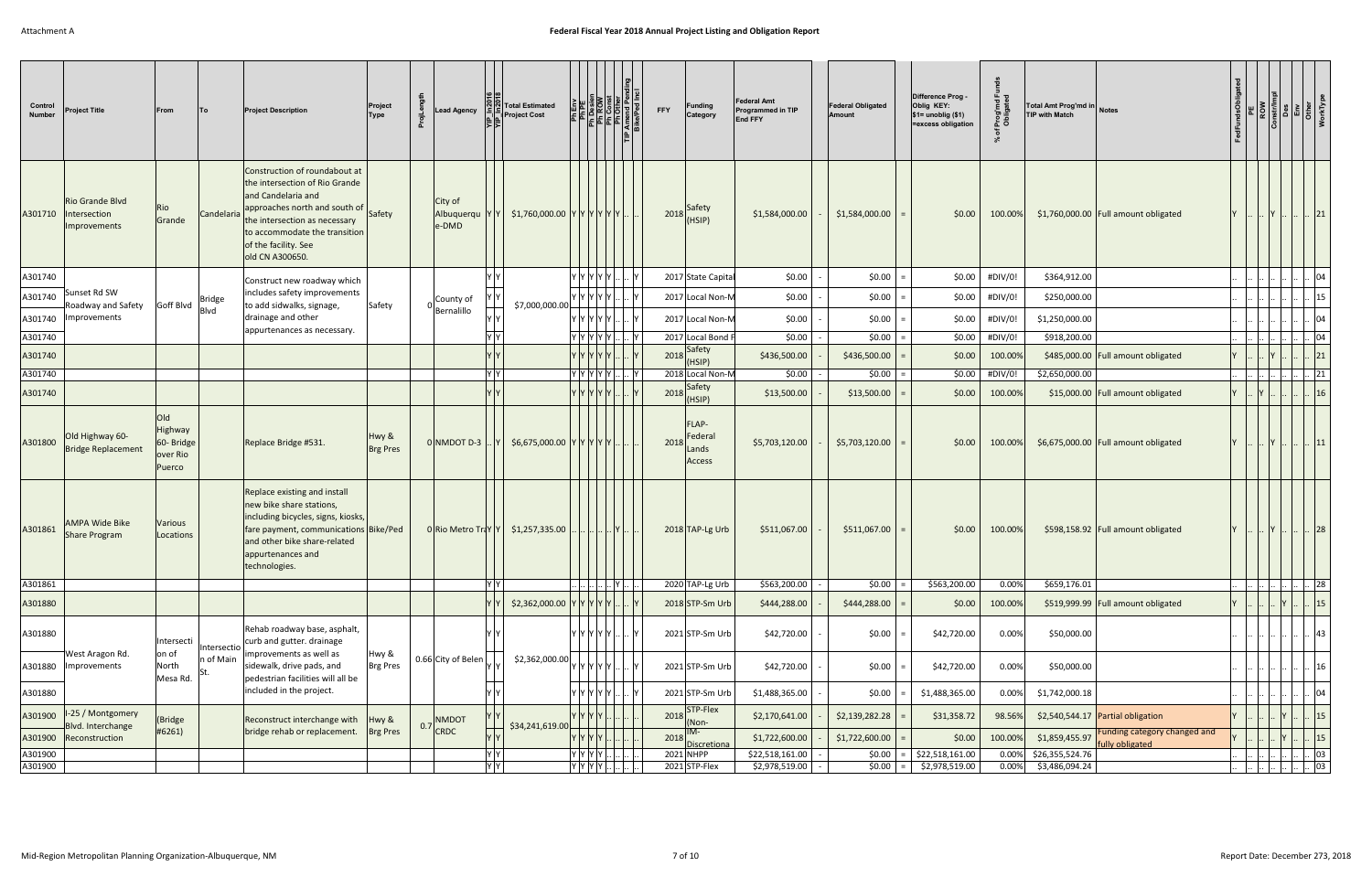| Control<br><b>Number</b> | <b>Project Title</b>                  | From | <b>To</b> | <b>Project Description</b>                                                                                                                  | Project<br>Type          |             | ead Agency              |                                                                                            | <b>Total Estimated</b><br><b>Project Cost</b> |                                                                                                                                                 | <b>Ph ROW</b><br>Ph Const<br>Ph Other<br>Ike/Ped In<br>Ike/Ped In | <b>FFY</b> | <b>Funding</b><br>Category                            | <b>Federal Amt</b><br><b>Programmed in TIP</b><br><b>End FFY</b> | <b>Federal Obligated</b><br>Amount | Difference Prog -<br>Oblig KEY:<br>$$1=$ unoblig $($1)$<br>=excess obligation | Prog'md<br>Obligated | Total Amt Prog'md in Notes<br><b>TIP with Match</b> |                                     |  |               |
|--------------------------|---------------------------------------|------|-----------|---------------------------------------------------------------------------------------------------------------------------------------------|--------------------------|-------------|-------------------------|--------------------------------------------------------------------------------------------|-----------------------------------------------|-------------------------------------------------------------------------------------------------------------------------------------------------|-------------------------------------------------------------------|------------|-------------------------------------------------------|------------------------------------------------------------------|------------------------------------|-------------------------------------------------------------------------------|----------------------|-----------------------------------------------------|-------------------------------------|--|---------------|
|                          | A301930   TTP- Pueblo de Cochiti      |      |           | Various multimodal<br>transportation projects &<br>activities. For project specific<br>information contact the tribal<br>government office. | Hwy &<br><b>Brg Pres</b> |             | Pueblo of<br>Cochiti    |                                                                                            | \$2,243,872.00                                |                                                                                                                                                 |                                                                   |            | 2017 FLHP-Tribal                                      | \$186,519.00                                                     | \$0.00                             | \$186,519.00                                                                  | 0.00%                | \$186,519.00                                        |                                     |  |               |
| A301930                  |                                       |      |           |                                                                                                                                             |                          |             |                         |                                                                                            |                                               |                                                                                                                                                 |                                                                   |            | <b>FLHP-Tribal</b><br>2018 Trans Prog                 | \$426,381.00                                                     | \$426,381.00                       | \$0.00                                                                        | 100.00%              |                                                     | \$426,381.00 Full amount obligated. |  |               |
| A301930                  |                                       |      |           |                                                                                                                                             |                          |             |                         | ly ly                                                                                      |                                               |                                                                                                                                                 | Y                                                                 |            | 2019 FLHP-Tribal                                      | \$447,700.00                                                     | \$0.00                             | \$447,700.00                                                                  | 0.00%                | \$447,700.00                                        |                                     |  | 06            |
| A301930                  |                                       |      |           |                                                                                                                                             |                          |             |                         | Y Y                                                                                        |                                               |                                                                                                                                                 | Y                                                                 |            | 2020 FLHP-Tribal                                      | \$492,470.00                                                     | \$0.00                             | \$492,470.00                                                                  | 0.00%                | \$492,470.00                                        |                                     |  | 06            |
| A301930                  |                                       |      |           |                                                                                                                                             |                          |             |                         | $ \mathsf{Y} \mathsf{Y} $                                                                  |                                               | .        Y                                                                                                                                      |                                                                   |            | 2021 FLHP-Tribal                                      | \$541,717.00                                                     | \$0.00                             | \$541,717.00                                                                  | 0.00%                | \$541,717.00                                        |                                     |  | 06            |
|                          | A301940 TTP-Pueblo of Isleta          |      |           | Various multimodal<br>transportation projects &<br>activities. For project specific<br>information contact the tribal<br>government office. | Hwy &<br><b>Brg Pres</b> |             | Pueblo of<br>Isleta     |                                                                                            | \$4,728,445.00                                |                                                                                                                                                 | .IY I                                                             |            | 2017 FLHP-Tribal                                      | \$1,386,265.98                                                   | \$0.00                             | \$1,386,265.98                                                                | $0.00\%$             | \$1,386,265.98                                      |                                     |  |               |
| A301940                  |                                       |      |           |                                                                                                                                             |                          |             |                         | Y Y                                                                                        |                                               | .          Y                                                                                                                                    |                                                                   |            | 2018 FLHP-Tribal                                      | \$833,740.00                                                     | \$833,740.00                       | \$0.00                                                                        | 100.00%              |                                                     | \$833,740.00 Full amount obligated  |  | 06            |
| A301940                  |                                       |      |           |                                                                                                                                             |                          |             |                         | ly ly l                                                                                    |                                               |                                                                                                                                                 | Y                                                                 |            | 2019 FLHP-Tribal                                      | \$1,298,235.00                                                   | \$0.00                             | \$1,298,235.00                                                                | 0.00%                | \$1,298,235.00                                      |                                     |  | 06            |
| A301940                  |                                       |      |           |                                                                                                                                             |                          |             |                         | Y                                                                                          |                                               | ۲                                                                                                                                               |                                                                   |            | 2020 FLHP-Tribal                                      | \$1,298,235.00                                                   | \$0.00                             | \$1,298,235.00                                                                | 0.00%                | \$1,298,235.00                                      |                                     |  | 06            |
| A301940                  |                                       |      |           |                                                                                                                                             |                          |             |                         | $\overline{Y}$                                                                             |                                               |                                                                                                                                                 |                                                                   |            | 2021 FLHP-Tribal                                      | \$1,298,235.00                                                   | \$0.00                             | \$1,298,235.00                                                                | 0.00%                | \$1,298,235.00                                      |                                     |  | 06            |
| A301960                  | TTP-Pueblo of San<br>Felipe           |      |           | Various multimodal<br>transportation projects &<br>activities. For project specific<br>information contact the tribal<br>government office. | Hwy &<br><b>Brg Pres</b> |             | Pueblo of<br>San Felipe |                                                                                            | \$4,319,790.00                                |                                                                                                                                                 |                                                                   |            | 2017 FLHP-Tribal                                      | \$719,965.00                                                     | \$0.00                             | \$719,965.00                                                                  | 0.00%                | \$719,965.00                                        |                                     |  |               |
| A301960                  |                                       |      |           |                                                                                                                                             |                          |             |                         | YY                                                                                         |                                               | $\left\lbrack \right\rbrack \ldots \left\lbrack \right\rbrack \ldots \left\lbrack \mathsf{Y} \right\rbrack \ldots \left\lbrack . \right\rbrack$ |                                                                   |            | 2018 FLHP-Tribal                                      | \$719,965.00                                                     | \$719,965.00                       | \$0.00                                                                        | 100.00%              |                                                     | \$719,965.00 Full amount obligated  |  | 06            |
| A301960                  |                                       |      |           |                                                                                                                                             |                          |             |                         | ly ly.                                                                                     |                                               |                                                                                                                                                 | $Y$ .                                                             |            | 2019 FLHP-Tribal                                      | \$719,965.00                                                     | \$0.00                             | \$719,965.00                                                                  | 0.00%                | \$719,965.00                                        |                                     |  | 06            |
| A301960                  |                                       |      |           |                                                                                                                                             |                          |             |                         | $\overline{Y}$                                                                             |                                               |                                                                                                                                                 | Y                                                                 |            | 2020 FLHP-Tribal                                      | \$719,965.00                                                     | \$0.00                             | \$719,965.00                                                                  | 0.00%                | \$719,965.00                                        |                                     |  | 06            |
| A301960                  |                                       |      |           |                                                                                                                                             |                          |             |                         | Y Y                                                                                        |                                               | .        Y                                                                                                                                      |                                                                   |            | 2021 FLHP-Tribal                                      | \$719,965.00                                                     | \$0.00                             | \$719,965.00                                                                  | 0.00%                | \$719,965.00                                        |                                     |  | 06            |
|                          | A301970   TTP-Pueblo of Sandia        |      |           | Various multimodal<br>transportation projects &<br>activities. For project specific<br>information contact the tribal<br>government office. | Hwy &<br><b>Brg Pres</b> | $0 $ Sandia | Pueblo of               |                                                                                            | Y \$1,616,844.00                              | $\left\   \right\ $ $\left\   \right\ $ $\left\  \mathsf{Y} \right\ $ $\left\   \right\ $                                                       |                                                                   |            | 2017 FLHP-Tribal                                      | \$269,474.00                                                     | $\vert$ = $\vert$                  |                                                                               |                      | $$269,474.00$ 0.00% $$269,474.00$                   |                                     |  |               |
| A301970                  |                                       |      |           |                                                                                                                                             |                          |             |                         | Y                                                                                          |                                               | Y                                                                                                                                               |                                                                   |            | 2018 FLHP-Tribal                                      | \$269,474.00                                                     | \$269,474.00                       | \$0.00                                                                        | 100.00%              |                                                     | \$269,474.00 Full amount obligated  |  | $\cdot$ 06    |
| A301970                  |                                       |      |           |                                                                                                                                             |                          |             |                         | YY                                                                                         |                                               | .          Y                                                                                                                                    |                                                                   |            | 2019 FLHP-Tribal                                      | \$269,474.00                                                     | \$0.00                             | \$269,474.00                                                                  | 0.00%                | \$269,474.00                                        |                                     |  | 06            |
| A301970                  |                                       |      |           |                                                                                                                                             |                          |             |                         | YY.                                                                                        |                                               | <u>          </u> Y                                                                                                                             |                                                                   |            | 2020 FLHP-Tribal                                      | \$269,474.00                                                     | \$0.00                             | \$269,474.00                                                                  | 0.00%                | \$269,474.00                                        |                                     |  | 06            |
| A301970<br>A301980       | TTP-Pueblo of Santa<br>Ana            |      |           | Various multimodal<br>transportation projects &<br>activities. For project specific<br>information contact the tribal<br>government office. | Hwy &<br><b>Brg Pres</b> |             | Pueblo of<br>Santa Ana  | $Y$ $Y$                                                                                    | \$1,634,700.00                                | <u>           </u>      Y                                                                                                                       |                                                                   |            | 2021 FLHP-Tribal<br>FLHP-Tribal<br>2017<br>Trans Prog | \$269,474.00<br>\$272,450.00                                     | \$0.00<br>\$0.00                   | \$269,474.00<br>\$272,450.00                                                  | 0.00%<br>0.00%       | \$269,474.00<br>\$272,450.00                        |                                     |  | $\log$<br> 06 |
| A301980                  |                                       |      |           |                                                                                                                                             |                          |             |                         | $Y$ $Y$                                                                                    |                                               | <u>.        Y    .</u>                                                                                                                          |                                                                   |            | 2018 FLHP-Tribal                                      | \$272,450.00                                                     | \$272,450.00                       | \$0.00                                                                        | 100.00%              |                                                     | \$272,450.00 Full amount obligated  |  | 06            |
| A301980                  |                                       |      |           |                                                                                                                                             |                          |             |                         |                                                                                            |                                               | $\left \right \left \right \left .\right $ $\left {\sf Y}\right \left $                                                                         |                                                                   |            | 2019 FLHP-Tribal                                      | \$272,450.00                                                     | \$0.00                             | \$272,450.00                                                                  | 0.00%                | \$272,450.00                                        |                                     |  | 06            |
| A301980                  |                                       |      |           |                                                                                                                                             |                          |             |                         | $\begin{array}{c c} \mathsf{Y} & \mathsf{Y} \\ \hline \mathsf{Y} & \mathsf{Y} \end{array}$ |                                               | $     $ . $ Y  $ .                                                                                                                              |                                                                   |            | 2020 FLHP-Tribal                                      | \$272,450.00                                                     | \$0.00                             | \$272,450.00                                                                  | 0.00%                | \$272,450.00                                        |                                     |  | . 06          |
| A301980                  |                                       |      |           |                                                                                                                                             |                          |             |                         | $\overline{Y}$                                                                             |                                               | .           <b>Y</b>                                                                                                                            |                                                                   |            | 2021 FLHP-Tribal                                      | \$272,450.00                                                     | \$0.00                             | \$272,450.00                                                                  | 0.00%                | \$272,450.00                                        |                                     |  | $\cdot$ 06    |
| A301990                  | <b>TTP-Pueblo of Santo</b><br>Domingo |      |           | Various multimodal<br>transportation projects &<br>activities. For project specific<br>information contact the tribal<br>government office. | Hwy &<br><b>Brg Pres</b> | 0 Santo     | Pueblo of<br>Domingo    |                                                                                            | \$4,242,478.00.                               |                                                                                                                                                 |                                                                   |            | FLHP-Tribal<br>$2017$ Trans Prog                      | \$581,742.00                                                     | \$0.00                             | \$581,742.00                                                                  | 0.00%                | \$581,742.00                                        |                                     |  | 06            |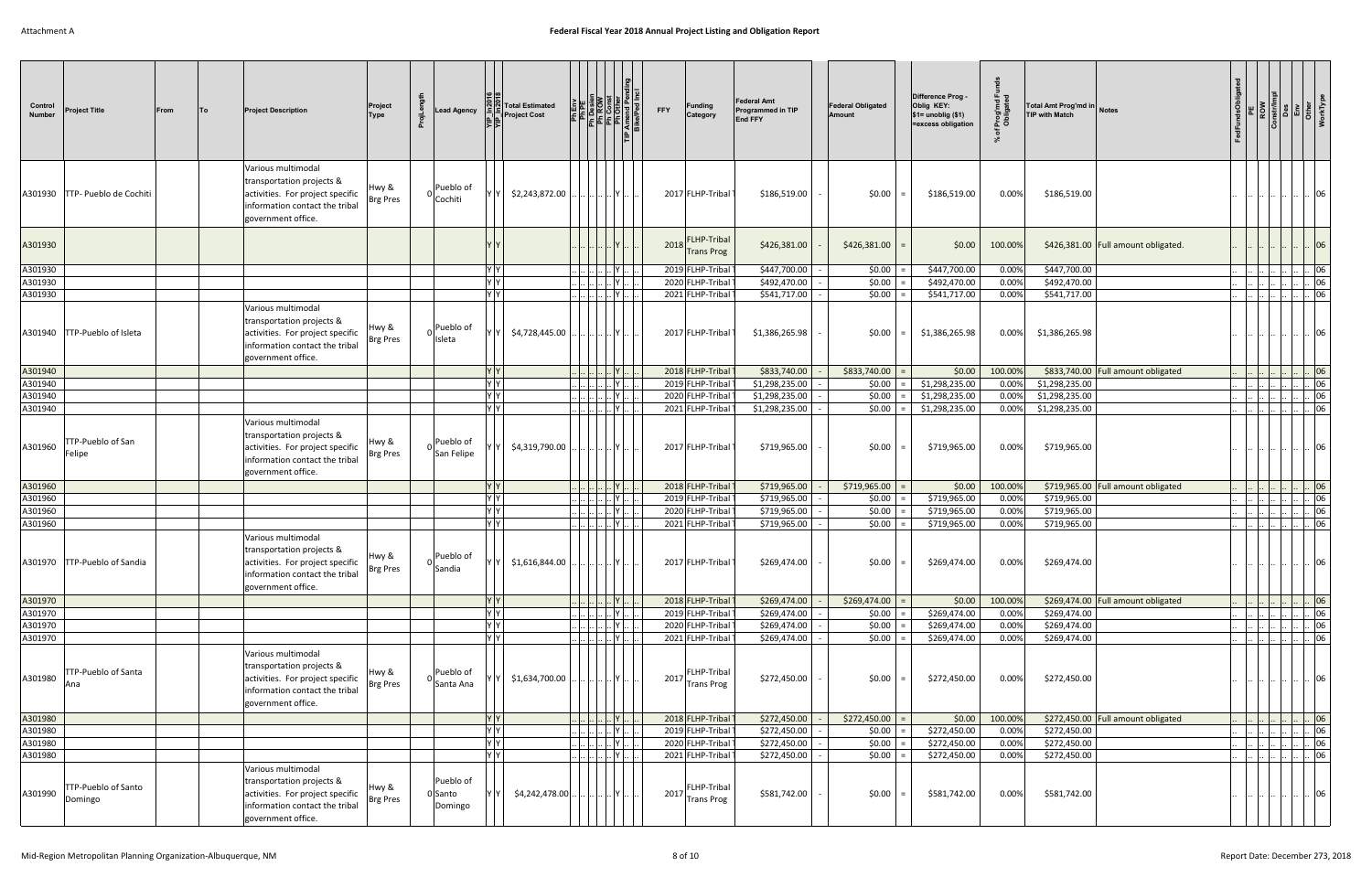| Control<br><b>Number</b> | Project Title                                                                                | From                               |                                   | <b>Project Description</b>                                                                                                                        | Project<br>Type | ead Agency                            |     | <b>Total Estimated</b><br><b>Project Cost</b> |                         |                | <b>FFY</b>   | <b>Funding</b><br>Category                    | Federal Amt<br><b>Programmed in TIP</b><br><b>End FFY</b> | <b>Federal Obligated</b><br>Amount | Difference Prog -<br>Oblig KEY:<br>$$1=$ unoblig $($1)$<br>=excess obligation | Prog'md<br>Obligated<br>్ | Total Amt Prog'md in Notes<br><b>TIP with Match</b> |                                                                               |  |  |              |
|--------------------------|----------------------------------------------------------------------------------------------|------------------------------------|-----------------------------------|---------------------------------------------------------------------------------------------------------------------------------------------------|-----------------|---------------------------------------|-----|-----------------------------------------------|-------------------------|----------------|--------------|-----------------------------------------------|-----------------------------------------------------------|------------------------------------|-------------------------------------------------------------------------------|---------------------------|-----------------------------------------------------|-------------------------------------------------------------------------------|--|--|--------------|
| A301990                  |                                                                                              |                                    |                                   |                                                                                                                                                   |                 |                                       | Y Y |                                               |                         | .            Y |              | 2018 FLHP-Tribal                              | \$735,496.00                                              | \$735,496.00                       | \$0.00                                                                        | 100.00%                   |                                                     | \$735,496.00 Full amount obligated                                            |  |  | 06           |
| A301990                  |                                                                                              |                                    |                                   |                                                                                                                                                   |                 |                                       | YY  |                                               |                         | Y              |              | 2019 FLHP-Tribal                              | \$735,496.00                                              | \$0.00                             | \$735,496.00                                                                  | 0.00%                     | \$735,496.00                                        |                                                                               |  |  | 06           |
| A301990                  |                                                                                              |                                    |                                   |                                                                                                                                                   |                 |                                       | V V |                                               |                         | Y              |              | 2020 FLHP-Tribal                              | \$735,496.00                                              | \$0.00                             | \$735,496.00                                                                  | 0.00%                     | \$735,496.00                                        |                                                                               |  |  | 06           |
| A301990                  |                                                                                              | Albuquer                           |                                   |                                                                                                                                                   |                 |                                       | YY  |                                               |                         | Y              |              | 2021 FLHP-Tribal                              | \$735,496.00                                              | \$0.00                             | \$735,496.00                                                                  | 0.00%                     | \$735,496.00                                        |                                                                               |  |  | 06           |
| A302030                  | <b>AMPA Wide Bicycle</b><br>Facil. Prog. & Activities Metro                                  | que<br>Area                        |                                   | Improvements to bicycle<br>facilities, programs and<br>activities.                                                                                | Bike/Ped        | City of<br>0 Albuquerqu<br>e-DMD      |     | \$204,822.00                                  |                         |                |              | 2018 CMAQ-Flex                                | \$175,000.00                                              | \$175,000.00                       | \$0.00                                                                        | 100.00%                   |                                                     | \$204,822.09   Full amount obligated                                          |  |  | 28           |
| A302130                  | Nicklaus Dr Pedestrian Chianti                                                               |                                    | Southern                          | Install pedestrian facilities to<br>provide additional connectivity<br>to the MLK Elementary school.                                              |                 | Bike/Ped 0.57 City of Rio             |     | \$346,142.00                                  | Y Y Y Y Y Y             |                |              | 2018 TAP-Lg Urb                               | \$62,838.00                                               | \$62,838.00                        | \$0.00                                                                        | 100.00%                   |                                                     | \$73,546.35 Full amount obligated                                             |  |  | 15           |
| A302130                  | Improvements                                                                                 |                                    | Blvd.                             | This project fills a gap in the<br>safe pedestrian facilities for<br>this school.                                                                 |                 | Rancho                                |     |                                               | Y Y Y Y Y I.            |                |              | 2018 TAP-Lg Urb                               | \$48,451.00                                               | \$48,451.00                        | \$0.00                                                                        | 100.00%                   |                                                     | \$56,707.63   Full amount obligated                                           |  |  | 16           |
| A302130                  |                                                                                              |                                    |                                   |                                                                                                                                                   |                 |                                       | YY  |                                               | Y Y Y Y Y .             |                |              | 2019 TAP-Lg Urb                               | \$184,454.00                                              | \$0.00                             | \$184,454.00                                                                  | 0.00%                     | \$215,887.17                                        |                                                                               |  |  | 28           |
| A302140                  | <b>AMPA Wide Access</b><br>Management and<br>Corridor Study Non-<br><b>Interstate Routes</b> |                                    |                                   | Corridor study for access<br>management NM 47, NM 500,<br>NM 314, West Central, NM 6,<br><b>BL13</b>                                              | <b>Misc</b>     | 0 NMDOT D-3                           |     | \$401,012.00 YYY                              |                         |                |              | 2018 STP-Flex                                 | \$342,625.00                                              | \$342,585.30                       | \$39.70                                                                       | 99.99%                    | \$401,012.39                                        | Full amount not obligated,<br>ly obligate up to the negotia<br>ontract amount |  |  |              |
| A302141                  | <b>AMPA Wide Corridor</b><br>Study Interstate and<br>other NHS routes                        | various<br>locations               |                                   | Corridor study for congestion<br>management.                                                                                                      | Misc            | $0 \mid NMDOT D-3 \mid$               |     | $$1,000,000.00$ $Y$ $Y$ $Y$                   |                         |                | 2018 NHPP    |                                               | \$854,400.00                                              | \$854,382.30                       | \$17.70                                                                       | 100.00%                   |                                                     | \$999,999.97   Full amount not obligated                                      |  |  | Y 18         |
| TA00058                  |                                                                                              |                                    |                                   | Acquire buses, vans, support<br>vehicles and associated                                                                                           |                 |                                       |     |                                               |                         |                |              | 2018 FTA 5307                                 | \$7,734,000.00                                            | \$7,734,000.00                     | \$0.00                                                                        | 100.00%                   |                                                     | \$9,318,072.00 Full amount obligated                                          |  |  | 23           |
| TA00058                  | <b>ABQ Ride - Vehicles 8</b><br>Equip. Purchase                                              | ABQ Ride<br>System<br>Wide         |                                   | equipment including fare<br>boxes, debt service and<br>manufacturing inspections. FFY                                                             | Transit         | City of<br>0 Albuquerqu<br>e-ABQ Ride |     | $$10,659,311.00$ .                            |                         |                |              | <b>FTA 5339</b><br>2018 (MAP-21<br>Bus/Facil) | \$1,000,000.00                                            | \$1,000,000.00                     | \$0.00                                                                        | 100.00%                   |                                                     | \$1,250,000.00 Full amount obligated                                          |  |  | 23           |
| TA00058                  |                                                                                              |                                    |                                   | 2018 5310 funds were<br>apportioned in FFY 2016.                                                                                                  |                 |                                       |     |                                               |                         |                |              | <b>FTA 5310</b><br>2018 (Capital<br>Awards)   | \$72,991.00                                               | \$72,991.00                        | \$0.00                                                                        | 100.00%                   |                                                     | \$91,238.75   Full amount obligated                                           |  |  | 23           |
| TA00085                  | <b>ABQ Ride - Coors</b>                                                                      | location                           |                                   | Construct park & ride facility in<br>the Coors Corridor to support                                                                                |                 | City of                               |     |                                               | Y Y Y Y Y               |                |              | 2018 CMAQ-Flex                                | \$601,207.00                                              | \$601,207.00                       | \$0.00                                                                        | 100.00%                   | \$703,659.86                                        | Funds transferred to FTA<br>10/6/2017                                         |  |  | 23           |
| TA00085                  | Corridor Park & Ride                                                                         | t.b.d.                             |                                   | current and future transit<br>service focused on river                                                                                            | <b>Transit</b>  | 0 Albuquerqu<br>e-ABQ Ride            |     | \$3,218,633.00                                | Y  Y  Y  Y  Y           |                | $2018$ STP-U |                                               | \$2,148,793.00                                            | \$2,148,793.00                     | \$0.00                                                                        | 100.00%                   | \$2,514,973.01                                      | Funds transferred to FTA<br>10/6/2017                                         |  |  | $ 23\rangle$ |
| TA00098                  | ABQ Ride - Transit<br><b>Enhancements (FY</b><br>2018 Allocation)                            | <b>ABQ Ride</b><br>Service<br>Area |                                   | Construct bus shelters,<br>landscaping, bike/ped access,<br>signage, public art.                                                                  | Transit         | City of<br>0 Albuquerqu<br>e-ABQ Ride |     | $$132,500.00$ $Y$ $Y$ $$ $Y$ $$               |                         |                |              | 2018 FTA 5307<br>(Urban)                      | \$106,000.00                                              | \$106,000.00                       | \$0.00                                                                        | 100.00%                   |                                                     | \$132,500.00 Full amount obligated                                            |  |  | 23           |
| TA00142                  | <b>ABQ Ride - Transit</b><br><b>Facility Rehabilitation</b><br>(FY 2018-2019)                | <b>ABQ Ride</b><br>System<br>Wide  |                                   | Rehabilitate & Remodel Transit<br>Facilities. New CN will be<br>issued for each FY as needed.                                                     | <b>Transit</b>  | City of<br>0 Albuquerqu<br>e-ABQ Ride |     | $$625,000.00$ $Y$ $Y$ $Y$ $.1Y$ .             |                         |                |              | 2018 FTA 5307<br>$ $ (Urban)                  | \$500,000.00                                              | \$500,000.00                       | \$0.00                                                                        | 100.00%                   |                                                     | \$625,000.00 Full amount obligated                                            |  |  | 23           |
| TA00208                  |                                                                                              | Rio Metro outside                  |                                   | Capital, operating &                                                                                                                              |                 |                                       |     |                                               |                         |                | 2018         | FTA 5311                                      | \$701,068.00                                              | \$701,068.00                       | \$0.00                                                                        | 100.00%                   |                                                     | $$1,402,136.00$ Full amount obligated                                         |  |  | $ 23\rangle$ |
| TA00208                  | Rio Metro Transit 5311<br>Funding                                                            | Regional<br>Transit<br>District    | ABQ & Los<br>Lunas<br><b>UZAs</b> | administrative funds for bus<br>service in rural areas.                                                                                           | Transit         | Rio Metro<br><b>Transit Dist</b>      |     | \$1,490,570.00                                |                         |                |              | Operating<br><b>FTA 5311</b><br>2018 Capital  | \$70,055.00                                               | \$70,055.00                        | \$0.00                                                                        | 100.00%                   |                                                     | \$87,568.75 Full amount obligated                                             |  |  | 23           |
| TA00266                  | Commuter Rail Maint<br>of Eqiup & Maint of<br>Way.                                           | <b>NMRRX</b><br>Service<br>Area    |                                   | Capital maintenance of<br>equipment and capital<br>maintenance of way (track<br>improvements, etc.) including Transit<br>1% for security, transit |                 | Rio Metro<br><b>NMRRX</b>             |     | \$13,410,551.00                               | $Y$ $Y$ $Y$ $Y$ $Y$ $Y$ |                |              | 2018 FTA 5307                                 | \$8,886,041.00                                            | \$8,886,041.00                     | \$0.00                                                                        |                           |                                                     | 100.00% \$12,007,551.00 Full amount obligated                                 |  |  | 23           |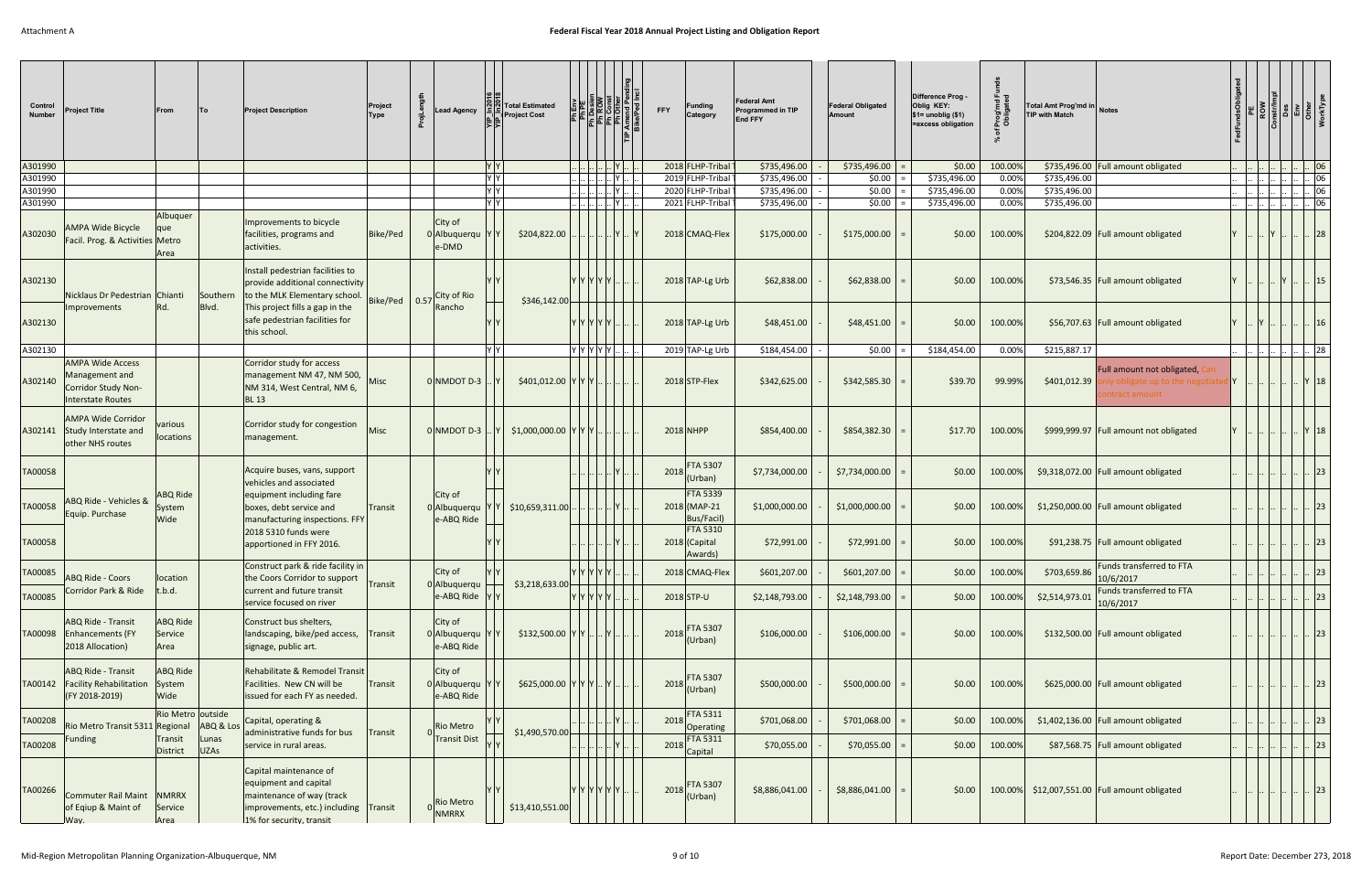| Control<br><b>Number</b> | <b>Project Title</b>                         | From                                    | To                                                  | <b>Project Description</b>                                                                                                                                                                                    | Project<br><b>Type</b> | ead Agency                               |                                                                                            | Total Estimated<br><b>Project Cost</b> |                                                                                                                                                                    | <b>Funding</b><br><b>FFY</b><br>Category        | <b>Federal Amt</b><br>Programmed in TIP<br>End FFY | <b>Federal Obligated</b><br>Amount | Difference Prog -<br>Oblig KEY:<br>$$1=$ unoblig $($1)$<br>=excess obligation | Prog'md Fi<br>Obligated<br>వి | Total Amt Prog'md in Notes<br><b>TIP with Match</b>      |                   |                          |                                 |
|--------------------------|----------------------------------------------|-----------------------------------------|-----------------------------------------------------|---------------------------------------------------------------------------------------------------------------------------------------------------------------------------------------------------------------|------------------------|------------------------------------------|--------------------------------------------------------------------------------------------|----------------------------------------|--------------------------------------------------------------------------------------------------------------------------------------------------------------------|-------------------------------------------------|----------------------------------------------------|------------------------------------|-------------------------------------------------------------------------------|-------------------------------|----------------------------------------------------------|-------------------|--------------------------|---------------------------------|
| TA00266                  |                                              |                                         |                                                     | operations and Positive Train<br>Control (PTC) debt service.                                                                                                                                                  |                        |                                          |                                                                                            | YYYYYYY                                |                                                                                                                                                                    | 2018 FTA 5337                                   | \$4,449,529.00                                     | \$4,449,529.00                     | \$0.00                                                                        | 100.00%                       | \$5,561,911.25   Full amount obligated                   |                   |                          | $ 23\rangle$                    |
| TA00314                  | Rio Metro - Los Lunas                        | Rio Metro<br>Regional                   | Los Lunas<br>Small                                  | Capital, operating &<br>administrative funds for bus                                                                                                                                                          |                        | <b>Rio Metro</b>                         |                                                                                            |                                        |                                                                                                                                                                    | <b>FTA 5307</b><br>$2018$ (Sm Urb<br>Oper)      | \$746,545.00                                       | \$746,545.00                       | \$0.00                                                                        | 100.00%                       | $$1,493,090.00$ Full amount obligated                    |                   |                          | 23                              |
| TA00314                  | <b>Small Urban Transit</b><br>Services       | Tranist<br>District                     | Urban<br>Area/Vale<br>ncia Co.                      | and rail services for the Los<br>Lunas Small Urban Area.                                                                                                                                                      | Transit                | <b>Transit Dist</b>                      |                                                                                            | \$1,574,991.00                         |                                                                                                                                                                    | <b>FTA 5339</b><br>$2018$ (Sm Urb<br>Bus/Facil) | \$65,521.00                                        | \$65,521.00                        | \$0.00                                                                        | 100.00%                       | \$81,901.25 Full amount obligated                        |                   |                          |                                 |
| TA00324                  | Rio Metro Community   AMPA<br>Transportation | Wide                                    |                                                     | Provide transit services, which<br>may include taxi services,<br>circulators, vanpool programs,<br>etc., operating within or<br>connecting to the albuquerque<br>Urbanized Area.                              | Transit                | Rio Metro<br><b>Transit Dist</b>         |                                                                                            | \$397,433.00                           | Y                                                                                                                                                                  | <b>FTA 5307</b><br>2018<br>(Urban)              | \$198,716.00                                       | \$198,716.00                       | \$0.00                                                                        | 100.00%                       | \$397,432.00 Full amount obligated                       |                   |                          |                                 |
| TA00351                  | Central Ave BRT -<br>Phase IB                | Unser<br>Blvd & SW<br>Transit<br>Center | Louisiana,<br>Uptown<br>and<br>Tramway<br>segements | Planning, engineering, ROW,<br>utilities, vehicle acquisitions,<br>multi-modal improvements,<br>operations & construction with<br>other appurtenances as<br>necessary.                                        | Transit                | City of<br>8.74 Albuquerqu<br>e-ABQ Ride |                                                                                            | $ Y $ ############# $ Y Y Y Y Y$       |                                                                                                                                                                    | 2017 CMAQ-Flex                                  | \$3,141,600.00                                     | \$3,141,600.00                     | \$0.00                                                                        | 100.00%                       | Transferred 11/18/2016 and<br>\$3,676,966.19<br>12/15/16 |                   |                          |                                 |
| TA00351                  |                                              |                                         |                                                     |                                                                                                                                                                                                               |                        |                                          | IY IY                                                                                      | YYYYYYY                                |                                                                                                                                                                    | 2017 FTA 5309 (S                                | \$50,000,000.00                                    | \$0.00                             | \$50,000,000.00                                                               |                               | 0.00% \$62,500,000.00                                    |                   |                          | 23                              |
| TA00351                  |                                              |                                         |                                                     |                                                                                                                                                                                                               |                        |                                          |                                                                                            | YYYYYYY                                |                                                                                                                                                                    | 2018 CMAQ-Flex                                  | \$3,125,894.00                                     | \$3,125,894.00                     | \$0.00                                                                        | 100.00%                       | \$3,658,583.70   Funds transferred 10/6/2017             |                   |                          | $ 23\rangle$                    |
| TA00351                  |                                              |                                         |                                                     |                                                                                                                                                                                                               |                        |                                          |                                                                                            | YYYYYYY                                |                                                                                                                                                                    | <b>FTA 5309</b><br>$2018$ (Small<br>Starts)     | \$25,000,000.00                                    | \$25,000,000.00                    | \$0.00                                                                        | 100.00%                       | $$31,498,783.25$ Full amount obligated                   |                   |                          | $ 23\rangle$                    |
| TA00351                  |                                              |                                         |                                                     |                                                                                                                                                                                                               |                        |                                          |                                                                                            | Y Y Y Y Y Y                            |                                                                                                                                                                    | 2019 CMAQ-Flex                                  | \$3,194,107.00                                     | \$0.00                             | \$3,194,107.00                                                                | 0.00%                         | \$3,738,421.01                                           |                   |                          | $\vert \vert$ 23                |
| TA00351                  |                                              |                                         |                                                     |                                                                                                                                                                                                               |                        |                                          | Y Y<br>Y                                                                                   | $Y Y Y Y Y Y $                         |                                                                                                                                                                    | 2020 CMAQ-Flex                                  | \$3,643,326.00                                     | \$0.00                             | \$3,643,326.00                                                                | 0.00%                         | \$4,264,192.29                                           |                   | . 23                     |                                 |
| TA00351<br>TA00351       |                                              |                                         |                                                     |                                                                                                                                                                                                               |                        |                                          |                                                                                            | YYYYYY.<br> Y Y Y Y Y Y                |                                                                                                                                                                    | 2020 STP-U<br>2021 CMAQ-Flex                    | \$1,885,204.00<br>\$3,610,326.00                   | \$0.00<br>\$0.00                   | \$1,885,204.00<br>\$3,610,326.00                                              | 0.00%<br>0.00%                | \$2,206,465.29<br>\$4,225,568.70                         |                   |                          | $\vert$ . 23<br>$\therefore$ 23 |
| TA00351                  |                                              |                                         |                                                     |                                                                                                                                                                                                               |                        |                                          | $\begin{array}{c c} \mathsf{Y} & \mathsf{Y} \\ \hline \mathsf{Y} & \mathsf{Y} \end{array}$ | Y Y Y Y Y Y                            |                                                                                                                                                                    | 2021 STP-U                                      | \$1,493,452.00                                     | \$0.00                             | \$1,493,452.00                                                                | 0.00%                         | \$1,747,954.07                                           |                   |                          | $\therefore$ 23                 |
| TA00411                  | <b>NMRX Positive Train</b><br>Control        | Belen<br>Station                        | Santa Fe<br>Depot                                   | Complete environmental,<br>design, construction and<br>implementation of a PTC<br>system on the NMRX corridor, Transit<br>including, but not limited to,<br>back office, locomotive, and<br>wayside segments. |                        | Rio Metro<br>NMRRX                       |                                                                                            | Y \$60,000,000.00                      |                                                                                                                                                                    | <b>FTA PTC</b><br>2017 Grant (Sect<br>3028)     | \$3,600,000.00                                     | \$0.00                             | \$3,600,000.00                                                                | 0.00%                         | \$4,500,000.00                                           |                   |                          | <b>23</b>                       |
| TA00411                  |                                              |                                         |                                                     |                                                                                                                                                                                                               |                        |                                          | Y Y                                                                                        |                                        | Y                                                                                                                                                                  | 2018 FTA 5337                                   | \$5,687,058.00                                     | \$5,687,058.00                     | \$0.00                                                                        | 100.00%                       | \$7,108,822.50 Full amount obligated                     |                   |                          | $\vert \vert$ 23                |
| TA00411                  |                                              |                                         |                                                     |                                                                                                                                                                                                               |                        |                                          |                                                                                            |                                        | Y                                                                                                                                                                  | CRISI PTC<br>2018 Grant                         | \$29,359,208.00                                    | \$29,359,208.00                    | \$0.00                                                                        | 100.00%                       | $$36,699,010.00$ Full amount obligated                   |                   |                          | 23                              |
| TA00411                  |                                              |                                         |                                                     |                                                                                                                                                                                                               |                        |                                          | $\begin{array}{c c} \mathsf{Y} & \mathsf{Y} \\ \hline \mathsf{Y} & \mathsf{Y} \end{array}$ |                                        | Y                                                                                                                                                                  | 2018 Local Non-M                                | \$0.00                                             | \$0.00                             |                                                                               | \$0.00 #DIV/0!                | \$1,154,798.00                                           | $\left   \right $ | $\  \  \  \  \, 23\ $    |                                 |
| TA00411                  |                                              |                                         |                                                     |                                                                                                                                                                                                               |                        |                                          |                                                                                            |                                        | $[\,\underline{\ldots}]\,\underline{\ldots}]\,\underline{\ldots}[\,\underline{\ldots}\,]\,\underline{\ldots}\,[\mathbf{Y}]\,\underline{\ldots}\,\overline{\ldots}$ | 2019 FTA 5337                                   | \$3,200,000.00                                     | \$0.00                             | $=$ \$3,200,000.00                                                            | 0.00%                         | \$4,000,000.00                                           |                   | $\  . \  . \  . \  .$ 23 |                                 |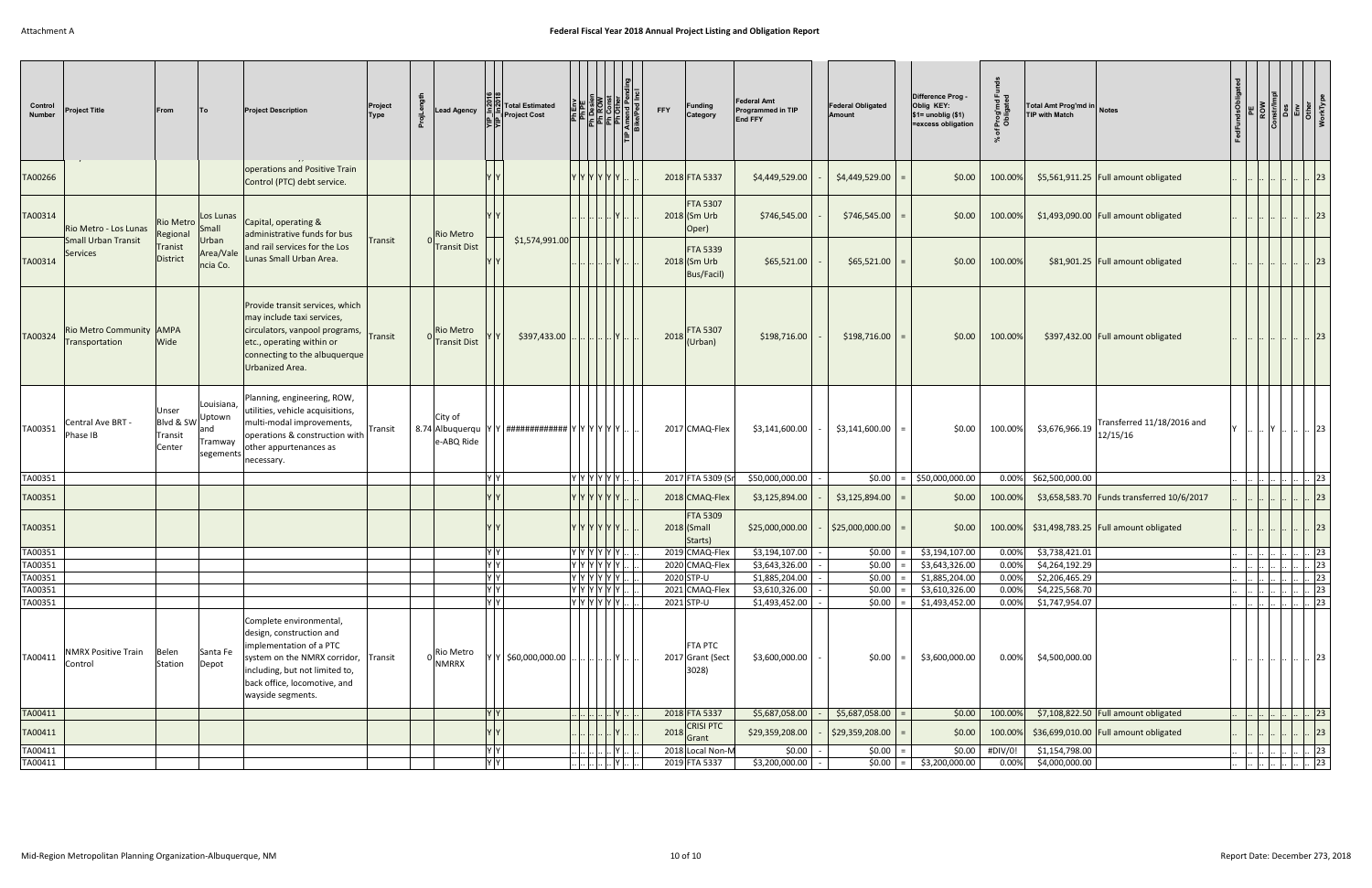| Control<br><b>Number</b> | <b>Project Title From</b>                                            | To      | Project<br><b>Description</b>                                                                               | Project Type                                 | Lead<br>Agency   |                                           | <b>Total Estimated</b><br><b>Project Cost</b>                                                                             |         | FFY        | <b>Funding Category</b>                                    | <b>Federal Amt</b><br>Programmed in TIP<br><b>End FFY</b> | Federal Obligated<br>Amount      | Difference Prog -<br>Oblig KEY:<br>$$1=$ unoblig $($1)$<br>=excess obligation | `চ ≣               | <b>Total Amt Prog'md</b><br>in TIP with Match | <b>Notes</b>                                                                                                  |  |                                          |
|--------------------------|----------------------------------------------------------------------|---------|-------------------------------------------------------------------------------------------------------------|----------------------------------------------|------------------|-------------------------------------------|---------------------------------------------------------------------------------------------------------------------------|---------|------------|------------------------------------------------------------|-----------------------------------------------------------|----------------------------------|-------------------------------------------------------------------------------|--------------------|-----------------------------------------------|---------------------------------------------------------------------------------------------------------------|--|------------------------------------------|
| A300748                  | AMPA Wid AMPA Wide                                                   |         | Transporta TDM                                                                                              |                                              |                  | 0 City of AlbuT                           | \$1,240,637.00                                                                                                            |         |            | 2018 CMAQ-Flex                                             | \$1,082,021.00                                            | \$1,082,021.00                   | \$0.00                                                                        | 100.009            |                                               | \$1,266,410.31 Funds transferred to FTA                                                                       |  | 24                                       |
| A302030                  |                                                                      |         | AMPA Wid Albuquerque Metro ArlmprovemeBike/Ped                                                              |                                              |                  | 0 City of AlbuT                           | \$204,822.00                                                                                                              |         |            | 2018 CMAQ-Flex                                             | \$175,000.00                                              | \$175,000.00                     | \$0.00                                                                        | 100.00%            |                                               | \$204,822.09 Full amount obligated                                                                            |  | 28                                       |
| TA00085                  | ABQ Ride - location t.b.d.                                           |         | Construct <sub>F</sub> Transit<br>Central AveUnser Blvd Louisiana, Planning, eTransit                       |                                              |                  | 0 City of AlbuT T<br>8.74 City of AlbuT T | \$3,218,633.00 YYYYYY<br>  #############  Y  Y  Y  Y  Y  Y                                                                |         |            | 2018 CMAQ-Flex<br>2018 CMAQ-Flex                           | \$601,207.00<br>\$3,125,894.00                            | \$601,207.00<br>\$3,125,894.00   | \$0.00<br>\$0.00                                                              | 100.00%<br>100.00% |                                               | \$703,659.86 Funds transferred to FTA<br>\$3,658,583.70 Funds transferred to FTA                              |  | 23<br>23                                 |
| TA00351                  |                                                                      |         |                                                                                                             |                                              |                  |                                           | <b>Funding Category Total</b>                                                                                             |         |            | 2018 CMAQ-Flex                                             | \$4,984,122.00                                            | \$4,984,122.00                   | \$0.00                                                                        | 100.00%            |                                               |                                                                                                               |  |                                          |
|                          |                                                                      |         |                                                                                                             |                                              |                  |                                           |                                                                                                                           |         |            |                                                            |                                                           |                                  |                                                                               |                    |                                               |                                                                                                               |  |                                          |
| TA00411                  |                                                                      |         | NMRX Posi Belen Stati Santa Fe D Complete (Transit                                                          |                                              |                  | 0 Rio Metro T                             | \$60,000,000.00                                                                                                           |         |            | 2018 CRISI PTC Grant                                       | \$29,359,208.00                                           | \$29,359,208.00                  | \$0.00                                                                        | 100.00%            | \$36,699,010.00                               |                                                                                                               |  | 23                                       |
|                          |                                                                      |         |                                                                                                             |                                              |                  |                                           | <b>Funding Category Total</b>                                                                                             |         |            | 2018 CRISI PTC Grant                                       | \$29,359,208.00                                           | \$29,359,208.00                  | \$0.00                                                                        | 100.00%            |                                               |                                                                                                               |  |                                          |
|                          |                                                                      |         |                                                                                                             |                                              |                  |                                           |                                                                                                                           |         |            |                                                            |                                                           |                                  |                                                                               |                    |                                               |                                                                                                               |  |                                          |
|                          |                                                                      |         | A301800 Old HighwaOld Highway 60- Bridg Replace Bri Hwy & Brg                                               |                                              |                  | 0 NMDOT D-                                | \$6,675,000.00 YYYYY                                                                                                      |         |            | 2018 FLAP-Federal Lands Access                             | \$5,703,120.00                                            | \$5,703,120.00                   | \$0.00                                                                        | 100.00%            |                                               | \$6,675,000.00 Full amount obligated                                                                          |  | 11                                       |
|                          |                                                                      |         |                                                                                                             |                                              |                  |                                           | <b>Funding Category Total</b>                                                                                             |         |            | 2018 FLAP-Federal Lands Access                             | \$5,703,121.00                                            | \$5,703,121.00                   | \$0.00                                                                        | 100.00%            |                                               |                                                                                                               |  |                                          |
| A300083                  |                                                                      |         | Phase II Qu Approx. 50 Approx. 70 Proj. will in Transit                                                     |                                              |                  | 0 Pueblo of IT                            | $$1,184,494.99$ YYYYYY                                                                                                    |         |            | 2018 FLHP-Tribal Trans Prog                                | \$234,494.99                                              | \$234,494.99                     | \$0.00                                                                        | 100.00%            |                                               | \$234,494.99 Full amount obligated                                                                            |  | 21                                       |
| A300511                  | NM 47 Left Tribal Roa NM 147                                         |         | Widen NM Safety                                                                                             |                                              | 2.23 Pueblo of I |                                           | \$230,000.00 Y                                                                                                            | YYYY    |            | 2018 FLHP-Tribal Trans Prog                                | \$184,580.00                                              | \$184,580.00                     | \$0.00                                                                        | 100.00%            |                                               | \$184,580.00 Full amount obligated                                                                            |  | 15                                       |
| A300511                  | NM 47 Left Tribal Roa NM 147                                         |         | Widen NM Safety                                                                                             |                                              | 2.23 Pueblo of I |                                           | \$230,000.00 YYYYYY                                                                                                       |         |            | 2018 FLHP-Tribal Trans Prog                                | \$15,000.00                                               | \$15,000.00                      | \$0.00                                                                        | 100.00%            |                                               | \$15,000.00 Full amount obligated                                                                             |  | 43                                       |
| A300511                  | NM 47 Left Tribal Roa NM 147                                         |         | Widen NM Safety                                                                                             |                                              | 2.23 Pueblo of I |                                           | \$230,000.00 YYYYYY                                                                                                       |         |            | 2018 FLHP-Tribal Trans Prog                                | \$15,000.00                                               | \$15,000.00                      | \$0.00                                                                        | 100.00%            |                                               | \$15,000.00 Full amount obligated                                                                             |  | 16                                       |
| A300511                  | NM 47 Left Tribal Roa NM 147                                         |         | Widen NM Safety                                                                                             |                                              | 2.23 Pueblo of I |                                           | \$230,000.00 Y                                                                                                            | Y Y Y Y |            | 2018 FLHP-Tribal Trans Prog                                | \$15,420.00                                               | \$15,420.00                      | \$0.00                                                                        | 100.00%            |                                               | \$15,420.00 Full amount obligated                                                                             |  | 17                                       |
|                          | A301930   TTP- Pueblo de Cochiti                                     |         |                                                                                                             | Various mu Hwy & Brg                         |                  | 0 Pueblo of $(T T)$                       | \$2,243,872.00                                                                                                            |         |            | 2018 FLHP-Tribal Trans Prog                                | \$426,381.00                                              | \$426,381.00                     | \$0.00                                                                        | 100.00%            |                                               | \$426,381.00 Full amount obligated                                                                            |  | 06                                       |
|                          | A301940   TTP-Pueblo of Isleta<br>A301960   TTP-Pueblo of San Felipe |         |                                                                                                             | Various mu Hwy & Brg<br>Various mu Hwy & Brg |                  | 0 Pueblo of IT<br>0 Pueblo of ST          | \$4,728,445.00<br>\$4,319,790.00                                                                                          |         |            | 2018 FLHP-Tribal Trans Prog<br>2018 FLHP-Tribal Trans Prog | \$833,740.00<br>\$719,965.00                              | \$833,740.00<br>\$719,965.00     | \$0.00<br>\$0.00                                                              | 100.00%<br>100.00% |                                               | \$833,740.00 Full amount obligated<br>\$719,965.00 Full amount obligated                                      |  | 06<br>06                                 |
|                          | A301970   TTP-Pueblo of Sandia                                       |         |                                                                                                             | Various mu Hwy & Brg                         |                  | 0 Pueblo of ST                            | \$1,616,844.00                                                                                                            |         |            | 2018 FLHP-Tribal Trans Prog                                | \$269,474.00                                              | \$269,474.00                     | \$0.00                                                                        | 100.00%            |                                               | \$269,474.00 Full amount obligated                                                                            |  | 06                                       |
| A301980                  | <b>TTP-Pueblo of Santa Ana</b>                                       |         |                                                                                                             | Various mu Hwy & Brg                         |                  | 0 Pueblo of ST T                          | \$1,634,700.00                                                                                                            |         |            | 2018 FLHP-Tribal Trans Prog                                | \$272,450.00                                              | \$272,450.00                     | \$0.00                                                                        | 100.00%            |                                               | \$272,450.00 Full amount obligated                                                                            |  | 06                                       |
|                          | A301990   TTP-Pueblo of Santo Domingo                                |         |                                                                                                             | Various mu Hwy & Brg                         |                  |                                           | 0 Pueblo of $ST T $ \$4,242,478.00                                                                                        |         |            | 2018 FLHP-Tribal Trans Prog                                | \$735,496.00                                              | \$735,496.00                     | \$0.00                                                                        | 100.00%            |                                               | \$735,496.00 Full amount obligated                                                                            |  | 06                                       |
|                          |                                                                      |         |                                                                                                             |                                              |                  |                                           | <b>Funding Category Total</b>                                                                                             |         |            | 2018 FLHP-Tribal Trans Prog                                | \$3,722,000.99                                            | \$3,722,000.99                   | \$0.00                                                                        | 100.00%            |                                               |                                                                                                               |  |                                          |
|                          |                                                                      |         |                                                                                                             |                                              |                  |                                           |                                                                                                                           |         |            |                                                            |                                                           |                                  |                                                                               |                    |                                               |                                                                                                               |  |                                          |
| TA00314                  |                                                                      |         | Rio Metro Rio Metro Los Lunas SCapital, op Transit                                                          |                                              |                  | 0 Rio Metro 1T                            | \$1,574,991.00                                                                                                            |         |            | 2018 FTA 5307 (Sm Urb Oper)                                | \$746,545.00                                              | \$746,545.00                     | \$0.00                                                                        | 100.00%            |                                               | \$1,493,090.00 Full amount obligated                                                                          |  | 23                                       |
| TA00058                  |                                                                      |         | ABQ Ride - ABQ Ride System Wide Acquire bu Transit                                                          |                                              |                  |                                           | 0 City of AlbuT $T$ \$10,659,311.00                                                                                       |         |            | 2018 FTA 5307 (Urban)                                      | \$7,734,000.00                                            | \$7,734,000.00                   | \$0.00                                                                        | 100.00%            |                                               | \$9,318,072.00 Full amount obligated                                                                          |  | 23                                       |
| TA00098                  |                                                                      |         | ABQ Ride - ABQ Ride Service Area Construct I Transit<br>ABQ Ride - ABQ Ride System Wide Rehabilitat Transit |                                              |                  | 0 City of AlbuT T<br>0 City of AlbuT T    | \$132,500.00<br>\$625,000.00                                                                                              |         |            | 2018 FTA 5307 (Urban)                                      | \$106,000.00<br>\$500,000.00                              | \$106,000.00<br>\$500,000.00     | \$0.00                                                                        | 100.00%<br>100.00% |                                               | \$132,500.00 Full amount obligated<br>\$625,000.00 Full amount obligated                                      |  | 23                                       |
| TA00142<br>TA00266       | Commuter NMRRX Service Area                                          |         | Capital mai Transit                                                                                         |                                              |                  |                                           | 0 Rio Metro   T   T   \$13,410,551.00   Y   Y   Y   Y   Y   Y                                                             |         |            | 2018 FTA 5307 (Urban)<br>2018 FTA 5307 (Urban)             | \$8,886,041.00                                            | \$8,886,041.00                   | \$0.00<br>\$0.00                                                              | 100.00%            |                                               | \$12,007,551.00 Full amount obligated                                                                         |  | 23<br>23                                 |
|                          | TA00324 Rio Metro AMPA Wide                                          |         | Provide tra Transit                                                                                         |                                              |                  | 0 Rio Metro   T   T                       | \$397,433.00                                                                                                              |         |            | 2018 FTA 5307 (Urban)                                      | \$198,716.00                                              | \$198,716.00                     | \$0.00                                                                        | 100.00%            |                                               | \$397,432.00 Full amount obligated                                                                            |  | 23                                       |
| TA00351                  |                                                                      |         | Central AveUnser Blvd Louisiana, Planning, e Transit                                                        |                                              |                  |                                           | 8.74 City of Alb $ T T $ ############ Y Y Y Y Y Y Y                                                                       |         |            | 2018 FTA 5309 (Small Starts)                               | \$25,000,000.00                                           | \$25,000,000.00                  | \$0.00                                                                        | 100.00%            |                                               | \$31,498,783.25 Full amount obligated                                                                         |  | 23                                       |
| TA00058                  |                                                                      |         | ABQ Ride - ABQ Ride System Wide Acquire bu Transit                                                          |                                              |                  |                                           | 0 City of Alb $ T $ \$10,659,311.00                                                                                       |         |            | 2018 FTA 5310 (Capital Awards)                             | \$72,991.00                                               | \$72,991.00                      | \$0.00                                                                        | 100.00%            |                                               | \$91,238.75 Full amount obligated                                                                             |  | $\therefore$ 23                          |
| TA00208                  |                                                                      |         | Rio Metro Rio Metro outside AB Capital, op Transit                                                          |                                              |                  |                                           | 0 Rio Metro $ T $ \$1,490,570.00                                                                                          |         |            | 2018 FTA 5311 Capital                                      | \$70,055.00                                               | \$70,055.00                      | \$0.00                                                                        | 100.00%            |                                               | \$87,568.75 Full amount obligated                                                                             |  | 23                                       |
| TA00208                  |                                                                      |         | Rio Metro Rio Metro outside AB Capital, op Transit                                                          |                                              |                  |                                           | 0 Rio Metro $ T $ \$1,490,570.00                                                                                          |         |            | 2018 FTA 5311 Operating                                    | \$701,068.00                                              | \$701,068.00                     | \$0.00                                                                        | 100.00%            |                                               | \$1,402,136.00 Full amount obligated                                                                          |  | $\therefore$ 23                          |
| TA00266                  |                                                                      |         | Commuter NMRRX Service Area Capital ma Transit                                                              |                                              |                  |                                           | 0 Rio Metro $ T T $ \$13,410,551.00 $ Y Y Y Y Y $ .                                                                       |         |            | 2018 FTA 5337                                              | \$4,449,529.00                                            | \$4,449,529.00                   | \$0.00                                                                        | 100.00%            |                                               | \$5,561,911.25 Full amount obligated                                                                          |  | 23                                       |
| TA00411<br>TA00058       |                                                                      |         | NMRX Posi Belen Stati Santa Fe D Complete (Transit<br>ABQ Ride - ABQ Ride System Wide Acquire bu Transit    |                                              |                  |                                           | 0 Rio Metro   T   T   \$60,000,000.00<br>0 City of Alb $ T $ \$10,659,311.00                                              |         |            | 2018 FTA 5337<br>2018 FTA 5339 (MAP-21 Bus/Facil)          | \$5,687,058.00<br>\$1,000,000.00                          | \$5,687,058.00<br>\$1,000,000.00 | \$0.00                                                                        | 100.00%            |                                               | \$7,108,822.50 Full amount obligated<br>\$1,250,000.00 Full amount obligated                                  |  | . 23<br> 23                              |
| TA00314                  |                                                                      |         | Rio Metro Rio Metro Los Lunas (Capital, op Transit                                                          |                                              |                  | 0 Rio Metro 1                             | \$1,574,991.00                                                                                                            | $ Y $   |            | 2018 FTA 5339 (Sm Urb Bus/Facil)                           | \$65,521.00                                               | \$65,521.00                      | \$0.00<br>\$0.00                                                              | 100.00%<br>100.00% |                                               | \$81,901.25 Full amount obligated                                                                             |  | 23                                       |
|                          |                                                                      |         |                                                                                                             |                                              |                  |                                           | <b>Funding Category Total</b>                                                                                             |         |            | 2018 FTA all Transit Programs                              | \$55,217,524.00                                           | \$55,217,524.00                  | \$0.00                                                                        | 100.00%            |                                               |                                                                                                               |  |                                          |
|                          |                                                                      |         |                                                                                                             |                                              |                  |                                           |                                                                                                                           |         |            |                                                            |                                                           |                                  |                                                                               |                    |                                               |                                                                                                               |  |                                          |
|                          | A301232   US 550 RedMP .60                                           | MP 3.00 |                                                                                                             | (Ref CP-91) Capacity Pr 2.4 NMDOT CRT T      |                  |                                           | \$3,567,261.00                                                                                                            | Y  Y  Y | 2018 HPP   |                                                            | \$176,000.00                                              | \$87,794.65                      | \$88,205.35                                                                   | 49.88%             |                                               | Partial obligation Check with<br>\$220,000.00 NMDOT Can only obligate up to<br>the negotiated contract amount |  | <sup>15</sup>                            |
|                          | A301233 US 550 Cor MP 1.35                                           | 2.45    |                                                                                                             |                                              |                  |                                           | Roadway w Capacity Pr 1.1 NMDOT CRT T \$16,186,429.00 Y Y Y Y Y Y                                                         |         | $2018$ HPP |                                                            | \$541,142.00                                              | \$541,142.00                     | \$0.00                                                                        | 100.00%            |                                               | \$676,427.50 Full amount obligated                                                                            |  | $\therefore$ 03                          |
|                          | A301234   US 550 Cor MP.6                                            | MP 3.0  |                                                                                                             |                                              |                  |                                           | $ {\sf{ROW\,\, purely Capacity\,\, Pr}} $ 2.4 NMDOT CRT $ {\sf T}\, $ \$27,343,514.83 $ {\sf Y}\, {\sf Y}\, {\sf Y}\, $ . |         |            | 2018 HPP RPF1                                              | \$3,901,328.00                                            | \$4,119,521.96                   | (\$218,193.96                                                                 | 105.59%            |                                               | \$4,876,660.00 Excess obligations                                                                             |  | $\ldots \ldots \ldots$ 03                |
|                          | A301234 US 550 Cor MP.6                                              | MP 3.0  |                                                                                                             |                                              |                  |                                           | ROW purch Capacity Pr 2.4 NMDOT CRT T \$27,343,514.83 Y Y Y Y                                                             |         |            | 2018 HPP RPF9                                              | \$4,787,698.00                                            | \$5,035,412.72                   | ( \$247, 714.72)                                                              | 105.17%            |                                               | \$5,984,622.50 Excess obligations                                                                             |  | $\begin{bmatrix}  &  & 03 \end{bmatrix}$ |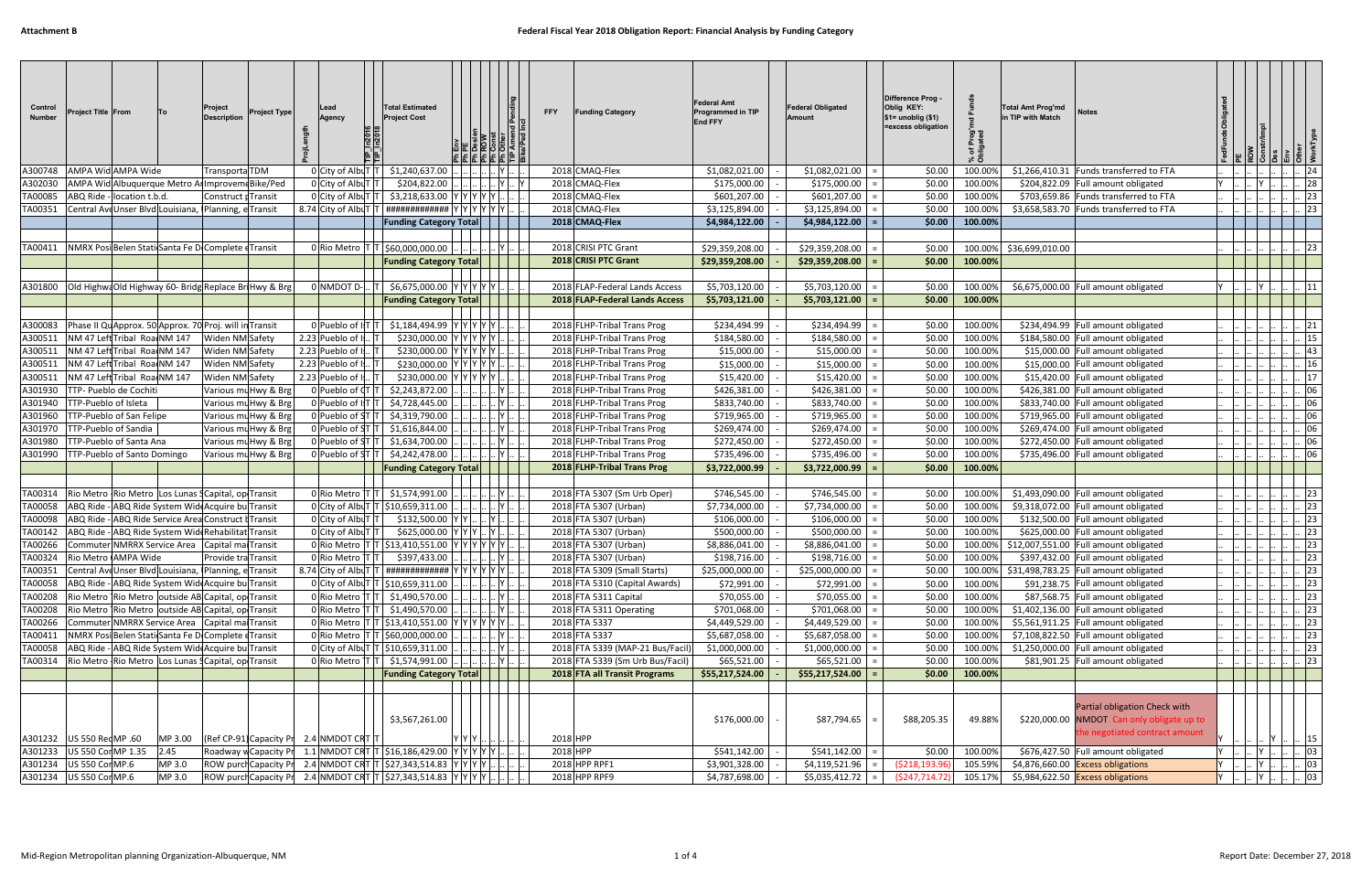| Control<br><b>Number</b> | Project Title From                 | To      | Project<br><b>Description</b>                                  | <b>Project Type</b> | Lead<br>Agency<br>TIP_In201<br>TIP_In201                                                   | <b>Total Estimated</b><br><b>Project Cost</b>                                                                                                                                |             | 힘 릨 굽 눕 눕 붙 붙 붙                             | <b>FFY</b> | <b>Funding Category</b>                                  | <b>Federal Amt</b><br>Programmed in TIP<br><b>End FFY</b> | <b>Federal Obligated</b><br>Amount          | Difference Prog -<br>Oblig KEY:<br>$$1=$ unoblig $$1)$<br>=excess obligation | of Prog'<br>bligated | <b>Total Amt Prog'md</b><br>in TIP with Match | <b>Notes</b>                                                                                                                                                                                                                     | <b>ROM</b>   |                |        |                 |
|--------------------------|------------------------------------|---------|----------------------------------------------------------------|---------------------|--------------------------------------------------------------------------------------------|------------------------------------------------------------------------------------------------------------------------------------------------------------------------------|-------------|---------------------------------------------|------------|----------------------------------------------------------|-----------------------------------------------------------|---------------------------------------------|------------------------------------------------------------------------------|----------------------|-----------------------------------------------|----------------------------------------------------------------------------------------------------------------------------------------------------------------------------------------------------------------------------------|--------------|----------------|--------|-----------------|
|                          | A301234   US 550 Cor MP.6          | MP 3.0  |                                                                |                     | ROW purch Capacity Pr 2.4 NMDOT CRT T                                                      | \$27,343,514.83                                                                                                                                                              | Y Y Y Y     |                                             |            | 2018 HPP RPS9                                            | \$1,797,999.00                                            | \$1,797,999.00                              | \$0.00                                                                       | 100.00%              |                                               | <b>Check with NMDOT</b><br>\$2,247,498.75 \$2,037,799.00 obligated between<br>this line and the one below                                                                                                                        | <b>IY</b>    |                |        | 16              |
| A301234                  | <b>US 550 Cor MP.6</b>             | MP 3.0  |                                                                |                     | ROW purch Capacity Pr 2.4 NMDOT CRT                                                        | \$27,343,514.83                                                                                                                                                              | Y Y Y Y     |                                             |            | 2018 HPP RPS9                                            | \$239,800.00                                              | \$239,800.00                                | \$0.00                                                                       | 100.00%              | \$299,750.00                                  | Check with NMDOT see above                                                                                                                                                                                                       |              |                | $Y$ 17 |                 |
| A301234                  | <b>US 550 Cor MP.6</b>             | MP 3.0  |                                                                |                     | ROW purch Capacity Pr 2.4 NMDOT CRT                                                        | \$27,343,514.83                                                                                                                                                              | Y Y Y Y     |                                             |            | 2018 HPP RPS9                                            | \$9,765,134.00                                            | \$9,223,991.94                              | \$541,142.06                                                                 |                      | 94.46% \$12,206,417.50                        | Check with NMDOT Not Matching<br>\$9,223,991.94 obligated                                                                                                                                                                        |              |                |        | $ 03\rangle$    |
|                          |                                    |         |                                                                |                     |                                                                                            | <b>Funding Category Total</b>                                                                                                                                                |             |                                             | $2018$ HPP |                                                          | \$21,209,101.00                                           | \$21,045,662.27                             | \$163,438.73                                                                 | 99.23%               |                                               |                                                                                                                                                                                                                                  |              |                |        |                 |
| A301900                  | I-25 / Mon (Bridge #6261)          |         |                                                                |                     |                                                                                            | Reconstructive & Brg 0.7 NMDOT CRT T \$34,241,619.00 Y Y Y Y                                                                                                                 |             |                                             |            | 2018 IM-Discretionary                                    | \$1,722,600.00                                            | \$1,722,600.00                              | \$0.00                                                                       | 100.00%              |                                               | \$1,859,455.97 Funding cat changed and fully oblig Y                                                                                                                                                                             |              |                |        | $\therefore$ 15 |
|                          |                                    |         |                                                                |                     |                                                                                            | <b>Funding Category Total</b>                                                                                                                                                |             |                                             |            | 2018 IM-Discretionary                                    | \$1,722,601.00                                            | \$1,722,601.00                              | \$0.00                                                                       | 100.00%              |                                               |                                                                                                                                                                                                                                  |              |                |        |                 |
| A300079                  |                                    |         | I-40 Louisia MP 162.5   MP 163.5   Rehabilitat Hwy & Brg       |                     | 1 NMDOT D-T                                                                                | \$4,044,509.00                                                                                                                                                               | Y[Y Y  Y  ] |                                             |            | 2018 NHPP                                                | \$3,455,629.00                                            | \$3,455,629.24                              | (50.24)                                                                      | 100.00%              | \$4,044,509.48                                | Amount obligated greater than<br>amount programmed<br>\$3,455,629.24 was obligated at<br>Production, the difference is from<br>when the project was let, you only<br>eed to account for the initial<br>obligation at production. |              |                |        | 04              |
| A300280                  |                                    |         |                                                                |                     | 1-25 Rio BraNM 500, RiUniversity Reconstrud Capacity Pr 1.6 NMDOT CRT T                    | \$53,891,234.00                                                                                                                                                              | Y Y Y Y Y . |                                             |            | 2018 NHPP                                                | \$14,834,993.00                                           | \$14,834,993.00                             | \$0.00                                                                       |                      | 100.00% \$17,363,053.11                       | More funds obligated than<br>programmed Check NMDOT<br>You only need to account for the<br>unds programmed as obligated,<br>the difference is from the letting<br>diustment.                                                     |              |                |        | 03              |
| A300768                  |                                    |         | ITS - Districl-25 & I-40 AMPA Wid Implement ITS-TSM            |                     | 0 NMDOT D-T                                                                                | \$1,000,000.00 YYYYYY                                                                                                                                                        |             |                                             |            | 2018 NHPP                                                | \$854,400.00                                              | \$854,400.00                                | \$0.00                                                                       | 100.00%              | \$999,999.97                                  | Full amount obligated                                                                                                                                                                                                            |              | l۷             |        | $ 24\rangle$    |
| A300799                  | AMPA Wid AMPA Wide                 |         | Operate colTS-TSM                                              |                     | 0 NMDOT D-T                                                                                | \$3,094,233.00                                                                                                                                                               |             |                                             |            | 2018 NHPP                                                | \$1,708,800.00                                            | \$1,708,800.00                              | \$0.00                                                                       | 100.00%              |                                               | $$1,999,999.94$ Full amount obligated.                                                                                                                                                                                           | Y l          |                |        | 24              |
|                          | A301232   US 550 Red MP .60        | MP 3.00 |                                                                |                     | $ $ (Ref CP-91) Capacity Pr 2.4 NMDOT CRT T                                                | \$3,567,261.00                                                                                                                                                               |             | $ {\sf Y}\, {\sf Y}\, {\sf Y}\, \, \, \, .$ |            | 2018 NHPP<br>2018 NHPP                                   | \$1,794,240.00<br>\$38,799.00                             | \$1,794,240.00<br>\$67,419.58               | \$0.00<br>( \$28,620.58)                                                     | 100.00%<br>173.77%   |                                               | \$2,099,999.94 Full amount obligated<br>Excess obligations check with<br>\$45,410.81 NMDOT Can only obligate up to<br>the negotiated contract amount                                                                             | $Y \cup$     | IY.<br>Y  . 15 |        | $ 03\rangle$    |
| A301233                  | US 550 Cor MP 1.35 2.45            |         |                                                                |                     | Roadway w Capacity Pr 1.1 NMDOT CRT T                                                      | \$16,186,429.00                                                                                                                                                              |             | Y  Y  Y  Y  Y                               |            | 2018 NHPP                                                | \$2,136,001.00                                            | \$956,749.25<br>$=$                         | \$1,179,251.75                                                               | 44.79%               | \$2,500,001.10                                | Partial amount obligated, The<br>whole amount was obligated at<br>Production, the decrease is due to<br>the letting adjustment                                                                                                   |              |                |        | $ 03\rangle$    |
| A301234                  | US 550 CorMP.6                     | MP 3.0  |                                                                |                     |                                                                                            | ROW purch Capacity Pr 2.4 NMDOT CRT T \$27,343,514.83 Y Y Y Y Y                                                                                                              |             |                                             |            | 2018 NHPP                                                | \$602,001.00                                              | \$602,001.00                                | \$0.00                                                                       | 100.00%              |                                               | \$704,589.17 Full amount obligated                                                                                                                                                                                               | $Y \cup Y$ . |                |        | 16              |
|                          | A302141 AMPA Wid various locations |         | Corridor st Misc                                               |                     | 0 NMDOT D-                                                                                 | \$1,000,000.00 YYY.<br><b>Funding Category Total</b>                                                                                                                         |             |                                             |            | 2018 NHPP<br>2018 NHPP                                   | \$854,400.00<br>\$26,279,263.00                           | \$854,382.30<br>\$25,128,614.37<br>$\equiv$ | \$17.70<br>\$1,150,648.63                                                    | 100.00%<br>95.62%    |                                               | \$999,999.97 Full amount not obligated                                                                                                                                                                                           | Y            |                | Y 18   |                 |
|                          |                                    |         |                                                                |                     | A301344   District 3 B I-25 over th& NM 528   Bridge Dec Hwy & Brg   0.8   NMDOT D-  T   T | \$1,243,651.00<br><b>Funding Catgegory Total</b>                                                                                                                             |             | Y Y Y  Y   .                                |            | 2018 NHPP (Non-Chargeable)<br>2018 NHPP (Non-Chargeable) | \$1,062,575.00<br>\$1,062,576.00                          | \$809,351.78<br>$=$<br>\$809,352.78         | \$253,223.22<br>\$253,223.22                                                 | 76.17%<br>76.17%     | \$1,243,650.48                                | Partial obligation, My guess is the<br>hole amount was obligated at<br>roduction, the decrease is due to<br>he letting adjustment                                                                                                |              |                |        | $\therefore$ 14 |
|                          |                                    |         |                                                                |                     |                                                                                            |                                                                                                                                                                              |             |                                             |            |                                                          |                                                           |                                             |                                                                              |                      |                                               |                                                                                                                                                                                                                                  |              |                |        |                 |
|                          |                                    |         | A300083 Phase II QuApprox. 50 Approx. 70 Proj. will in Transit |                     |                                                                                            | 0 Pueblo of $\left \mathsf{T}\right \left \mathsf{T}\right $ \$1,184,494.99 $\left \mathsf{Y}\right \left \mathsf{Y}\right \left \mathsf{Y}\right \left \mathsf{Y}\right $ . |             |                                             |            | 2018 Safety (HSIP)                                       | \$855,000.00                                              | \$855,000.00                                | \$0.00                                                                       | 100.00%              |                                               | \$950,000.00 Full amount obligated                                                                                                                                                                                               | $Y$ .        |                |        | 21              |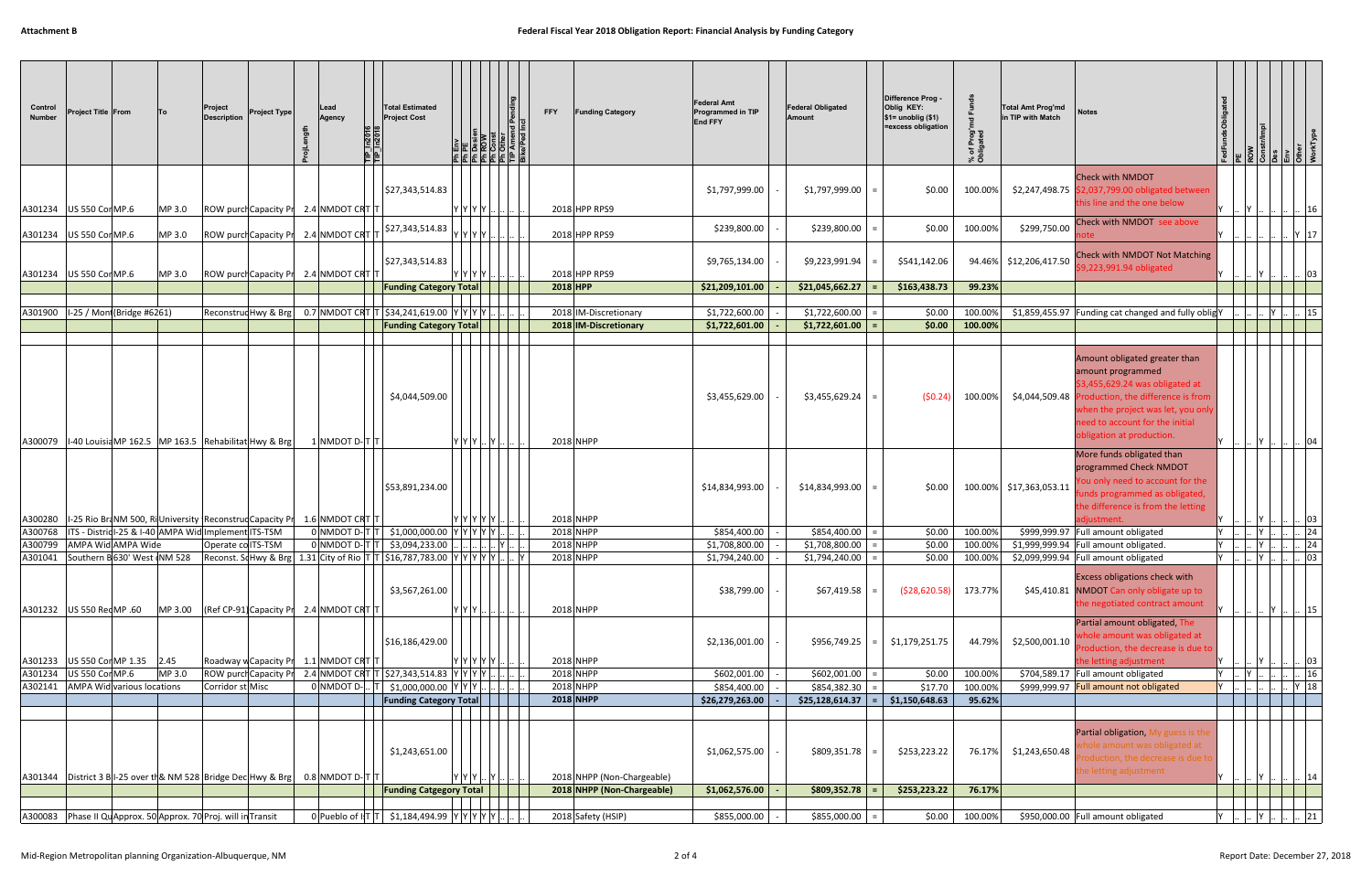| Control<br><b>Number</b> | Project Title From                                                                                         | To      | Project<br><b>Description</b> | <b>Project Type</b>                                                                                                                | Lead<br>Agency                                  | TIP_In201<br>TIP_In201 | <b>Total Estimated</b><br><b>Project Cost</b>                                                                                                                                                                                                                                                                        |           | nd Pending<br>Incl | <b>FFY</b> | <b>Funding Category</b>                  | <b>Federal Amt</b><br><b>Programmed in TIP</b><br>End FFY | <b>Federal Obligated</b><br>Amount | Difference Prog -<br>Oblig KEY:<br>$$1=$ unoblig $$1)$<br>=excess obligation | % of Prog'<br>Obligated | <b>Total Amt Prog'md</b><br>in TIP with Match | <b>Notes</b>                                                                                                                                                  |                 |                    |                                                   |                 |
|--------------------------|------------------------------------------------------------------------------------------------------------|---------|-------------------------------|------------------------------------------------------------------------------------------------------------------------------------|-------------------------------------------------|------------------------|----------------------------------------------------------------------------------------------------------------------------------------------------------------------------------------------------------------------------------------------------------------------------------------------------------------------|-----------|--------------------|------------|------------------------------------------|-----------------------------------------------------------|------------------------------------|------------------------------------------------------------------------------|-------------------------|-----------------------------------------------|---------------------------------------------------------------------------------------------------------------------------------------------------------------|-----------------|--------------------|---------------------------------------------------|-----------------|
|                          |                                                                                                            |         |                               |                                                                                                                                    |                                                 |                        |                                                                                                                                                                                                                                                                                                                      |           |                    |            |                                          |                                                           |                                    |                                                                              |                         |                                               | Partial obligation Can only                                                                                                                                   |                 |                    |                                                   |                 |
|                          |                                                                                                            |         |                               |                                                                                                                                    |                                                 |                        | \$2,845,000.00                                                                                                                                                                                                                                                                                                       |           |                    |            |                                          | \$540,000.00                                              | \$508,197.46                       | \$31,802.54                                                                  | 94.11%                  | \$600,000.00                                  | gate up to the negotiated<br>ntract amount, \$508,197.46 is                                                                                                   |                 |                    |                                                   |                 |
|                          |                                                                                                            |         |                               | A300191   NM 314 &   MP 7.25 (P  MP 7.85 (T   Addition of Hwy & Brg                                                                | 0.6 NMDOT D-IT T                                |                        |                                                                                                                                                                                                                                                                                                                      |           | Y Y Y Y Y   .      |            | 2018 Safety (HSIP)                       |                                                           |                                    |                                                                              |                         |                                               |                                                                                                                                                               |                 |                    |                                                   | 15              |
| A300414                  | NM 333 & Patricio Ga Patricio Ga Design and Safety                                                         |         |                               |                                                                                                                                    | 0 Village of TT                                 |                        | $$118,000.00$ $Y$ $Y$ $Y$ $$ $Y$ $$ $$ $Y$                                                                                                                                                                                                                                                                           |           |                    |            | 2018 Safety (HSIP)                       | \$70,200.00                                               | \$70,200.00                        | \$0.00                                                                       | 100.00%                 |                                               | \$78,000.00 Full amount obligated                                                                                                                             |                 |                    |                                                   | 21              |
| A300655                  | Zuni Rd Im Washingto Central Ave Construct A Safety                                                        |         |                               |                                                                                                                                    | City of AlbuT                                   |                        | \$3,643,000.00 YYYYYYY                                                                                                                                                                                                                                                                                               |           |                    |            | 2018 Safety (HSIP)                       | \$2,700,000.00                                            | \$2,700,000.00                     | \$0.00                                                                       | 100.00%                 |                                               | \$3,000,000.00 Full amount obligated                                                                                                                          |                 |                    |                                                   | 21              |
| A301710<br>A301740       | Rio Grande Rio Grande Candelaria Constructic Safety<br>Sunset Rd Goff Blvd   Bridge Blvd Construct rSafety |         |                               |                                                                                                                                    | City of AlbuT<br>0 County of IT                 |                        | \$1,760,000.00<br>\$7,000,000.00                                                                                                                                                                                                                                                                                     | Y Y Y Y Y | Y Y Y Y Y Y        |            | 2018 Safety (HSIP)<br>2018 Safety (HSIP) | \$1,584,000.00<br>\$436,500.00                            | \$1,584,000.00<br>\$436,500.00     | \$0.00<br>\$0.00                                                             | 100.00%<br>100.00%      |                                               | \$1,760,000.00 Full amount obligated<br>\$485,000.00 Full amount obligated                                                                                    |                 |                    |                                                   | 21<br> 21       |
|                          | A301740 Sunset Rd Goff Blvd Bridge Blvd Construct rSafety                                                  |         |                               |                                                                                                                                    | 0 County of IT                                  |                        | \$7,000,000.00 YYYYYY                                                                                                                                                                                                                                                                                                |           |                    |            | 2018 Safety (HSIP)                       | \$13,500.00                                               | \$13,500.00                        | \$0.00                                                                       | 100.00%                 |                                               | \$15,000.00 Full amount obligated                                                                                                                             |                 |                    |                                                   | 16              |
|                          |                                                                                                            |         |                               |                                                                                                                                    |                                                 |                        | <b>Funding Category Total</b>                                                                                                                                                                                                                                                                                        |           |                    |            | 2018 Safety (HSIP)                       | \$6,199,200.00                                            | \$6,167,397.46                     | \$31,802.54                                                                  | 99.49%                  |                                               |                                                                                                                                                               |                 |                    |                                                   |                 |
|                          |                                                                                                            |         |                               |                                                                                                                                    |                                                 |                        |                                                                                                                                                                                                                                                                                                                      |           |                    |            |                                          |                                                           |                                    |                                                                              |                         |                                               |                                                                                                                                                               |                 |                    |                                                   |                 |
| A300280                  |                                                                                                            |         |                               |                                                                                                                                    |                                                 |                        | 1-25 Rio BraNM 500, RIUniversity Reconstruc Capacity Pr 1.6 NMDOT CRT T 553,891,234.00 Y Y Y Y Y                                                                                                                                                                                                                     |           |                    |            | 2018 STP-Flex                            | \$59,303.00                                               | \$59,303.00                        | \$0.00                                                                       | 100.00%                 |                                               | \$69,408.94 Full amount obligated                                                                                                                             |                 |                    |                                                   | 03              |
| A300604                  | Orthophot District 3 wide                                                                                  |         | Orthophot Misc                |                                                                                                                                    | 0 NMDOT D-T                                     |                        | \$50,000.00                                                                                                                                                                                                                                                                                                          |           |                    |            | 2018 STP-Flex                            | \$42,720.00                                               | \$42,720.00                        | \$0.00                                                                       | 100.00%                 |                                               | \$50,000.00 Full amount obligated                                                                                                                             |                 | 1Y                 |                                                   | Y 18            |
| A301233                  | US 550 Cor MP 1.35 2.45                                                                                    |         |                               |                                                                                                                                    |                                                 |                        | Roadway w Capacity Pr 1.1 NMDOT CRT T \$16,186,429.00 Y Y Y Y Y Y                                                                                                                                                                                                                                                    |           |                    |            | 2018 STP-Flex                            | \$8,544.00                                                | \$8,544.00                         | \$0.00                                                                       | 100.00%                 |                                               | \$10,000.00 Full amount obligated<br>Full amount not obligated. Check                                                                                         | $1\mathsf{Y}$ . |                    |                                                   | 03              |
|                          |                                                                                                            |         |                               |                                                                                                                                    |                                                 |                        |                                                                                                                                                                                                                                                                                                                      |           |                    |            |                                          |                                                           |                                    |                                                                              |                         |                                               | with NMDOT, Account for full                                                                                                                                  |                 |                    |                                                   |                 |
|                          |                                                                                                            |         |                               |                                                                                                                                    |                                                 |                        | \$3,203,961.00                                                                                                                                                                                                                                                                                                       |           |                    |            |                                          | \$640,800.00                                              | \$640,800.00                       | \$0.00                                                                       | 100.00%                 | \$749,999.98                                  | bigation, this is the letting                                                                                                                                 |                 |                    |                                                   |                 |
| A301443                  | NM 14 Roa MP 0.0                                                                                           | MP 2.0  |                               | Mill and in Hwy & Brg                                                                                                              | 2 NMDOT D-T                                     |                        |                                                                                                                                                                                                                                                                                                                      |           | $ Y Y Y $ $ Y $    |            | 2018 STP-Flex                            |                                                           |                                    |                                                                              |                         |                                               | diustment                                                                                                                                                     |                 |                    |                                                   | 06              |
| A301444                  |                                                                                                            |         |                               | NM 14 RoaMP 0.0 Cas MP 4.0 Snd Mill and in Hwy & Brg                                                                               | 4 NMDOT D-T                                     |                        | $\frac{1}{2}$ \$4,379,452.00 $\frac{1}{2}$ $\frac{1}{2}$ $\frac{1}{2}$ $\frac{1}{2}$ $\frac{1}{2}$ $\frac{1}{2}$ $\frac{1}{2}$ $\frac{1}{2}$ $\frac{1}{2}$ $\frac{1}{2}$ $\frac{1}{2}$ $\frac{1}{2}$ $\frac{1}{2}$ $\frac{1}{2}$ $\frac{1}{2}$ $\frac{1}{2}$ $\frac{1}{2}$ $\frac{1}{2}$ $\frac{1}{2}$ $\frac{1}{2}$ |           |                    |            | 2018 STP-Flex                            | \$110,696.00                                              | \$110,696.00                       | \$0.00                                                                       | 100.00%                 |                                               | \$129,559.92 Full amount obligated                                                                                                                            |                 |                    |                                                   | 15              |
| A301444                  |                                                                                                            |         |                               | NM 14 RoaMP 0.0 Cas MP 4.0 Snd Mill and in Hwy & Brg                                                                               | 4 NMDOT D-T                                     |                        | \$4,379,452.00                                                                                                                                                                                                                                                                                                       |           |                    |            | 2018 STP-Flex                            | \$427,200.00                                              | \$427,200.00                       | \$0.00                                                                       | 100.00%                 |                                               | \$499,999.99 Full amount obligated                                                                                                                            |                 |                    |                                                   | 06              |
|                          | A302140   AMPA Wide Access Management Corridor st Misc                                                     |         |                               |                                                                                                                                    | 0 NMDOT D-                                      |                        | \$401,012.00 YYY<br><b>Funding Category Total</b>                                                                                                                                                                                                                                                                    |           |                    |            | 2018 STP-Flex<br>$2018$ STP-Flex         | \$342,625.00<br>\$1,631,888.00                            | \$342,585.30<br>\$1,631,848.30     | \$39.70<br>\$39.70                                                           | 99.99%<br>100.00%       |                                               | \$401,012.39 Full amount not obligated                                                                                                                        |                 |                    | Y 18                                              |                 |
|                          |                                                                                                            |         |                               |                                                                                                                                    |                                                 |                        |                                                                                                                                                                                                                                                                                                                      |           |                    |            |                                          |                                                           |                                    |                                                                              |                         |                                               |                                                                                                                                                               |                 |                    |                                                   |                 |
|                          |                                                                                                            |         |                               | A300423 NM 6 Bridge Replacement (Rio G Bridge Rep Hwy & Brg                                                                        | 0 NMDOT D- T T                                  |                        | \$20,350,814.00                                                                                                                                                                                                                                                                                                      |           | Y Y Y  Y   .       |            | 2018 STP-Flex (Non-Chargeable)           | \$606,624.00                                              | \$549,561.11                       | \$57,062.89                                                                  | 90.59%                  | \$709,999.98                                  | Full amount not obligated<br>This just means the estimate came<br>in lower at production, so only the<br>imount up to the estimate<br>amount can be obligated |                 |                    |                                                   | 15              |
|                          |                                                                                                            |         |                               |                                                                                                                                    |                                                 |                        | A301011  I-25 Widen Broadway (Rio Bravo EAdding one Capacity Pr 5.7 NMDOT D-T T \$11,338,375.00 Y Y Y Y Y Y I.                                                                                                                                                                                                       |           |                    |            | 2018 STP-Flex (Non-Chargeable)           | \$606,624.00                                              | \$605,318.72                       | \$1,305.28                                                                   | 99.78%                  |                                               | \$709,999.98 Partial amount obligated                                                                                                                         |                 |                    |                                                   | 15              |
|                          | A301232 US 550 RedMP .60                                                                                   | MP 3.00 |                               |                                                                                                                                    | $\vert$ (Ref CP-91) Capacity Pr 2.4 NMDOT CRT T |                        | \$3,567,261.00                                                                                                                                                                                                                                                                                                       |           | Y Y Y     .        |            | 2018 STP-Flex (Non-Chargeable)           | \$256,320.00                                              | \$148,401.63                       | \$107,918.37                                                                 | 57.90%                  | \$299,999.99                                  | Partial obligation Check with<br><b>NMDOT</b><br>\$148,401.63 (federal) was<br>obligated can only obligate up to<br>the negotiated amount of the<br>contract. |                 |                    |                                                   | $\therefore$ 15 |
|                          | A301900   I-25 / Mont (Bridge #6261)                                                                       |         |                               |                                                                                                                                    |                                                 |                        | $ {\sf Reconstrud}$ Hwy & Brg $  0.7  {\sf NMDOT}$ CRT $ T $ \$34,241,619.00 $ Y Y Y N    $                                                                                                                                                                                                                          |           |                    |            | 2018 STP-Flex (Non-Chargeable)           | \$2,170,641.00                                            | \$2,139,282.28                     | \$31,358.72                                                                  | 98.56%                  |                                               | \$2,540,544.17 Partial obligation                                                                                                                             |                 | Y        Y      15 |                                                   |                 |
|                          |                                                                                                            |         |                               |                                                                                                                                    |                                                 |                        | <b>Funding Category Total</b>                                                                                                                                                                                                                                                                                        |           |                    |            | 2018 STP-Flex (Non-Chargeable)           | \$3,640,209.00                                            | \$3,442,563.74                     | \$197,645.26                                                                 | 94.57%                  |                                               |                                                                                                                                                               |                 |                    |                                                   |                 |
|                          | A301443 NM 14 Roa MP 0.0                                                                                   | MP 2.0  |                               | Mill and in Hwy & Brg                                                                                                              | 2 NMDOT D-T                                     |                        | \$3,203,961.00                                                                                                                                                                                                                                                                                                       |           |                    |            | 2018 STP-Rural                           | \$192,993.00                                              | \$192,993.00                       | \$0.00                                                                       | 100.00%                 | \$225,881.31                                  | <b>Exess obligations Check with</b><br><b>NMDOT. Account for full</b><br>obigation, this is the letting<br>adjustment                                         |                 |                    |                                                   | 06              |
|                          |                                                                                                            |         |                               | A301444 NM 14 RoaMP 0.0 Cas MP 4.0 Snd Mill and in Hwy & Brg                                                                       | 4 NMDOT D-T                                     |                        | $\sqrt{54,379}$ ,452.00 $ \mathsf{Y} \mathsf{Y} \mathsf{Y} $ $ \mathsf{Y} $                                                                                                                                                                                                                                          |           |                    |            | 2018 STP-Rural                           | \$1,865,102.00                                            | \$1,865,102.00                     | \$0.00                                                                       | 100.00%                 |                                               | \$2,182,937.67 Full amount obligated                                                                                                                          |                 | ΙY                 |                                                   | 06              |
|                          |                                                                                                            |         |                               |                                                                                                                                    |                                                 |                        | <b>Funding Category Total</b>                                                                                                                                                                                                                                                                                        |           |                    |            | 2018 STP-Rural                           | \$2,058,095.00                                            | \$2,058,095.00                     | \$0.00                                                                       | 100.00%                 |                                               |                                                                                                                                                               |                 |                    |                                                   |                 |
| A300891                  | NM 314 Bil NM 6                                                                                            |         |                               |                                                                                                                                    |                                                 |                        | James St Construct Bike/Ped 0.42 Village of $\lfloor \frac{1}{T} \rfloor$ \$1,771,185.00 $\lfloor Y \rfloor Y \rfloor$  Y   Y                                                                                                                                                                                        |           |                    |            | 2018 STP-Sm Urb                          | \$226,995.00                                              | \$226,995.00                       | \$0.00                                                                       | 100.00%                 |                                               | \$265,677.66 Full amount obligated                                                                                                                            |                 |                    |                                                   | $\  . \  15 \ $ |
|                          |                                                                                                            |         |                               | A300961 Los Lunas (Proposed NProposed NAcquire rig Capacity Pr<br>A300961 Los Lunas (Proposed N Proposed N Acquire rig Capacity Pr |                                                 |                        | 0 Village of $L[T T $ \$4,092,682.00 $ Y Y Y    $<br>0 Village of $L[T T $ \$4,092,682.00 $ Y Y Y    $                                                                                                                                                                                                               |           |                    |            | 2018 STP-Sm Urb<br>2018 STP-Sm Urb       | \$1,093,988.00<br>\$93,504.00                             | \$1,093,988.00<br>\$93,504.00      | \$0.00<br>\$0.00                                                             | 100.00%<br>100.00%      |                                               | $$1,280,416.63$ Full amount obligated<br>\$109,438.20 Full amount obligated                                                                                   | $Y \cup Y$ .    |                    | $\begin{bmatrix} \dots \\ \dots \end{bmatrix}$ 16 |                 |
|                          |                                                                                                            |         |                               |                                                                                                                                    |                                                 |                        |                                                                                                                                                                                                                                                                                                                      |           |                    |            |                                          |                                                           |                                    |                                                                              |                         |                                               |                                                                                                                                                               |                 |                    |                                                   |                 |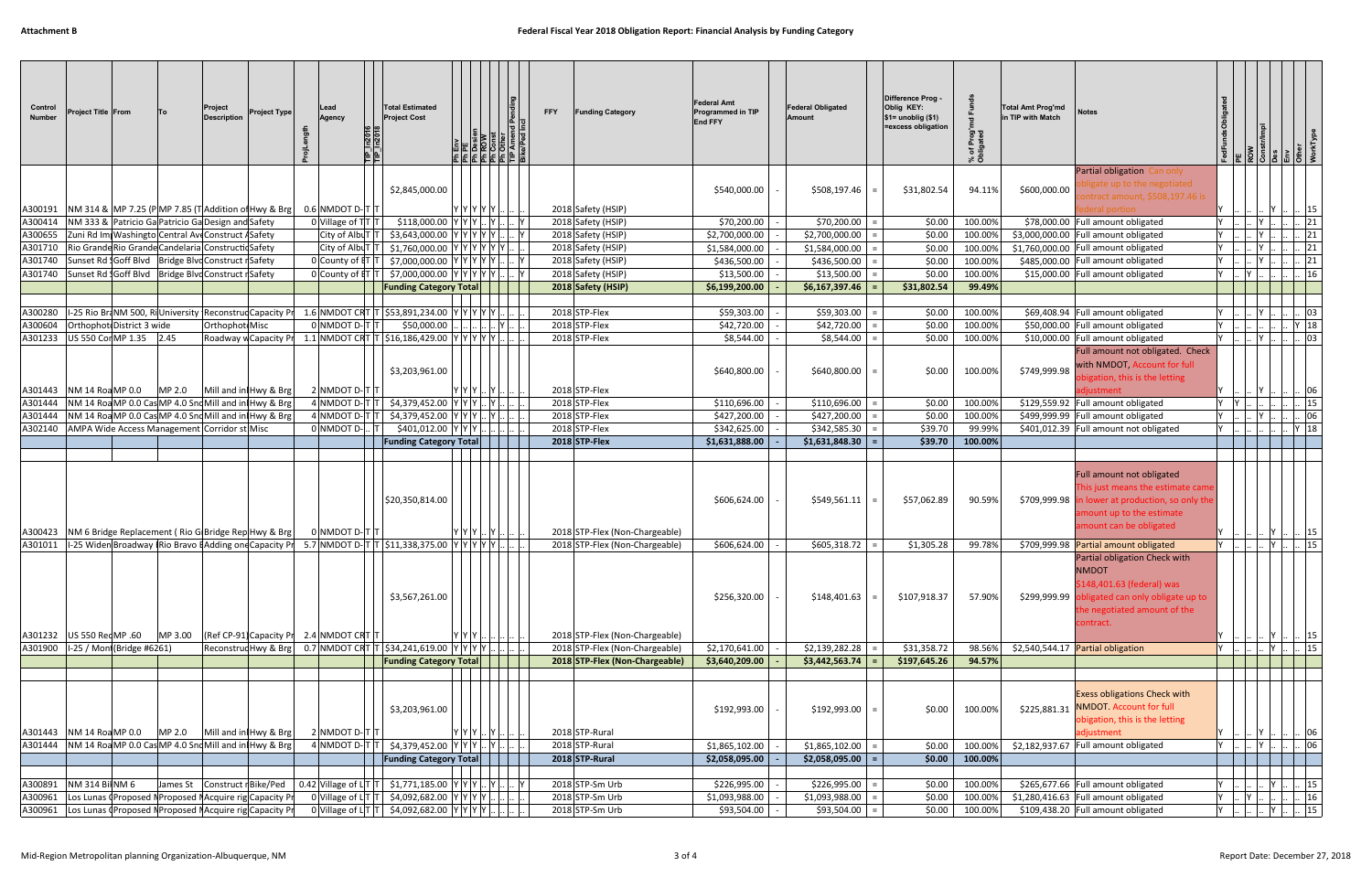| Control<br><b>Number</b> | Project Title From                | To | Project<br><b>Description</b>                                              | <b>Project Type</b>                                        | Lead<br>Agency                                                            | <b>Total Estimated</b><br><b>Project Cost</b>                                                     |     |                 | Pendi | <b>FFY</b> | <b>Funding Category</b>            | <b>Federal Amt</b><br><b>Programmed in TIP</b><br>End FFY | <b>Federal Obligated</b><br>Amount | Difference Prog -<br>Oblig KEY:<br>$$1=$ unoblig $($1)$<br>=excess obligation | Prog'l<br>vated<br>`চ ≣ | <b>Total Amt Prog'md</b><br>in TIP with Match | <b>Notes</b>                                                             |  |                        |
|--------------------------|-----------------------------------|----|----------------------------------------------------------------------------|------------------------------------------------------------|---------------------------------------------------------------------------|---------------------------------------------------------------------------------------------------|-----|-----------------|-------|------------|------------------------------------|-----------------------------------------------------------|------------------------------------|-------------------------------------------------------------------------------|-------------------------|-----------------------------------------------|--------------------------------------------------------------------------|--|------------------------|
| A301121                  | 1-25 & NM 1-25 Exit 203 vicinity  |    | <b>Erosion con Misc</b>                                                    |                                                            | $0.08$ Village of L T T                                                   | \$829,588.00                                                                                      |     |                 |       |            | 2018 STP-Sm Urb                    | \$623,360.00                                              | \$623,360.00                       | \$0.00                                                                        | 100.00%                 |                                               | \$729,587.99 Full amount obligated                                       |  | 31                     |
| A301370                  | Molina Roa NM 47                  |    |                                                                            | Frederick L Roadway r Hwy & Brg Pres                       | Town of PeT T                                                             | \$312,815.00                                                                                      |     | Y Y Y Y         |       |            | 2018 STP-Sm Urb                    | \$212,160.00                                              | \$212,160.00                       | \$0.00                                                                        | 100.00%                 |                                               | \$248,314.60 Full amount obligated                                       |  | 06                     |
| A301380                  |                                   |    |                                                                            | NM 263 & El Cerro Lo Intersectio Reconfigur Hwy & Brg Pres | County of \T  T                                                           | \$100,000.00                                                                                      |     | $Y$ $Y$ $Y$ $Y$ |       |            | 2018 STP-Sm Urb                    | \$64,080.00                                               | \$64,080.00                        | \$0.00                                                                        | 100.00%                 |                                               | \$75,000.00 Full amount obligated                                        |  | 04                     |
| A301380                  |                                   |    |                                                                            | NM 263 & El Cerro Lo Intersectio Reconfigur Hwy & Brg Pres | County of \T  T                                                           | \$100,000.00 Y                                                                                    |     | Y Y Y Y         |       |            | 2018 STP-Sm Urb                    | \$21,360.00                                               | \$21,360.00                        | \$0.00                                                                        | 100.00%                 |                                               | \$25,000.00 Full amount obligated                                        |  | 15                     |
| A301480                  |                                   |    |                                                                            | Camelot BISichler Rd end of exis Construct   Capacity Pr   | 0 Village of $LTT$ T                                                      | \$1,638,436.00 YYYYY                                                                              |     |                 |       |            | 2018 STP-Sm Urb                    | \$151,816.00                                              | \$151,816.00                       | \$0.00                                                                        | 100.00%                 |                                               | \$177,687.26 Full amount obligated                                       |  | 01                     |
| A301880                  |                                   |    |                                                                            |                                                            | West ArageIntersectio Intersectio rehab road Hwy & Brg 0.66 City of BeleT | \$2,362,000.00 YYYYYY                                                                             |     |                 |       |            | 2018 STP-Sm Urb                    | \$444,288.00                                              | \$444,288.00                       | \$0.00                                                                        | 100.00%                 |                                               | \$519,999.99 Full amount obligated                                       |  | 15                     |
|                          |                                   |    |                                                                            |                                                            |                                                                           | <b>Funding Category Total</b>                                                                     |     |                 |       |            | 2018 STP-Sm Urb                    | \$2,931,551.00                                            | \$2,931,551.00                     | \$0.00                                                                        | 100.00%                 |                                               |                                                                          |  |                        |
|                          |                                   |    |                                                                            |                                                            |                                                                           |                                                                                                   |     |                 |       |            |                                    |                                                           |                                    |                                                                               |                         |                                               |                                                                          |  |                        |
| A300111                  |                                   |    | University George Rd Gibson Blv Const. miss Bike/Ped                       |                                                            |                                                                           | 0 City of Alb $ T $ \$3,219,288.00 $ Y Y Y Y Y$                                                   |     |                 |       |            | 2018 STP-U                         | \$2,000,000.00                                            | \$2,000,000.00                     | \$0.00                                                                        | 100.00%                 |                                               | \$2,340,823.90 Full amount obligated                                     |  | 03                     |
| A300160                  |                                   |    |                                                                            | Sunport Bly Woodward I-25 Exit 22 Construct rCapacity Pr   |                                                                           | 0 County of $[T T $ \$21,506,874.00                                                               |     | $Y$ $Y$ $Y$ $Y$ |       |            | 2018 STP-U                         | \$2,136,000.00                                            | \$2,136,000.00                     | \$0.00                                                                        | 100.00%                 |                                               | \$2,499,999.93 Full amount obligated                                     |  | 15                     |
| A300188                  | <b>CMP Trans AMPA Wide</b>        |    | Collect travITS-TSM                                                        |                                                            | 0 MRMPO                                                                   | \$200,000.00                                                                                      |     |                 |       |            | 2018 STP-U                         | \$30,917.00                                               | \$30,917.00                        | \$0.00                                                                        | 100.00%                 |                                               | \$36,185.63 Full amount obligated                                        |  | $Y$ 18                 |
| A300842                  |                                   |    | Albuquerq Central AveCentral AveImplement Misc                             |                                                            |                                                                           | 1.56 City of AlbuT $ T $ \$2,340,824.00 Y                                                         |     |                 |       |            | 2018 STP-U                         | \$2,000,000.00                                            | \$2,000,000.00                     | \$0.00                                                                        | 100.00%                 |                                               | \$2,340,823.90 Full amount obligated                                     |  | 04                     |
| A301041                  | Southern B630' West (NM 528       |    |                                                                            |                                                            |                                                                           | Reconst. S(Hwy & Brg 1.31 City of Rio $ T $ \$16,787,783.00 Y                                     |     | Y Y Y Y         |       |            | 2018 STP-U                         | \$7,722,706.00                                            | \$7,722,706.00                     | \$0.00                                                                        | 100.00%                 |                                               | \$7,900,616.00 Full amount obligated                                     |  | 03                     |
| A301312                  |                                   |    | Bernalillo NCalle PresidCalle del NSidewalk re Bike/Ped                    |                                                            | 0 Town of BeT                                                             | \$1,297,178.00                                                                                    |     |                 |       |            | 2018 STP-U                         | \$1,108,309.00                                            | \$1,108,309.00                     | \$0.00                                                                        | 100.00%                 |                                               | \$1,297,178.10 Full amount obligated                                     |  | 04                     |
| TA00085                  | ABQ Ride - location t.b.d.        |    | Construct <sub>F</sub> Transit                                             |                                                            | 0 City of AlbuT T                                                         | \$3,218,633.00 YYYYYY                                                                             |     |                 |       |            | 2018 STP-U                         | \$2,148,793.00                                            | \$2,148,793.00                     | \$0.00                                                                        | 100.00%                 |                                               | \$2,514,973.01 Funds transferred to FTA                                  |  | 23                     |
|                          |                                   |    |                                                                            |                                                            |                                                                           | <b>Funding Category Total</b>                                                                     |     |                 |       |            | $2018$ STP-U                       | \$17,146,725.00                                           | \$17,146,725.00                    | \$0.00                                                                        | 100.00%                 |                                               |                                                                          |  |                        |
|                          |                                   |    |                                                                            |                                                            |                                                                           |                                                                                                   |     |                 |       |            |                                    |                                                           |                                    |                                                                               |                         |                                               |                                                                          |  |                        |
|                          |                                   |    | A301460   West Mead Municipal   Loma Larga Construct a Safety              |                                                            | 0.58 Village of $\frac{dT}{T}$                                            | \$700,333.00 YYYYYY.                                                                              |     |                 |       |            | 2018 STP-U (Non-Chargeable)        | \$273,408.00                                              | \$273,407.80                       | \$0.20                                                                        | 100.00%                 |                                               | \$319,999.99 Funds obligated.                                            |  | $\lfloor . \rfloor$ 21 |
|                          |                                   |    |                                                                            |                                                            |                                                                           | <b>Funding Category Total</b>                                                                     |     |                 |       |            | 2018 STP-U (Non-Chargeable)        | \$273,409.00                                              | \$273,408.80                       | \$0.20                                                                        | 100.00%                 |                                               |                                                                          |  |                        |
|                          |                                   |    |                                                                            |                                                            |                                                                           |                                                                                                   |     |                 |       |            |                                    |                                                           |                                    |                                                                               |                         |                                               |                                                                          |  |                        |
| A300717                  | AMPA wideAMPA Wide                |    | Increase yd Bike/Ped<br>Alameda DOsuna Rd El Pueblo R Construct a Bike/Ped |                                                            | 0 City of AlbuT                                                           | \$514,981.00                                                                                      | YY. |                 |       |            | 2018 TAP-Lg Urb                    | \$110,000.00                                              | \$110,000.00                       | \$0.00                                                                        | 100.00%                 |                                               | \$128,745.31 Full amount obligated                                       |  | 28                     |
| A301031                  |                                   |    |                                                                            |                                                            | 1.74 County of IT                                                         | \$2,580,519.00                                                                                    | YY  |                 |       |            | 2018 TAP-Lg Urb                    | \$256,320.00                                              | \$256,320.00                       | \$0.00                                                                        | 100.00%                 |                                               | \$299,999.99 Full amount obligated                                       |  | 15                     |
| A301032<br>A301861       | <b>AMPA Wid Various Locations</b> |    | Alameda D 4th Street Montano R Design and Bike/Ped<br>Replace ex Bike/Ped  |                                                            | 0 City of AlbuT<br>0 Rio Metro T                                          | \$1,025,000.00<br>\$1,257,335.00                                                                  |     |                 |       |            | 2018 TAP-Lg Urb<br>2018 TAP-Lg Urb | \$94,838.00                                               | \$94,838.00                        | \$0.00                                                                        | 100.00%                 |                                               | \$110,999.53 Full amount obligated<br>\$598,158.92 Full amount obligated |  | 15<br>28               |
|                          |                                   |    | Nicklaus Dr Chianti Rd. Southern B Install pedeBike/Ped                    |                                                            |                                                                           |                                                                                                   |     |                 |       |            |                                    | \$511,067.00                                              | \$511,067.00                       | \$0.00                                                                        | 100.00%                 |                                               | \$73,546.35 Full amount obligated                                        |  |                        |
| A302130                  |                                   |    | A302130 Nicklaus Dr Chianti Rd. Southern B Install pedeBike/Ped            |                                                            | $0.57$ City of Rio T<br>$0.57$ City of Rio $ T $ T                        | \$346,142.00 Y<br>\$346,142.00 YYYYYY                                                             |     | YYYY            |       |            | 2018 TAP-Lg Urb<br>2018 TAP-Lg Urb | \$62,838.00<br>\$48,451.00                                | \$62,838.00<br>\$48,451.00         | \$0.00<br>\$0.00                                                              | 100.00%<br>100.00%      |                                               | \$56,707.63 Full amount obligated                                        |  | 15<br>16               |
|                          |                                   |    |                                                                            |                                                            |                                                                           |                                                                                                   |     |                 |       |            | 2018 TAP-Lg Urb                    | \$1,083,514.00                                            | \$1,083,514.00                     | \$0.00                                                                        | 100.00%                 |                                               |                                                                          |  |                        |
|                          |                                   |    |                                                                            |                                                            |                                                                           | <b>Funding Category Total</b>                                                                     |     |                 |       |            |                                    |                                                           |                                    |                                                                               |                         |                                               |                                                                          |  |                        |
|                          |                                   |    |                                                                            |                                                            |                                                                           |                                                                                                   |     |                 |       |            |                                    |                                                           |                                    |                                                                               |                         |                                               |                                                                          |  |                        |
|                          |                                   |    |                                                                            |                                                            |                                                                           |                                                                                                   |     |                 |       |            |                                    |                                                           |                                    |                                                                               |                         |                                               |                                                                          |  |                        |
|                          |                                   |    |                                                                            |                                                            |                                                                           | Grand Total FHWA "Core" Program Funding Sources Only (Excludes Non-Chargeable Funding Categories) |     |                 |       | 2018       |                                    | \$56,115,158.00                                           | \$54,964,469.67<br>i mi            | \$1,150,688.33                                                                | 97.95%                  |                                               |                                                                          |  |                        |
|                          |                                   |    |                                                                            |                                                            |                                                                           |                                                                                                   |     |                 |       |            |                                    |                                                           |                                    |                                                                               |                         |                                               |                                                                          |  |                        |
|                          |                                   |    |                                                                            |                                                            |                                                                           |                                                                                                   |     |                 |       |            |                                    |                                                           |                                    |                                                                               |                         |                                               |                                                                          |  |                        |
|                          |                                   |    |                                                                            |                                                            |                                                                           | Grand Total FHWA "Core" Program Funding Sources with Non-Chargeable Funding Categories Included   |     |                 |       | 2018       |                                    | \$61,091,352.00                                           | \$59,489,794.99<br>$=$             | \$1,601,557.01                                                                | 97.38%                  |                                               |                                                                          |  |                        |
|                          |                                   |    |                                                                            |                                                            |                                                                           |                                                                                                   |     |                 |       |            |                                    |                                                           |                                    |                                                                               |                         |                                               |                                                                          |  |                        |
|                          |                                   |    |                                                                            |                                                            |                                                                           |                                                                                                   |     |                 |       |            |                                    |                                                           |                                    |                                                                               |                         |                                               |                                                                          |  |                        |
|                          |                                   |    |                                                                            |                                                            |                                                                           | <b>Grand Total "Non-Core" FHWA and FTA Funding Sources</b>                                        |     |                 |       | 2018       |                                    | \$128,108,949.99                                          | \$127,462,840.04                   | \$646,109.95                                                                  | 99.50%                  |                                               |                                                                          |  |                        |
|                          |                                   |    |                                                                            |                                                            |                                                                           |                                                                                                   |     |                 |       |            |                                    |                                                           |                                    |                                                                               |                         |                                               |                                                                          |  |                        |
|                          |                                   |    |                                                                            |                                                            |                                                                           |                                                                                                   |     |                 |       |            |                                    |                                                           |                                    |                                                                               |                         |                                               |                                                                          |  |                        |
|                          |                                   |    |                                                                            |                                                            |                                                                           | Grand Total for All Federal Funding Sources                                                       |     |                 |       | 2018       |                                    | \$184,224,107.99                                          | $$182,427,309.71$ = \$1,796,798.28 |                                                                               | 99.02%                  |                                               |                                                                          |  |                        |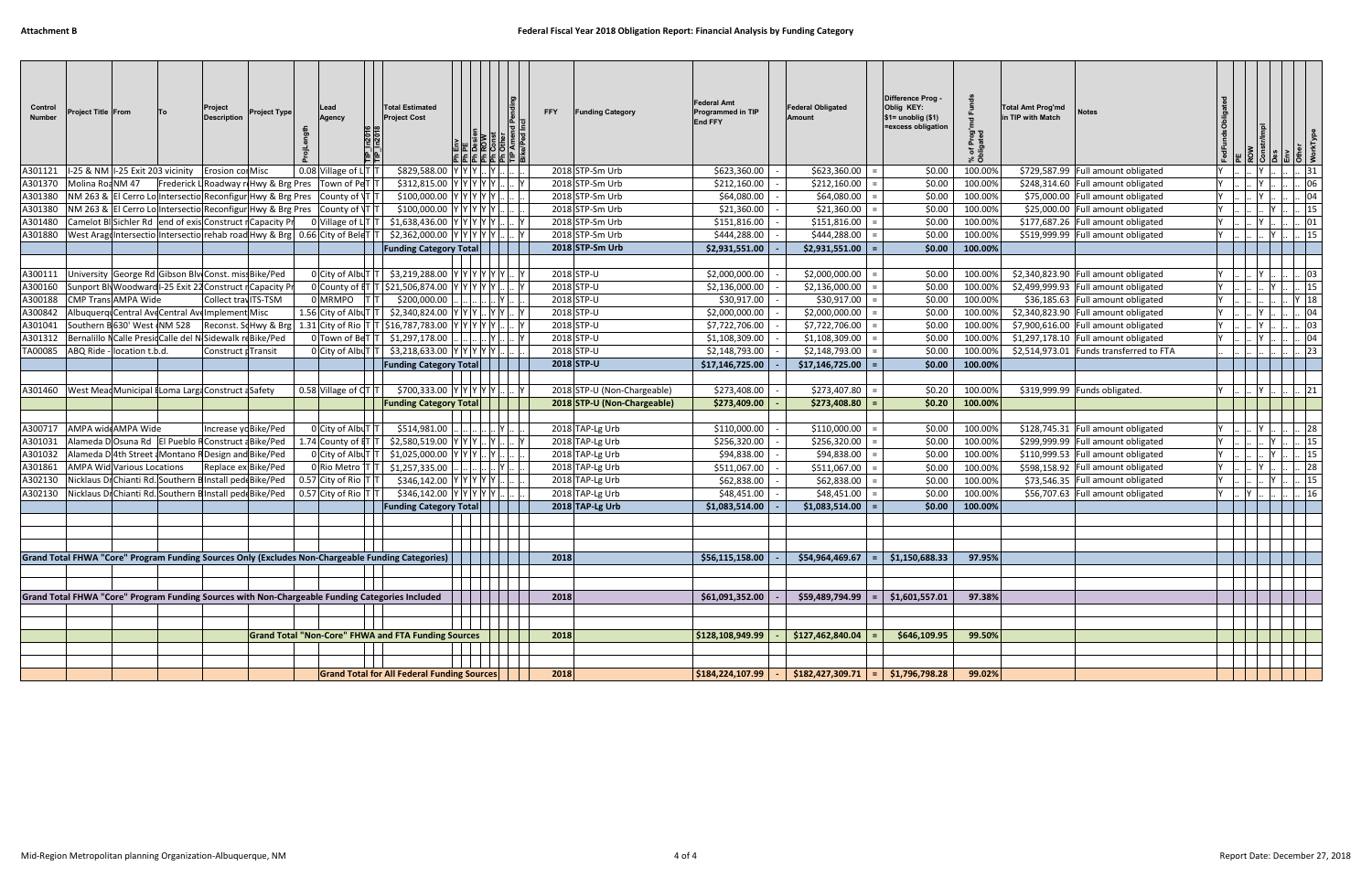| Control<br><b>Number</b> | Project Title From                                                       | Project<br> To                                                 | Description Type          | Project             | <b>Lead Agency</b>                                                                                | 1P_In201<br>102n1_q1 | <b>Total Estimated</b><br><b>Project Cost</b>          | <b>FFY</b> | <b>Funding Category</b>          | <b>Federal Amt</b><br><b>Programmed in TIP</b><br><b>End FFY</b> | <b>Federal Obligated</b><br>Amount | Difference Prog - Oblig<br>KEY:<br>$$1=$<br>unoblig (\$1) =excess<br>obligation | ৳                  | <b>Total Amt Prog'md</b><br><b>Notes</b><br>in TIP with Match                                                |   |                                                 |                 |  |
|--------------------------|--------------------------------------------------------------------------|----------------------------------------------------------------|---------------------------|---------------------|---------------------------------------------------------------------------------------------------|----------------------|--------------------------------------------------------|------------|----------------------------------|------------------------------------------------------------------|------------------------------------|---------------------------------------------------------------------------------|--------------------|--------------------------------------------------------------------------------------------------------------|---|-------------------------------------------------|-----------------|--|
| A300748                  | AMPA Wid AMPA Wide                                                       |                                                                | Transporta <sub>TDM</sub> |                     | 0 City of Albuquerque-ABQ Ride                                                                    |                      | \$1,240,637.00                                         |            | 2018 CMAQ-Flex                   | \$1,082,021.00                                                   | \$1,082,021.00                     | \$0.00                                                                          | 100.00%            | \$1,266,410.31 Funds transferred to FTA                                                                      |   |                                                 |                 |  |
| FA00085                  | ABQ Ride - location t.b.d.                                               |                                                                | Construct Transit         |                     | 0 City of Albuquerque-ABQ Ride                                                                    |                      | \$3,218,633.00                                         |            | 2018 CMAQ-Flex                   | \$601,207.00                                                     | \$601,207.00                       | \$0.00                                                                          | 100.00%            | \$703,659.86 Funds transferred to FTA                                                                        |   |                                                 | 23              |  |
| A00351                   |                                                                          | Central AveUnser Blvd Louisiana, Planning, eTransit            |                           |                     | 8.74 City of Albuguergue-ABQ Ride                                                                 |                      | $[T T $ \$123,766,934.00<br>IY IY IY IY IY IY          |            | 2018 CMAQ-Flex                   | \$3,125,894.00                                                   | \$3,125,894.00                     | \$0.00                                                                          | 100.00%            | \$3,658,583.70 Funds transferred to FTA                                                                      |   |                                                 | 23              |  |
| FA00058                  |                                                                          | ABQ Ride - ABQ Ride System Wid Acquire bu Transit              |                           |                     | 0 City of Albuquerque-ABQ Ride                                                                    |                      | \$10,659,311.00                                        |            | 2018 FTA 5307 (Urban)            | \$7,734,000.00                                                   | \$7,734,000.00                     | \$0.00                                                                          | 100.00%            | \$9,318,072.00 Full amount obligated                                                                         |   |                                                 | 23              |  |
| A00098                   |                                                                          | ABQ Ride - ABQ Ride Service Area Construct   Transit           |                           |                     | 0 City of Albuquerque-ABQ Ride                                                                    |                      | \$132,500.00 YY                                        |            | 2018 FTA 5307 (Urban)            | \$106,000.00                                                     | \$106,000.00                       | \$0.00                                                                          | 100.00%            | \$132,500.00 Full amount obligated                                                                           |   |                                                 | 23              |  |
| FA00142                  | ABQ Ride                                                                 | -ABQ Ride System Wid Rehabilitat Transit                       |                           |                     | 0 City of Albuquerque-ABQ Ride                                                                    |                      | \$625,000.00 Y                                         |            | 2018 FTA 5307 (Urban)            | \$500,000.00                                                     | \$500,000.00                       | \$0.00                                                                          | 100.00%            | \$625,000.00 Full amount obligated                                                                           |   |                                                 | 23              |  |
| A00351                   |                                                                          | Central AveUnser Blvd Louisiana, Planning, eTransit            |                           |                     | 8.74 City of Albuquerque-ABQ Ride                                                                 |                      | T T \$123,766,934.00<br>YYYY                           |            | 2018 FTA 5309 (Small Starts)     | \$25,000,000.00                                                  | \$25,000,000.00                    | \$0.00                                                                          |                    | 100.00% \$31,498,783.25 Full amount obligated                                                                |   |                                                 | 23              |  |
| A00058                   | ABQ Ride                                                                 | - ABQ Ride System Wid Acquire bu Transit                       |                           |                     | 0 City of Albuquerque-ABQ Ride                                                                    |                      | \$10,659,311.00                                        |            | 2018 FTA 5310 (Capital Awards)   | \$72,991.00                                                      | \$72,991.00                        | \$0.00                                                                          | 100.00%            | \$91,238.75 Full amount obligated                                                                            |   |                                                 | 23              |  |
| A00058                   | ABQ Ride                                                                 | -ABQ Ride System Wid Acquire bu Transit                        |                           |                     | 0 City of Albuquerque-ABQ Ride                                                                    |                      | \$10,659,311.00                                        |            | 2018 FTA 5339 (MAP-21 Bus/Facil) | \$1,000,000.00                                                   | \$1,000,000.00                     | \$0.00                                                                          | 100.00%            | \$1,250,000.00 Full amount obligated                                                                         |   |                                                 | 23              |  |
|                          | FA00085 ABQ Ride - location t.b.d.                                       |                                                                | Construct   Transit       |                     | 0 City of Albuquerque-ABQ Ride                                                                    |                      | \$3,218,633.00 YYYYYY                                  |            | 2018 STP-U                       | \$2,148,793.00                                                   | \$2,148,793.00                     | \$0.00                                                                          | 100.00%            | \$2,514,973.01 Funds transferred to FTA                                                                      |   |                                                 | 23              |  |
|                          |                                                                          |                                                                |                           |                     | <b>City of Albuquerque-ABQ Ride</b>                                                               |                      |                                                        | 2018       |                                  | \$41,370,906.00                                                  | \$41,370,906.00                    | \$0.00                                                                          | 100.00%            |                                                                                                              |   |                                                 |                 |  |
|                          |                                                                          |                                                                |                           |                     |                                                                                                   |                      |                                                        |            |                                  |                                                                  |                                    |                                                                                 |                    |                                                                                                              |   |                                                 |                 |  |
| 4302030                  |                                                                          | AMPA Wid Albuquerque Metro A Improvem Bike/Ped                 |                           |                     | 0 City of Albuguergue-DMD                                                                         |                      | \$204,822.00                                           |            | 2018 CMAQ-Flex                   | \$175,000.00                                                     | \$175,000.00                       | \$0.00                                                                          | 100.00%            | \$204,822.09 Full amount obligated                                                                           |   | Y                                               | 28              |  |
|                          |                                                                          | A300655 Zuni Rd Im Washingto Central AviConstruct Safety       |                           |                     | City of Albuquerque-DMD                                                                           |                      | \$3,643,000.00 YYYYYY                                  |            | 2018 Safety (HSIP)               | \$2,700,000.00                                                   | \$2,700,000.00                     | \$0.00                                                                          | 100.00%            | \$3,000,000.00 Full amount obligated                                                                         |   |                                                 | 21              |  |
| A301710                  |                                                                          | Rio Grande Rio Grande Candelaria Constructio Safety            |                           |                     | City of Albuquerque-DMD                                                                           | T                    | \$1,760,000.00 YYYYYYY                                 |            | 2018 Safety (HSIP)               | \$1,584,000.00                                                   | \$1,584,000.00                     | \$0.00                                                                          |                    | 100.00% \$1,760,000.00 Full amount obligated                                                                 |   |                                                 | 21              |  |
|                          |                                                                          | A300111 University George Rd Gibson Blv Const. mis Bike/Ped    |                           |                     | 0 City of Albuquerque-DMD                                                                         | T 1                  | \$3,219,288.00 YYYYYYY                                 |            | 2018 STP-U                       | \$2,000,000.00                                                   | \$2,000,000.00                     | \$0.00                                                                          | 100.00%            | \$2,340,823.90 Full amount obligated                                                                         |   |                                                 | 03              |  |
|                          |                                                                          | A300842 Albuquerg Central Avi Central Avilmplement Misc        |                           |                     | 1.56 City of Albuquerque-DMD                                                                      |                      | \$2,340,824.00 YYYY YY                                 |            | 2018 STP-U                       | \$2,000,000.00                                                   | \$2,000,000.00                     | \$0.00                                                                          | 100.00%            | \$2,340,823.90 Full amount obligated                                                                         |   |                                                 | 04              |  |
|                          |                                                                          |                                                                |                           |                     | <b>City of Albuquerque-DMD</b>                                                                    |                      |                                                        | 2018       |                                  | \$8,459,000.00                                                   | \$8,459,000.00                     |                                                                                 | $$0.00$ 100.00%    |                                                                                                              |   |                                                 |                 |  |
|                          |                                                                          |                                                                |                           |                     |                                                                                                   |                      |                                                        |            |                                  |                                                                  |                                    |                                                                                 |                    |                                                                                                              |   |                                                 |                 |  |
|                          | A300717 AMPA widtAMPA Wide                                               |                                                                |                           | Increase yoBike/Ped | 0 City of Albuquerque-P&R                                                                         |                      | \$514,981.00                                           |            | 2018 TAP-Lg Urb                  | \$110,000.00                                                     | \$110,000.00                       | \$0.00                                                                          | 100.00%            | \$128,745.31 Full amount obligated                                                                           |   | Y                                               | 28              |  |
|                          |                                                                          | A301032 Alameda D4th Street Montano FDesign and Bike/Ped       |                           |                     | 0 City of Albuquerque-P&R                                                                         |                      | $$1,025,000.00$ Y Y Y .                                |            | 2018 TAP-Lg Urb                  | \$94,838.00                                                      | \$94,838.00                        | \$0.00                                                                          | 100.00%            | \$110,999.53 Full amount obligated                                                                           |   |                                                 | 15              |  |
|                          |                                                                          |                                                                |                           |                     | <b>City of Albuquerque-P&amp;R</b>                                                                |                      |                                                        | 2018       |                                  | \$204,838.00                                                     | \$204,838.00                       | \$0.00                                                                          | 100.00%            |                                                                                                              |   |                                                 |                 |  |
| A301880                  |                                                                          |                                                                |                           |                     | West Arag Intersectio Intersectio rehab road Hwy & Brg 0.66 City of Belen<br><b>City of Belen</b> |                      | \$2,362,000.00 YYYYY                                   | 2018       | 2018 STP-Sm Urb                  | \$444,288.00<br>\$444,288.00                                     | \$444,288.00<br>\$444,288.00       | \$0.00<br>\$0.00                                                                | 100.00%<br>100.00% | \$519,999.99 Full amount obligated                                                                           |   |                                                 |                 |  |
|                          | A301041 Southern E630' West NM 528<br>A301041 Southern B630' West NM 528 |                                                                |                           |                     | Reconst. S(Hwy & Brg 1.31 City of Rio Rancho<br>Reconst. SI Hwy & Brg 1.31 City of Rio Rancho     |                      | \$16,787,783.00<br> Y Y Y Y Y<br>\$16,787,783.00 YYYYY |            | 2018 NHPP<br>2018 STP-U          | \$1,794,240.00<br>\$7,722,706.00                                 | \$1,794,240.00<br>\$7,722,706.00   | \$0.00<br>\$0.00                                                                | 100.00%<br>100.00% | \$2,099,999.94 Full amount obligated<br>\$7,900,616.00 Full amount obligated                                 |   | IY                                              | 03<br>03        |  |
| A302130                  |                                                                          |                                                                |                           |                     | Nicklaus DiChianti Rd Southern Einstall ped Bike/Ped   0.57 City of Rio Rancho                    |                      | \$346,142.00 YYYYY                                     |            | 2018 TAP-Lg Urb                  | \$62,838.00                                                      | \$62,838.00                        | \$0.00                                                                          | 100.00%            | \$73,546.35 Full amount obligated                                                                            |   |                                                 | 15              |  |
| 4302130                  |                                                                          |                                                                |                           |                     | Nicklaus DiChianti Rd. Southern Elnstall ped Bike/Ped   0.57 City of Rio Rancho                   |                      | \$346,142.00 YYYYYY                                    |            | 2018 TAP-Lg Urb                  | \$48,451.00                                                      | \$48,451.00                        | \$0.00                                                                          | 100.00%            | \$56,707.63 Full amount obligated                                                                            |   | IY I.                                           | 16              |  |
|                          |                                                                          |                                                                |                           |                     | <b>City of Rio Rancho</b>                                                                         |                      |                                                        | 2018       |                                  | \$9,628,235.00                                                   | \$9,628,235.00                     | \$0.00                                                                          | 100.00%            |                                                                                                              |   |                                                 |                 |  |
|                          |                                                                          |                                                                |                           |                     |                                                                                                   |                      |                                                        |            |                                  |                                                                  |                                    |                                                                                 |                    |                                                                                                              |   |                                                 |                 |  |
|                          |                                                                          | A301740 Sunset Rd Goff Blvd   Bridge Blvd Construct   Safety   |                           |                     | 0 County of Bernalillo                                                                            |                      | \$7,000,000.00 YYYYYY                                  |            | 2018 Safety (HSIP)               | \$436,500.00                                                     | \$436,500.00                       | \$0.00                                                                          | 100.00%            | \$485,000.00 Full amount obligated                                                                           |   |                                                 | 21              |  |
|                          |                                                                          | A301740 Sunset Rd Goff Blvd Bridge Blvd Construct Safety       |                           |                     | 0 County of Bernalillo                                                                            | דו דו                | \$7,000,000.00 YYYYYY                                  |            | 2018 Safety (HSIP)               | \$13,500.00                                                      | \$13,500.00                        | \$0.00                                                                          | 100.00%            | \$15,000.00 Full amount obligated                                                                            |   | $Y$ .                                           |                 |  |
|                          |                                                                          | A300160 Sunport BI Woodward I-25 Exit 22 Construct Capacity PI |                           |                     | 0 County of Bernalillo                                                                            |                      | $ T T $ \$21,506,874.00 YYYYYY Y                       |            | 2018 STP-U                       | \$2,136,000.00                                                   | \$2,136,000.00                     | \$0.00                                                                          |                    | 100.00% \$2,499,999.93 Full amount obligated                                                                 |   | Y        Y      15                              |                 |  |
|                          |                                                                          |                                                                |                           |                     | A301031 Alameda DOsuna Rd El Pueblo FConstruct   Bike/Ped   1.74 County of Bernalillo             |                      | \$2,580,519.00 Y Y Y  Y  Y  Y                          |            | 2018 TAP-Lg Urb                  | \$256,320.00                                                     | \$256,320.00                       | \$0.00                                                                          | 100.00%            | \$299.999.99 Full amount obligated                                                                           |   | .      Y      15                                |                 |  |
|                          |                                                                          |                                                                |                           |                     | <b>County of Bernalillo</b>                                                                       |                      |                                                        | 2018       |                                  | \$2,842,320.00                                                   | \$2,842,320.00                     |                                                                                 | $$0.00$ 100.00%    |                                                                                                              |   |                                                 |                 |  |
|                          |                                                                          |                                                                |                           |                     |                                                                                                   |                      |                                                        |            |                                  |                                                                  |                                    |                                                                                 |                    |                                                                                                              |   |                                                 |                 |  |
|                          |                                                                          |                                                                |                           |                     | A301380   NM 263 & El Cerro Lo Intersectio Reconfigur Hwy & Brg Pres   County of Valencia         |                      | \$100,000.00 YYYYY                                     |            | 2018 STP-Sm Urb                  | \$64,080.00                                                      | \$64,080.00                        | \$0.00                                                                          | 100.00%            | \$75,000.00 Full amount obligated                                                                            |   | $\left  \cdot \right $ Y $\left  \cdot \right $ | $\cdot$ 04      |  |
|                          |                                                                          |                                                                |                           |                     | A301380 NM 263 & El Cerro Lo Intersectio Reconfigur Hwy & Brg Pres County of Valencia             | T   1                | $$100,000.00$ YYYYYY                                   |            | 2018 STP-Sm Urb                  | \$21,360.00                                                      | \$21,360.00                        | \$0.00                                                                          | 100.00%            | \$25,000.00 Full amount obligated                                                                            |   | $\  \ $ $\ $ Y $\ $                             | $\therefore$ 15 |  |
|                          |                                                                          |                                                                |                           |                     | <b>County of Valencia</b>                                                                         |                      |                                                        | 2018       |                                  | \$85,440.00                                                      | \$85,440.00                        |                                                                                 | $$0.00$ 100.00%    |                                                                                                              |   |                                                 |                 |  |
|                          |                                                                          |                                                                |                           |                     |                                                                                                   |                      |                                                        |            |                                  |                                                                  |                                    |                                                                                 |                    |                                                                                                              |   |                                                 |                 |  |
|                          | A300188 CMP Trans AMPA Wide                                              |                                                                | Collect travITS-TSM       |                     | 0 MRMPO                                                                                           | ITIT                 | \$200,000.00                                           |            | 2018 STP-U                       | \$30,917.00                                                      | \$30,917.00                        | \$0.00                                                                          | 100.00%            | \$36,185.63 Full amount obligated                                                                            | Y | Y  18                                           |                 |  |
|                          |                                                                          |                                                                |                           |                     | <b>MRMPO</b>                                                                                      |                      |                                                        | 2018       |                                  | \$30,917.00                                                      | \$30,917.00                        |                                                                                 | $$0.00$ 100.00%    |                                                                                                              |   |                                                 |                 |  |
|                          |                                                                          |                                                                |                           |                     |                                                                                                   |                      |                                                        |            |                                  |                                                                  |                                    |                                                                                 |                    |                                                                                                              |   |                                                 |                 |  |
|                          | A301232   US 550 RedMP .60                                               | MP 3.00                                                        |                           |                     | $ $ (Ref CP-91 $ $ Capacity P $ $ 2.4 $ $ NMDOT CRDC                                              |                      | \$3,567,261.00<br>Y Y Y                                |            | 2018 HPP                         | \$176,000.00                                                     | \$87,797.65                        | \$88,202.35                                                                     | 49.89%             | Partial obligation Check with<br>\$220,000.00 NMDOT Can only obligate up to<br>he negotiated contract amount |   |                                                 | Y      15       |  |
|                          | A301233 US 550 Cor MP 1.35 2.45                                          |                                                                |                           |                     | Roadway v Capacity Pi 1.1 NMDOT CRDC                                                              |                      | \$16,186,429.00 YYYYYY                                 |            | 2018 HPP                         | \$541,142.00                                                     | \$541,142.00                       |                                                                                 | \$0.00 100.00%     | \$676,427.50 Full amount obligated                                                                           | Y | $\mathbf{y}$ $\mathbf{y}$                       | $\therefore$ 03 |  |
|                          | A301234 US 550 Cor MP.6                                                  | MP 3.0                                                         |                           |                     | ROW purci Capacity Pi 2.4 NMDOT CRDC                                                              |                      | $\frac{1}{2}$ \$27,343,514.83 $ Y Y Y X$               |            | 2018 HPP RPS1                    | \$3,901,328.00                                                   | \$4,119,521.96                     | ( \$218, 193.96)                                                                |                    | 105.59% \$4,876,660.00 Excess obligations                                                                    |   | $\  . \  Y \   \  $                             | $\therefore$ 03 |  |
|                          | A301234 US 550 Cor MP.6                                                  | MP 3.0                                                         |                           |                     | ROW purcl Capacity Pi 2.4 NMDOT CRDC                                                              |                      | \$27,343,514.83 YYYYY                                  |            | 2018 HPP RPF9                    | \$4,787,698.00                                                   | $$5,035,412.72$ =                  | (5247, 714.72)                                                                  |                    | 105.17% \$5,984,622.50 Excess obligations                                                                    |   | Y      Y                                        | $\  . \ $ 03    |  |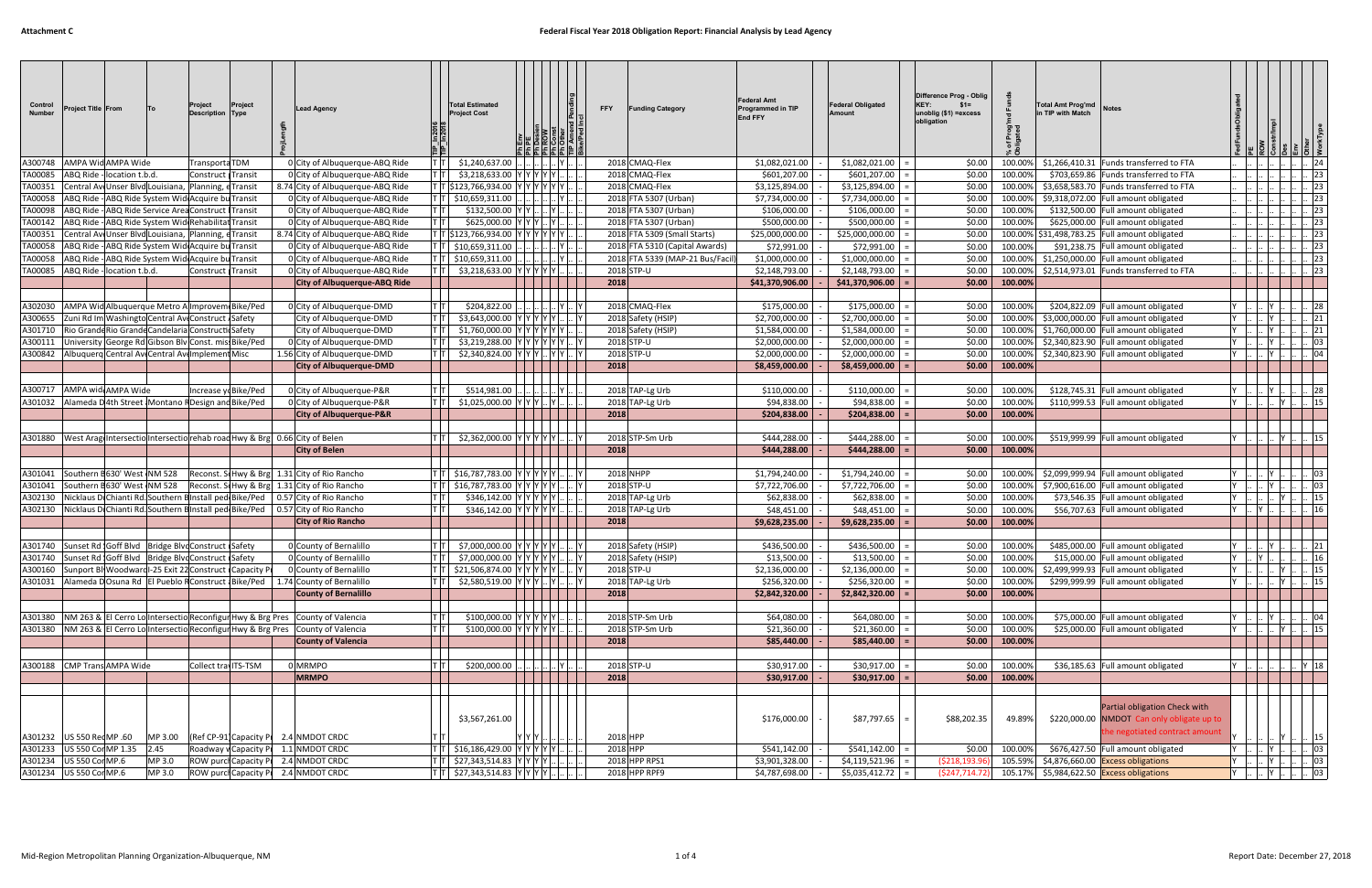| Control<br><b>Number</b> | <b>Project Title From</b>                                                                                                           |        | Project<br><b>Description Type</b> | Project                      | <b>Lead Agency</b>                                                               | TIP_In201<br>TIP_In201 | <b>Total Estimated</b><br><b>Project Cost</b> |                                                                             | <b>FFY</b> | <b>Funding Category</b>                                                                            | <b>Federal Amt</b><br>Programmed in TIP<br><b>End FFY</b> | <b>Federal Obligated</b><br>Amount | Difference Prog - Oblig<br>KEY:<br>$$1=$<br>unoblig (\$1) = excess<br>obligation | of Prog<br>ಿ ರ    | <b>Total Amt Prog'md</b><br>in TIP with Match | <b>Notes</b>                                                                                                                                                                                                                                            |  |       |                                 |                           |
|--------------------------|-------------------------------------------------------------------------------------------------------------------------------------|--------|------------------------------------|------------------------------|----------------------------------------------------------------------------------|------------------------|-----------------------------------------------|-----------------------------------------------------------------------------|------------|----------------------------------------------------------------------------------------------------|-----------------------------------------------------------|------------------------------------|----------------------------------------------------------------------------------|-------------------|-----------------------------------------------|---------------------------------------------------------------------------------------------------------------------------------------------------------------------------------------------------------------------------------------------------------|--|-------|---------------------------------|---------------------------|
|                          | A301234 US 550 Cor MP.6                                                                                                             | MP 3.0 |                                    |                              | ROW purcl Capacity Pl 2.4 NMDOT CRDC                                             |                        | \$27,343,514.83                               | Y Y Y Y                                                                     |            | 2018 HPP RPS9                                                                                      | \$1,797,999.00                                            | \$1,797,999.00                     | \$0.00                                                                           |                   |                                               | <b>Check with NMDOT</b><br>100.00% \$2,247,498.75 \$2,037,799.00 obligated between<br>his line and the one below                                                                                                                                        |  |       |                                 | 16                        |
|                          | A301234   US 550 Cor MP.6                                                                                                           | MP 3.0 |                                    |                              | ROW purcl Capacity Pl 2.4 NMDOT CRDC                                             |                        | \$27,343,514.83                               | YY[Y Y]                                                                     |            | 2018 HPP RPS9                                                                                      | \$239,800.00                                              | \$239,800.00                       | \$0.00                                                                           | 100.00%           | \$299,750.00                                  | Check with NMDOT see above                                                                                                                                                                                                                              |  |       |                                 | Y 17                      |
|                          | A301234 US 550 Cor MP.6                                                                                                             | MP 3.0 |                                    |                              | ROW purcl Capacity Pl 2.4 NMDOT CRDC                                             |                        | \$27,343,514.83                               | $ Y Y Y Y $                                                                 |            | 2018 HPP RPS9                                                                                      | \$9,765,134.00                                            | \$9,223,992.94                     | \$541,141.06                                                                     |                   | 94.46% \$12,206,417.50                        | <b>Check with NMDOT Not Matching</b><br>9,223,991.94 obligated                                                                                                                                                                                          |  |       |                                 | 03                        |
|                          | A301900   I-25 / Mon (Bridge #6261)                                                                                                 |        |                                    | ReconstructHwy & Brg         | 0.7 NMDOT CRDC                                                                   |                        | $\frac{1}{2}$ \$34,241,619.00 Y Y Y Y .       |                                                                             |            | 2018 IM-Discretionary                                                                              | \$1,722,600.00                                            | \$1,722,600.00                     | \$0.00                                                                           |                   |                                               | 100.00% \$1,859,455.97 Funding cat changed and fully oblity                                                                                                                                                                                             |  | Y     |                                 | $\  . \  15$              |
| A300280                  |                                                                                                                                     |        |                                    |                              | 1-25 Rio Br NM 500, RIUniversity Reconstrud Capacity PL 1.6 NMDOT CRDC           |                        | \$53,891,234.00                               | Y  Y  Y  Y  .                                                               |            | 2018 NHPP                                                                                          | \$14,834,993.00                                           | \$14,834,993.00                    | \$0.00                                                                           |                   | 100.00% \$17,363,053.11                       | More funds obligated than<br>programmed Check NMDOT<br>ou only need to account for the<br>inds programmed as obligated<br>he difference is from the letting<br>liustment                                                                                |  |       |                                 | 03                        |
|                          | A301232   US 550 RedMP .60                                                                                                          |        |                                    |                              | MP 3.00 (Ref CP-91 Capacity Pi 2.4 NMDOT CRDC                                    |                        | \$3,567,261.00                                | Y Y Y    .                                                                  |            | 2018 NHPP                                                                                          | \$38,799.00                                               | \$67,419.58                        | ( \$28,620.58)                                                                   | 173.77%           |                                               | Excess obligations check with<br>\$45,410.81 NMDOT Can only obligate up to<br>the negotiated contract amount<br>Partial amount obligated, The<br>hole amount was obligated at                                                                           |  | IY.   | $\ln \ln 15$                    |                           |
|                          | A301233   US 550 Cor MP 1.35   2.45                                                                                                 |        |                                    |                              | Roadway v Capacity Pi 1.1 NMDOT CRDC                                             |                        | \$16,186,429.00                               | Y Y Y Y Y                                                                   |            | <b>2018 NHPP</b>                                                                                   | \$2,136,001.00                                            | \$956,749.25                       | \$1,179,251.75                                                                   |                   | 44.79% \$2,500,001.10                         | roduction, the decrease is due<br>o the letting adjustment                                                                                                                                                                                              |  |       |                                 | 03                        |
| A301234                  | US 550 Cor MP.6                                                                                                                     | MP 3.0 |                                    | <b>ROW purcl Capacity Pr</b> | 2.4 NMDOT CRDC                                                                   |                        | \$27,343,514.83                               | Y Y Y Y                                                                     |            | 2018 NHPP                                                                                          | \$602,001.00                                              | \$602,001.00                       | \$0.00                                                                           | 100.00%           |                                               | \$704,589.17 Full amount obligated                                                                                                                                                                                                                      |  |       |                                 | 16                        |
| A300280                  | 1-25 Rio BraNM 500, Ri University Reconstrud Capacity Pr                                                                            |        |                                    |                              | 1.6 NMDOT CRDC                                                                   |                        |                                               | \$53,891,234.00 YYYYYY                                                      |            | 2018 STP-Flex                                                                                      | \$59,303.00                                               | \$59,303.00                        | \$0.00                                                                           | 100.00%           |                                               | \$69,408.94 Full amount obligated                                                                                                                                                                                                                       |  |       |                                 | 03                        |
|                          | A301233 US 550 Cor MP 1.35 2.45                                                                                                     |        |                                    |                              | Roadway v Capacity P 1.1 NMDOT CRDC                                              |                        | \$3,567,261.00                                | $\frac{1}{2}$ \$16,186,429.00 YYYYYY.                                       |            | 2018 STP-Flex                                                                                      | \$8,544.00<br>\$256,320.00                                | \$8,544.00<br>\$148,401.63         | \$0.00<br>\$107,918.37                                                           | 100.00%<br>57.90% |                                               | \$10,000.00 Full amount obligated<br>Partial obligation Check with<br><b>NMDOT</b><br>\$148,401.63 (federal) was<br>\$299,999.99 obligated can only obligate up to<br>the negotiated amount of the<br>contract.                                         |  |       |                                 | $ 03\rangle$              |
|                          | A301232   US 550 RedMP .60<br>A301900   I-25 / Mon (Bridge #6261)<br>A301800   Old Highw Old Highway 60- Bridg Replace Br Hwy & Brg |        |                                    | Reconstructiwy & Brg         | $MP 3.00$ (Ref CP-91 Capacity Pi 2.4 NMDOT CRDC<br>0.7 NMDOT CRDC<br>0 NMDOT D-3 |                        |                                               | Y Y Y     <br>$ T T $ \$34,241,619.00 $ Y Y Y   $<br>\$6,675,000.00 YYYYYY. |            | 2018 STP-Flex (Non-Chargeable)<br>2018 STP-Flex (Non-Chargeable)<br>2018 FLAP-Federal Lands Access | \$2,170,641.00<br>\$5,703,120.00                          | \$2,139,282.28<br>\$5,703,120.00   | \$31,358.72<br>\$0.00                                                            |                   |                                               | 98.56% \$2,540,544.17 Partial obligation<br>100.00% \$6,675,000.00 Full amount obligated                                                                                                                                                                |  |       | Y        Y      15  <br>Y    11 | 15                        |
|                          | A300079   I-40 Louisia MP 162.5   MP 163.5   Rehabilitat Hwy & Brg                                                                  |        |                                    |                              | 1 NMDOT D-3                                                                      |                        | \$4,044,509.00                                | $Y$ $Y$ $Y$ $\ldots$ $Y$ $\ldots$                                           |            | 2018 NHPP                                                                                          | \$3,455,629.00                                            | $$3,455,629.24$ =                  | (50.24)                                                                          |                   |                                               | Amount obligated greater than<br>amount programmed<br>\$3,455,629.24 was obligated at<br>100.00% \$4,044,509.48 Production, the difference is fron<br>vhen the project was let, you<br>only need to account for the<br>nitial obligation at production. |  |       |                                 | 04                        |
|                          | A300768   ITS - District-25 & I-40 AMPA Wid Implement ITS-TSM                                                                       |        |                                    |                              | 0 NMDOT D-3                                                                      |                        |                                               | \$1,000,000.00 YYYYYY.                                                      |            | 2018 NHPP                                                                                          | \$854,400.00                                              | \$854,400.00                       | \$0.00                                                                           | 100.00%           |                                               | \$999,999.97 Full amount obligated                                                                                                                                                                                                                      |  | Y     |                                 | $\left  \dots \right $ 24 |
|                          | A300799 AMPA Wid AMPA Wide                                                                                                          |        |                                    | Operate cclTS-TSM            | 0 NMDOT D-3                                                                      |                        | \$3,094,233.00                                |                                                                             |            | 2018 NHPP                                                                                          | \$1,708,800.00                                            | \$1,708,800.00                     | \$0.00                                                                           | 100.00%           |                                               | \$1,999,999.94 Full amount obligated.                                                                                                                                                                                                                   |  | . Y . |                                 | $\therefore$ 24           |
|                          | A302141 AMPA Wid various locations<br>A301344 District 3 BI-25 over t & NM 528 Bridge Dec Hwy & Brg 0.8 NMDOT D-3                   |        | Corridor st Misc                   |                              | 0 NMDOT D-3                                                                      |                        | \$1,243,651.00                                | \$1,000,000.00 YYYY   .<br>Y Y Y  Y                                         |            | 2018 NHPP<br>2018 NHPP (Non-Chargeable)                                                            | \$854,400.00<br>\$1,062,575.00                            | \$854,382.30<br>\$809,351.78       | \$17.70<br>\$253,223.22                                                          | 100.00%           | 76.17% \$1,243,650.48                         | \$999,999.97 Full amount not obligated<br>Partial obligation, My guess is the<br>hole amount was obligated at<br>oduction, the decrease is due<br>o the letting adjustment                                                                              |  |       |                                 | $\mathbf{r}$   Y   18     |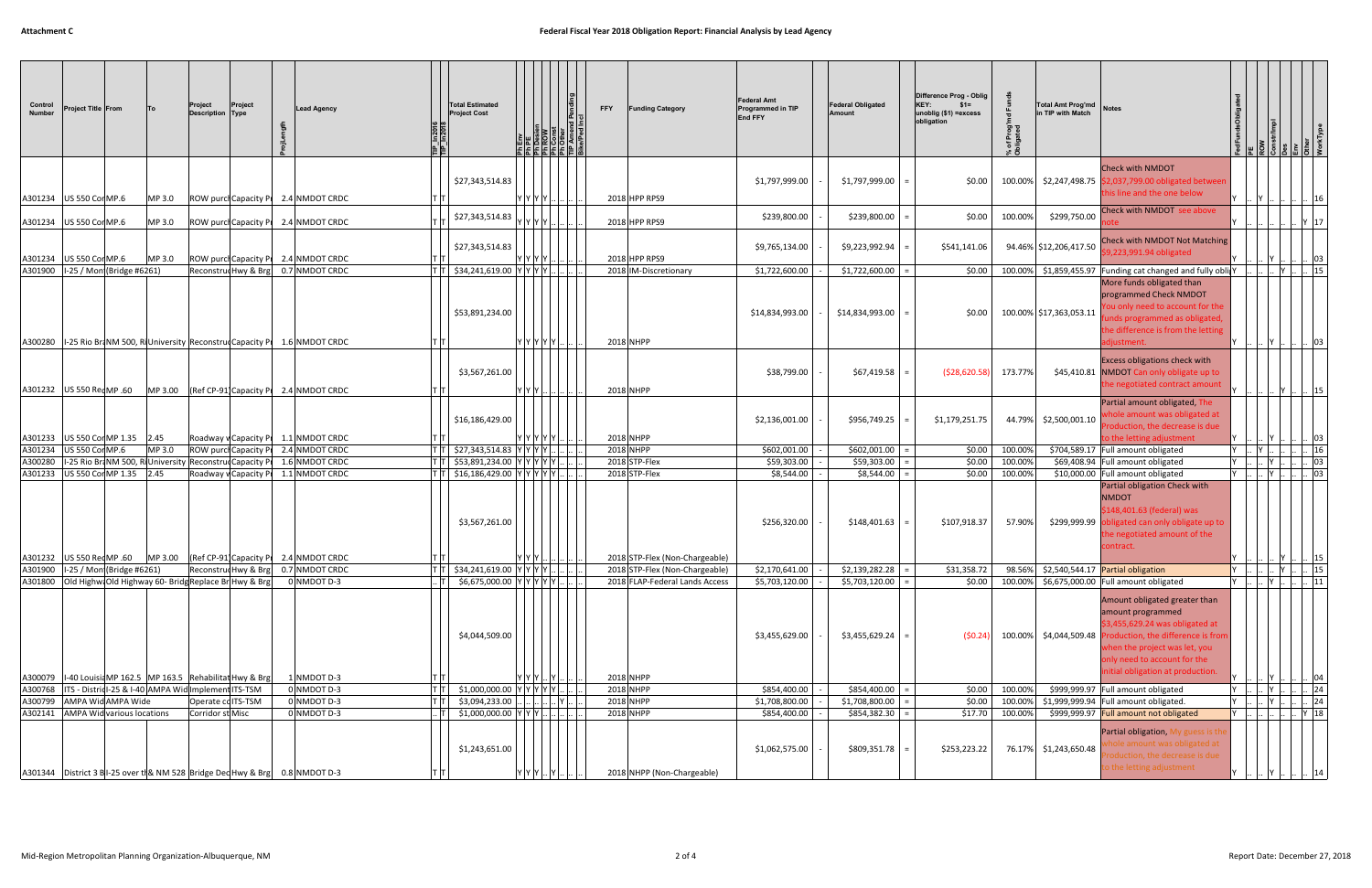| Control<br><b>Number</b> | Project Title ∣From                                                                                            | Project<br>Project<br><b>Description Type</b>                                                                                               | <b>Lead Agency</b>                                    | TIP_In20'<br>TIP_In20' | <b>Total Estimated</b><br><b>Project Cost</b>                               |           |            | <b>FFY</b><br><b>Funding Category</b>                            | <b>Federal Amt</b><br><b>Programmed in TIP</b><br><b>End FFY</b> | <b>Federal Obligated</b><br><b>Amount</b> | Difference Prog - Oblig<br>KEY:<br>$$1=$<br>unoblig (\$1) = excess<br>obligation | of Prog<br>৯ ত     | <b>Total Amt Prog'md</b><br>in TIP with Match | <b>Notes</b>                                                                                                                                     |          |              | $ \tilde{z} \tilde{s} $ $ \tilde{z} \tilde{z} $ |
|--------------------------|----------------------------------------------------------------------------------------------------------------|---------------------------------------------------------------------------------------------------------------------------------------------|-------------------------------------------------------|------------------------|-----------------------------------------------------------------------------|-----------|------------|------------------------------------------------------------------|------------------------------------------------------------------|-------------------------------------------|----------------------------------------------------------------------------------|--------------------|-----------------------------------------------|--------------------------------------------------------------------------------------------------------------------------------------------------|----------|--------------|-------------------------------------------------|
|                          |                                                                                                                | A300191  NM 314 &  MP 7.25 (P MP 7.85 (T Addition o Hwy & Brg   0.6 NMDOT D-3                                                               |                                                       |                        | \$2,845,000.00                                                              | Y Y Y Y Y |            | 2018 Safety (HSIP)                                               | \$540,000.00                                                     | \$508,197.46                              | \$31,802.54                                                                      | 94.11%             | \$600,000.00                                  | Partial obligation Can only<br>ligate up to the negotiated<br>ntract amount, \$508,197.46 i<br>deral portion                                     |          | IY I         | 15                                              |
|                          | A300604   Orthophot District 3 wide                                                                            | Orthophot Misc                                                                                                                              | 0 NMDOT D-3                                           | T T                    | \$50,000.00                                                                 |           | . Y        | 2018 STP-Flex                                                    | \$42,720.00                                                      | \$42,720.00                               | \$0.00                                                                           | 100.00%            |                                               | \$50,000.00 Full amount obligated                                                                                                                |          |              | . Y 18                                          |
|                          | A301443 NM 14 RoaMP 0.0 MP 2.0                                                                                 | Mill and in Hwy & Brg                                                                                                                       | 2 NMDOT D-3                                           |                        | \$3,203,961.00                                                              | YYY       | Y          | 2018 STP-Flex                                                    | \$640,800.00                                                     | \$640,800.00                              | \$0.00                                                                           | 100.00%            | \$749,999.98                                  | Full amount not obligated. Check<br>with NMDOT, Account for full<br>bigation, this is the letting                                                |          |              | 06                                              |
|                          |                                                                                                                | A301444 NM 14 RoaMP 0.0 Cas MP 4.0 Snd Mill and in Hwy & Brg                                                                                | 4 NMDOT D-3                                           | T T                    | \$4,379,452.00 YYY                                                          |           | $ Y $      | 2018 STP-Flex                                                    | \$110,696.00                                                     | \$110,696.00                              | \$0.00                                                                           | 100.00%            |                                               | \$129,559.92 Full amount obligated                                                                                                               |          |              | 15                                              |
|                          |                                                                                                                | A301444 NM 14 RoaMP 0.0 Cas MP 4.0 Snd Mill and in Hwy & Brg                                                                                | 4 NMDOT D-3                                           |                        | \$4,379,452.00 YYY                                                          |           |            | 2018 STP-Flex                                                    | \$427,200.00                                                     | \$427,200.00                              | \$0.00                                                                           | 100.00%            |                                               | \$499,999.99 Full amount obligated                                                                                                               |          |              | 06                                              |
|                          | A302140   AMPA Wide Access Management Corridor st Misc                                                         |                                                                                                                                             | 0 NMDOT D-3                                           | . IT I                 | \$401,012.00 YYY                                                            |           |            | 2018 STP-Flex                                                    | \$342,625.00                                                     | \$342,585.30                              | \$39.70                                                                          | 99.99%             |                                               | \$401,012.39 Full amount not obligated                                                                                                           |          |              | $\  . \  . \ $ Y  18                            |
|                          |                                                                                                                |                                                                                                                                             |                                                       |                        | \$20,350,814.00                                                             |           |            |                                                                  | \$606,628.00                                                     | \$549,561.11                              | \$57,066.89                                                                      | 90.59%             | \$709,999.98                                  | Full amount not obligated<br>This just means the estimate<br>ime in lower at production, so<br>nly the amount up to the<br>stimate amount can be |          |              |                                                 |
|                          |                                                                                                                | A300423 NM 6 Bridge Replacement (Rio G Bridge Rep Hwy & Brg<br>A301011   I-25 Widen Broadway Rio Bravo [Adding on Capacity P  5.7 NMDOT D-3 | 0 NMDOT D-3                                           |                        | $ T T $ \$11,338,375.00 $ Y Y Y Y Y $                                       | YYYY.     | .  Y       | 2018 STP-Flex (Non-Chargeable)<br>2018 STP-Flex (Non-Chargeable) | \$606,624.00                                                     | \$605,318.72                              | \$1,305.28                                                                       | 99.78%             |                                               | <b>pligated</b><br>\$709,999.98 Partial amount obligated                                                                                         |          | IY.<br>-ly-l | 15 <br>15                                       |
|                          | A301443   NM 14 RoaMP 0.0   MP 2.0                                                                             | Mill and in Hwy & Brg                                                                                                                       | 2 NMDOT D-3                                           |                        | \$3,203,961.00                                                              | YYY       |            | 2018 STP-Rural                                                   | \$192,993.00                                                     | \$192,993.00                              | \$0.00                                                                           | 100.00%            | \$225,881.31                                  | Account for full obigation, this is<br>the letting adjustment                                                                                    |          |              | 06                                              |
|                          |                                                                                                                | A301444   NM 14 Roa MP 0.0 Cas MP 4.0 Snd Mill and in Hwy & Brg                                                                             | 4 NMDOT D-3                                           |                        | $ T T $ \$4,379,452.00 $ Y Y Y $                                            |           | $ Y $ $  $ | 2018 STP-Rural                                                   | \$1,865,102.00                                                   | \$1,865,102.00                            | \$0.00                                                                           | 100.00%            |                                               | \$2,182,937.67 Full amount obligated                                                                                                             |          | <b>Y</b>     | 06                                              |
|                          |                                                                                                                |                                                                                                                                             | <b>NMDOT</b>                                          |                        |                                                                             |           |            | 2018                                                             | \$62,052,615.00                                                  | \$60,255,816.92                           | \$1,796,798.08                                                                   | 97.10%             |                                               |                                                                                                                                                  |          |              |                                                 |
|                          | A301930   TTP- Pueblo de Cochiti                                                                               | Various muHwy & Brg                                                                                                                         | 0 Pueblo of Cochiti                                   |                        | \$2,243,872.00                                                              |           |            | 2018 FLHP-Tribal Trans Prog                                      | \$426,381.00                                                     | \$426,381.00                              | \$0.00                                                                           | 100.00%            |                                               | \$426,381.00 Full amount obligated                                                                                                               |          |              | 06                                              |
|                          |                                                                                                                |                                                                                                                                             | <b>Pueblo of Cochiti</b>                              |                        |                                                                             |           |            | 2018                                                             | \$426,381.00                                                     | \$426,381.00                              | \$0.00                                                                           | 100.00%            |                                               |                                                                                                                                                  |          |              |                                                 |
|                          |                                                                                                                |                                                                                                                                             |                                                       |                        |                                                                             |           |            |                                                                  |                                                                  |                                           |                                                                                  |                    |                                               |                                                                                                                                                  |          |              |                                                 |
|                          | A300083 Phase II Quapprox. 50 Approx. 70 Proj. will in Transit                                                 |                                                                                                                                             | 0 Pueblo of Isleta                                    |                        | $ T T $ \$1,184,494.99 $ Y Y Y Y  $                                         |           |            | 2018 FLHP-Tribal Trans Prog                                      | \$234,494.99                                                     | \$234,494.99                              | \$0.00                                                                           | 100.00%            |                                               | \$234,494.99 Full amount obligated                                                                                                               |          |              | 21                                              |
|                          | A300511   NM 47 Left Tribal Roa NM 147                                                                         | Widen NM Safety                                                                                                                             | 2.23 Pueblo of Isleta                                 |                        | \$230,000.00 YYYYYY                                                         |           |            | 2018 FLHP-Tribal Trans Prog                                      | \$184,580.00                                                     | \$184,580.00                              | \$0.00                                                                           | 100.00%            |                                               | \$184,580.00 Full amount obligated                                                                                                               |          |              | 15                                              |
|                          | A300511   NM 47 Left Tribal Roa NM 147                                                                         | Widen NM Safety                                                                                                                             | 2.23 Pueblo of Isleta                                 |                        | \$230,000.00 YYYYYYY                                                        |           |            | 2018 FLHP-Tribal Trans Prog                                      | \$15,000.00                                                      | \$15,000.00                               | \$0.00                                                                           | 100.00%            |                                               | \$15,000.00 Full amount obligated                                                                                                                |          |              | 43                                              |
|                          | A300511 NM 47 Left Tribal Roa NM 147<br>A300511   NM 47 Left Tribal Roa NM 147                                 | Widen NM Safety<br>Widen NM Safety                                                                                                          | 2.23 Pueblo of Isleta<br>2.23 Pueblo of Isleta        |                        | \$230,000.00 YYYYYY<br>$$230.000.00$ YYYYYYY                                |           |            | 2018 FLHP-Tribal Trans Prog<br>2018 FLHP-Tribal Trans Prog       | \$15,000.00<br>\$15,420.00                                       | \$15,000.00<br>\$15,420.00                | \$0.00<br>\$0.00                                                                 | 100.00%<br>100.00% |                                               | \$15,000.00 Full amount obligated<br>\$15,420.00 Full amount obligated                                                                           |          |              | 16<br> 17                                       |
|                          | A301940 TTP-Pueblo of Isleta                                                                                   | Various mu Hwy & Brg                                                                                                                        | 0 Pueblo of Isleta                                    |                        | \$4,728,445.00                                                              |           | . Y        | 2018 FLHP-Tribal Trans Prog                                      | \$833,740.00                                                     | \$833,740.00                              | \$0.00                                                                           | 100.00%            |                                               | \$833,740.00 Full amount obligated                                                                                                               |          |              | 06                                              |
|                          | A300083   Phase II Qu Approx. 50 Approx. 70 Proj. will in Transit                                              |                                                                                                                                             | 0 Pueblo of Isleta                                    | T T                    | \$1,184,494.99 YYYYYY                                                       |           |            | 2018 Safety (HSIP)                                               | \$855,000.00                                                     | \$855,000.00                              | \$0.00                                                                           | 100.00%            |                                               | \$950,000.00 Full amount obligated                                                                                                               | <b>Y</b> |              | 21                                              |
|                          |                                                                                                                |                                                                                                                                             | <b>Pueblo of Isleta</b>                               |                        |                                                                             |           |            | 2018                                                             | \$2,153,234.99                                                   | $$2,153,234.99$ =                         | \$0.00                                                                           | 100.00%            |                                               |                                                                                                                                                  |          |              |                                                 |
|                          |                                                                                                                |                                                                                                                                             |                                                       |                        |                                                                             |           |            |                                                                  |                                                                  |                                           |                                                                                  |                    |                                               |                                                                                                                                                  |          |              |                                                 |
|                          | 4301960 TTP-Pueblo of San Felipe                                                                               | Various mu Hwy & Brg                                                                                                                        | O Pueblo of San Felipe<br><b>Pueblo of San Felipe</b> |                        | $ T $ \$4,319,790.00                                                        |           |            | 2018 FLHP-Tribal Trans Prog<br>2018                              | \$719,965.00<br>\$719,965.00                                     | \$719,965.00<br>\$719,965.00              | \$0.00<br>\$0.00                                                                 | 100.00%<br>100.00% |                                               | \$719,965.00 Full amount obligated                                                                                                               |          |              | 06                                              |
|                          |                                                                                                                |                                                                                                                                             |                                                       |                        |                                                                             |           |            |                                                                  |                                                                  |                                           |                                                                                  |                    |                                               |                                                                                                                                                  |          |              |                                                 |
|                          | A301970   TTP-Pueblo of Sandia                                                                                 | Various mu Hwy & Brg                                                                                                                        | 0 Pueblo of Sandia                                    |                        | $ T $ \$1,616,844.00                                                        |           | . IY I     | 2018 FLHP-Tribal Trans Prog                                      | \$269,474.00                                                     | \$269,474.00                              | \$0.00                                                                           | 100.00%            |                                               | \$269,474.00 Full amount obligated                                                                                                               |          |              | 06                                              |
|                          |                                                                                                                |                                                                                                                                             | <b>Pueblo of Sandia</b>                               |                        |                                                                             |           |            | 2018                                                             | \$269,474.00                                                     | \$269,474.00                              | \$0.00                                                                           | 100.00%            |                                               |                                                                                                                                                  |          |              |                                                 |
|                          |                                                                                                                |                                                                                                                                             |                                                       |                        |                                                                             |           |            |                                                                  |                                                                  |                                           |                                                                                  |                    |                                               |                                                                                                                                                  |          |              |                                                 |
|                          | A301980   TTP-Pueblo of Santa Ana                                                                              | Various mu Hwy & Brg                                                                                                                        | 0 Pueblo of Santa Ana                                 |                        | $ T $ \$1,634,700.00                                                        |           |            | 2018 FLHP-Tribal Trans Prog                                      | \$272,450.00                                                     | \$272,450.00                              | \$0.00                                                                           | 100.00%            |                                               | \$272,450.00 Full amount obligated                                                                                                               |          |              | 06                                              |
|                          |                                                                                                                |                                                                                                                                             | <b>Pueblo of Santa Ana</b>                            |                        |                                                                             |           |            | 2018                                                             | \$272,450.00                                                     | \$272,450.00                              | \$0.00                                                                           | 100.00%            |                                               |                                                                                                                                                  |          |              |                                                 |
|                          | 4301990 TTP-Pueblo of Santo Domingo                                                                            | Various mu Hwy & Brg                                                                                                                        | 0 Pueblo of Santo Domingo                             |                        | $ T $ \$4,242,478.00                                                        |           |            | 2018 FLHP-Tribal Trans Prog                                      | \$735,496.00                                                     | \$735,496.00                              | \$0.00                                                                           | 100.00%            |                                               | \$735,496.00 Full amount obligated                                                                                                               |          |              | 06                                              |
|                          |                                                                                                                |                                                                                                                                             | <b>Pueblo of Santo Domingo</b>                        |                        |                                                                             |           |            | 2018                                                             | \$735,496.00                                                     | \$735,496.00                              | \$0.00                                                                           | 100.00%            |                                               |                                                                                                                                                  |          |              |                                                 |
|                          |                                                                                                                |                                                                                                                                             |                                                       |                        |                                                                             |           |            |                                                                  |                                                                  |                                           |                                                                                  |                    |                                               |                                                                                                                                                  |          |              |                                                 |
|                          | TA00411 NMRX Posi Belen Stati Santa Fe D Complete (Transit                                                     |                                                                                                                                             | 0 Rio Metro NMRRX                                     |                        | $ T $ \$60,000,000.00                                                       |           | Y.         | 2018 CRISI PTC Grant                                             | \$29,359,208.00                                                  | \$29,359,208.00<br>\$8,886,041.00         | \$0.00                                                                           |                    | 100.00% \$36,699,010.00                       |                                                                                                                                                  |          |              | 23                                              |
|                          | TA00266 Commuter NMRRX Service Area Capital maTransit<br>TA00266 Commuter NMRRX Service Area Capital maTransit |                                                                                                                                             | 0 Rio Metro NMRRX<br>0 Rio Metro NMRRX                |                        | $ T T $ \$13,410,551.00 YYYYYYY.<br>$ T T $ \$13,410,551.00 $ Y Y Y Y Y Y $ |           |            | 2018 FTA 5307 (Urban)<br>2018 FTA 5337                           | \$8,886,041.00<br>\$4,449,529.00                                 | \$4,449,529.00                            | \$0.00<br>\$0.00                                                                 |                    |                                               | 100.00% \$12,007,551.00 Full amount obligated<br>100.00% \$5,561,911.25 Full amount obligated                                                    |          |              | 23<br>23                                        |
|                          | TA00411   NMRX Posi Belen Stati Santa Fe D Complete (Transit                                                   |                                                                                                                                             | 0 Rio Metro NMRRX                                     |                        | $ T $ \$60,000,000.00                                                       |           |            | 2018 FTA 5337                                                    | \$5,687,058.00                                                   | \$5,687,058.00                            | \$0.00                                                                           | 100.00%            |                                               | \$7,108,822.50 Full amount obligated                                                                                                             |          |              | 23                                              |
|                          | TA00314   Rio Metro   Rio Metro   Los Lunas (Capital, op Transit                                               |                                                                                                                                             | 0 Rio Metro Transit Dist                              |                        | $ T $ \$1,574,991.00                                                        |           | Y          | 2018 FTA 5307 (Sm Urb Oper)                                      | \$746,545.00                                                     | \$746,545.00                              | \$0.00                                                                           | 100.00%            |                                               | \$1,493,090.00 Full amount obligated                                                                                                             |          |              | . 23                                            |
|                          | TA00324 Rio Metro AMPA Wide                                                                                    | Provide tra Transit                                                                                                                         | 0 Rio Metro Transit Dist                              | T T                    | \$397,433.00                                                                |           | Y  I       | 2018 FTA 5307 (Urban)                                            | \$198,716.00                                                     | \$198,716.00                              | \$0.00                                                                           | 100.00%            |                                               | \$397,432.00 Full amount obligated                                                                                                               |          |              | 23                                              |
|                          | TA00208 Rio Metro Rio Metro outside AB Capital, op Transit                                                     |                                                                                                                                             | 0 Rio Metro Transit Dist                              |                        |                                                                             |           |            | 2018 FTA 5311 Capital                                            | \$70,055.00                                                      | \$70,055.00                               | \$0.00                                                                           | 100.00%            |                                               | \$87,568.75 Full amount obligated                                                                                                                |          |              | 23                                              |